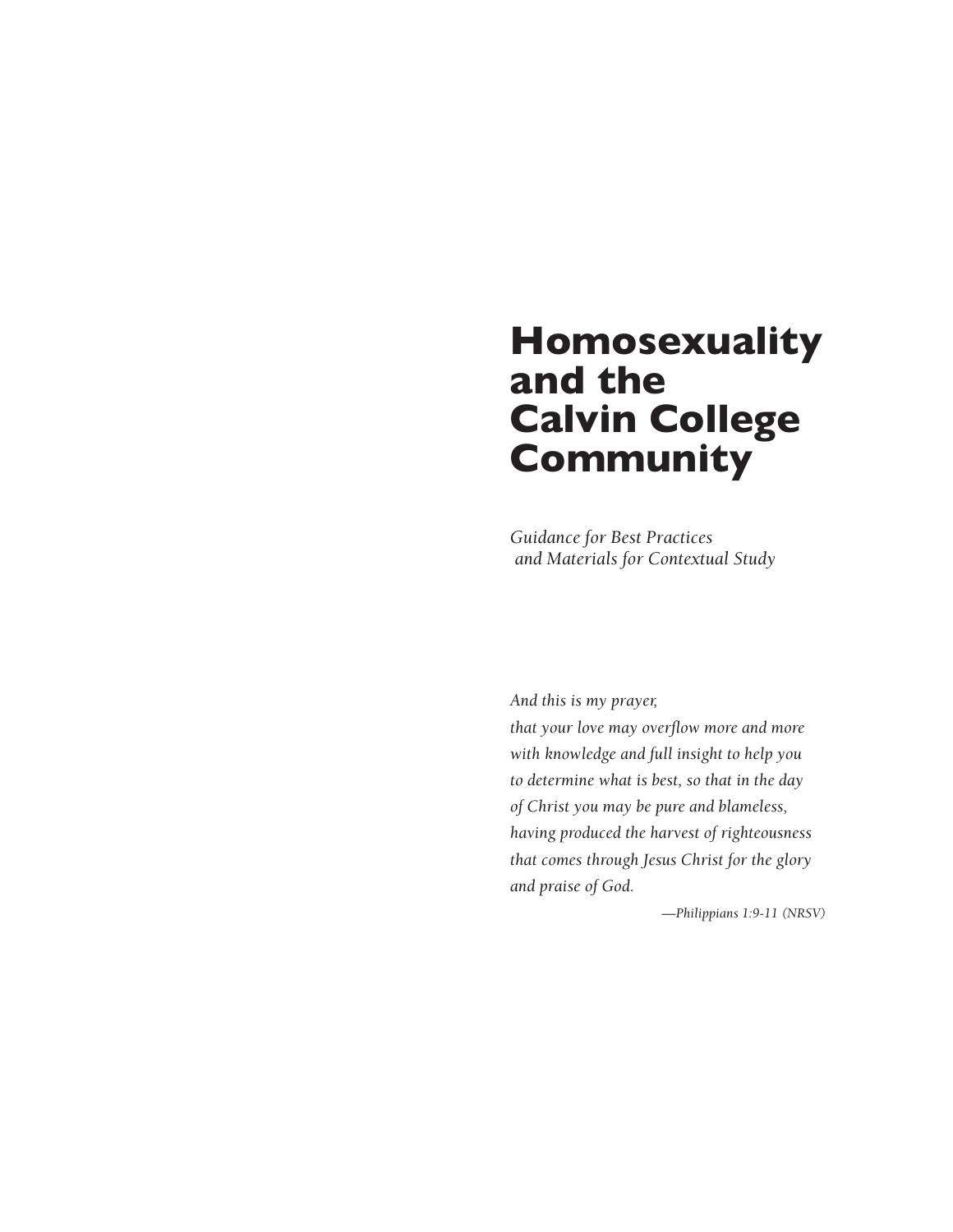© Calvin College, 2012 3201 Burton Street SE Grand Rapids, MI 49546-4388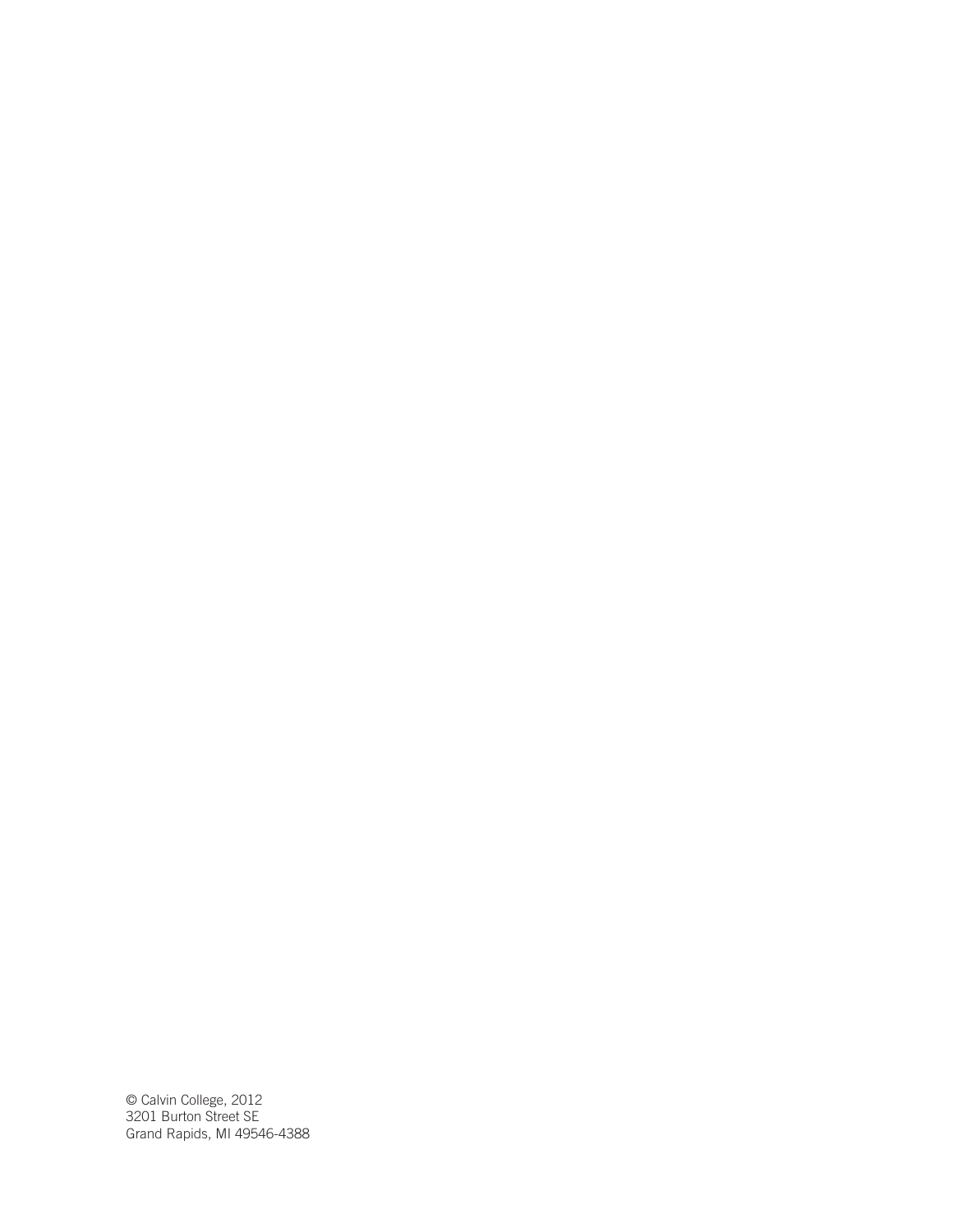# TABLE OF CONTENTS

| <b>PREFACE</b>                                                                                                                                                               |                                                                                                                                                                                      |    |  |  |  |
|------------------------------------------------------------------------------------------------------------------------------------------------------------------------------|--------------------------------------------------------------------------------------------------------------------------------------------------------------------------------------|----|--|--|--|
|                                                                                                                                                                              | <b>GUIDELINES ON CALVIN'S POSITION</b><br>(approved by the Board of Trustees, May 19, 2012)                                                                                          | 7  |  |  |  |
| Setting the Stage for Healthy, Faithful Discussion<br>Guidelines for discernment characterized by integrity and charity.                                                     |                                                                                                                                                                                      |    |  |  |  |
| <b>Common Ground and the CRC Position</b><br>A summary of the confessional commitments we share as we approach<br>the topic of sexuality, and a summary of the CRC position. |                                                                                                                                                                                      |    |  |  |  |
| <b>Guidance and Best Practices</b><br>Advice to Calvin faculty and staff for work related to homosexuality.                                                                  |                                                                                                                                                                                      |    |  |  |  |
| <b>MATERIALS FOR CONTEXTUAL STUDY</b><br>(received for information by the Board of Trustees, May 19, 2012)                                                                   |                                                                                                                                                                                      |    |  |  |  |
|                                                                                                                                                                              | <b>Mapping the Context</b><br>A range of Christian views on homosexuality, providing a basic<br>introduction to the central theological questions in the wider Christian discussion. | 33 |  |  |  |
|                                                                                                                                                                              | <b>Issues in Biblical and Confessional Interpretation</b><br>Relevant concerns for discerning confessional boundaries related<br>to the topic of sexuality.                          | 51 |  |  |  |
| Conclusion                                                                                                                                                                   |                                                                                                                                                                                      |    |  |  |  |
| <b>APPENDICES</b>                                                                                                                                                            |                                                                                                                                                                                      |    |  |  |  |
| Appendix 1:                                                                                                                                                                  | A Note on Language                                                                                                                                                                   | 59 |  |  |  |
| Appendix 2:                                                                                                                                                                  | Selected Bibliography                                                                                                                                                                | 61 |  |  |  |
| Appendix 3:                                                                                                                                                                  | Historical Notes on Confessional Interpretation and<br>Boundary Drawing in the CRC                                                                                                   | 69 |  |  |  |
| Appendix 4:                                                                                                                                                                  | Calvin College Board of Trustees Statement on<br>Homosexuality and Community Life (May 2008)                                                                                         | 71 |  |  |  |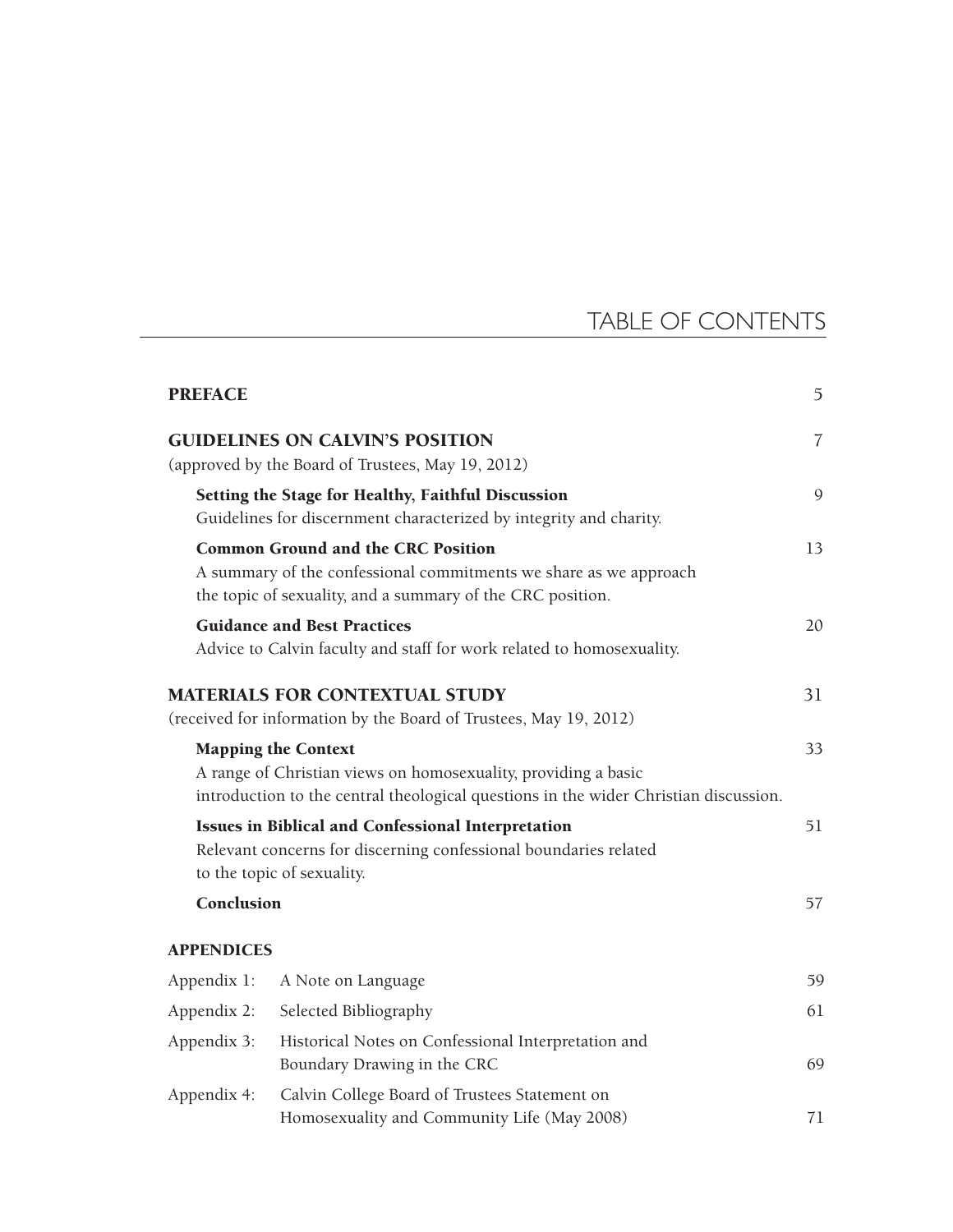Homosexuality and the Calvin College Community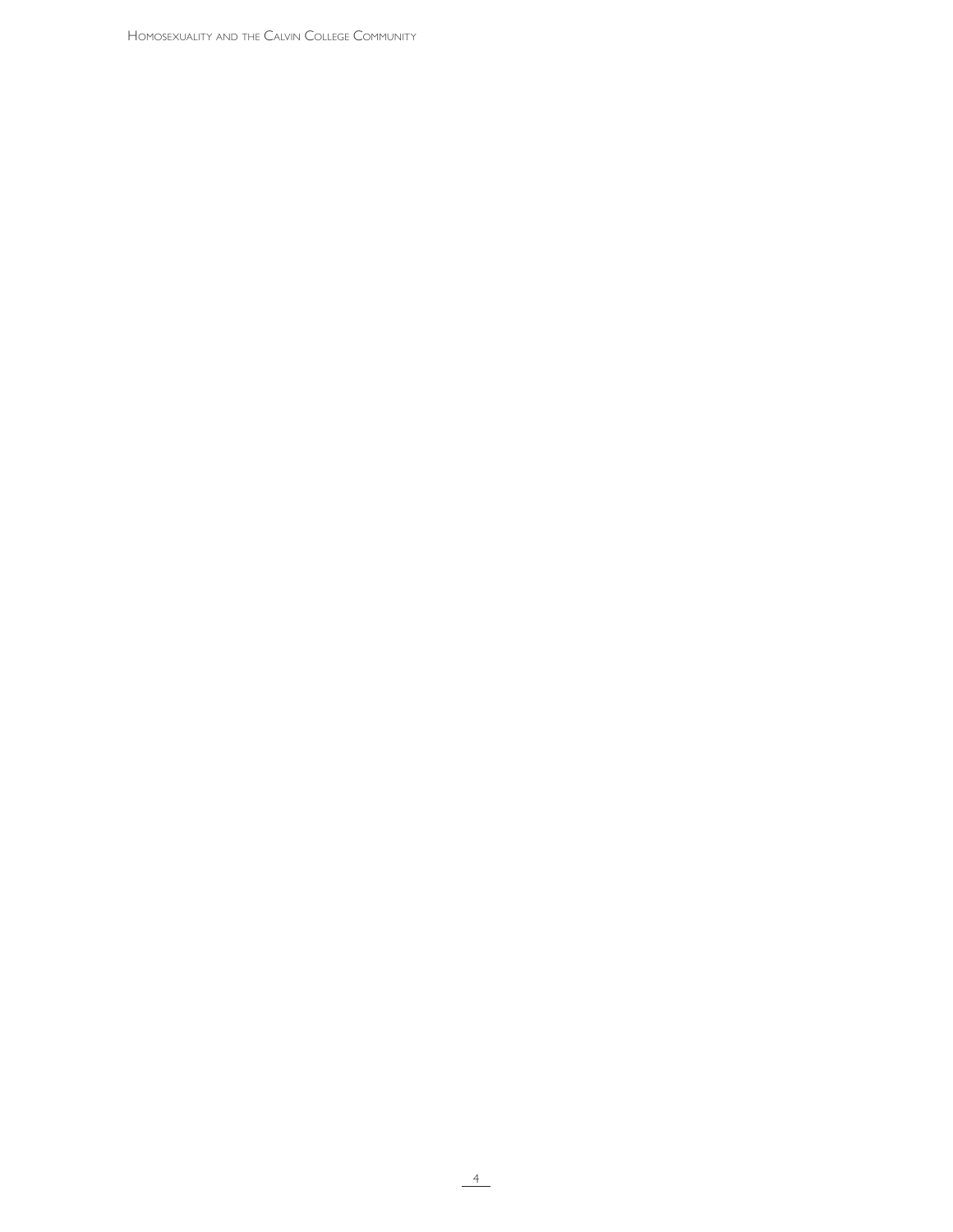In May of 2008, the Calvin College Board of Trustees commissioned a small group—composed of the provost, vice president for student life, faculty representatives, and board members—to guide the college community in examini n May of 2008, the Calvin College Board of Trustees commissioned a small group—composed of the provost, vice president for student life, faculty representatives, and board members—to guide the college community in examining issues related to homosexuality. At the time, the lege community attend to the values outlined in the board's 2008 memo,<sup>1</sup> "further and refine the implementation" of the college's position on homosexuality throughout the college, and develop materials to guide public communication.

This mandate led to a much deeper exploration of confessional commitments, academic freedom, and college processes, with the result that the HCL group developed three distinct documents, frequently referred to as HCL 1 (*Confessional Commitment and Academic Freedom at Calvin College*), HCL 2 (*Strengthening Procedures Around Confessional Commitment and Academic Freedom at Calvin College*), and the present document. This third document is a response both to the original mandate and to the processes outlined in HCL 2, which in effect expanded the working group's task significantly.

Thus, the present document is intended not only to offer the requested guidance to faculty and staff, but also to provide a focus for discussion, reflection, and education for the Calvin community. Our intention is to encourage the healthiest, most faithful way of addressing together the many issues related to sexuality as a whole.

The guidelines on Calvin's position that are contained in the first part of this document were approved by the Board of Trustees on May 19, 2012. The guidelines:

- explain the position of the Christian Reformed Church on homosexuality—or, more precisely, on issues related to same-sex attraction—which is the college's official position.
- • establish ground rules for discussion of homosexuality-related issues on campus in keeping with the college's commitment to Scripture, the confessions, and academic freedom practiced within that context.
- provide guidelines and recommendations for faculty and staff when encountering these issues in mentoring, teaching, and scholarly roles.

The second section (received for information by the Board of Trustees on May 19, 2012) places our discussions in the context of a wider Christian conversation about homosexuality in order to provide perspective and material for educational purposes.

The document is lengthy because we recognize that in a Christian academic community our vocation includes grappling with complex topic areas. Thus, one important purpose of creating a document such as this is to strengthen our ability as a community to deal with this and other difficult issues. In the development, review, and revision of the document, we have endeavored to model a healthy process—a respectful, thoughtful process of carefully sorting out positions and arguments while being truthful about where the questions and unresolved issues lie.

Because its focus includes academic freedom, this document gives more attention to the con-

<sup>&</sup>lt;sup>1</sup> See Appendix 4.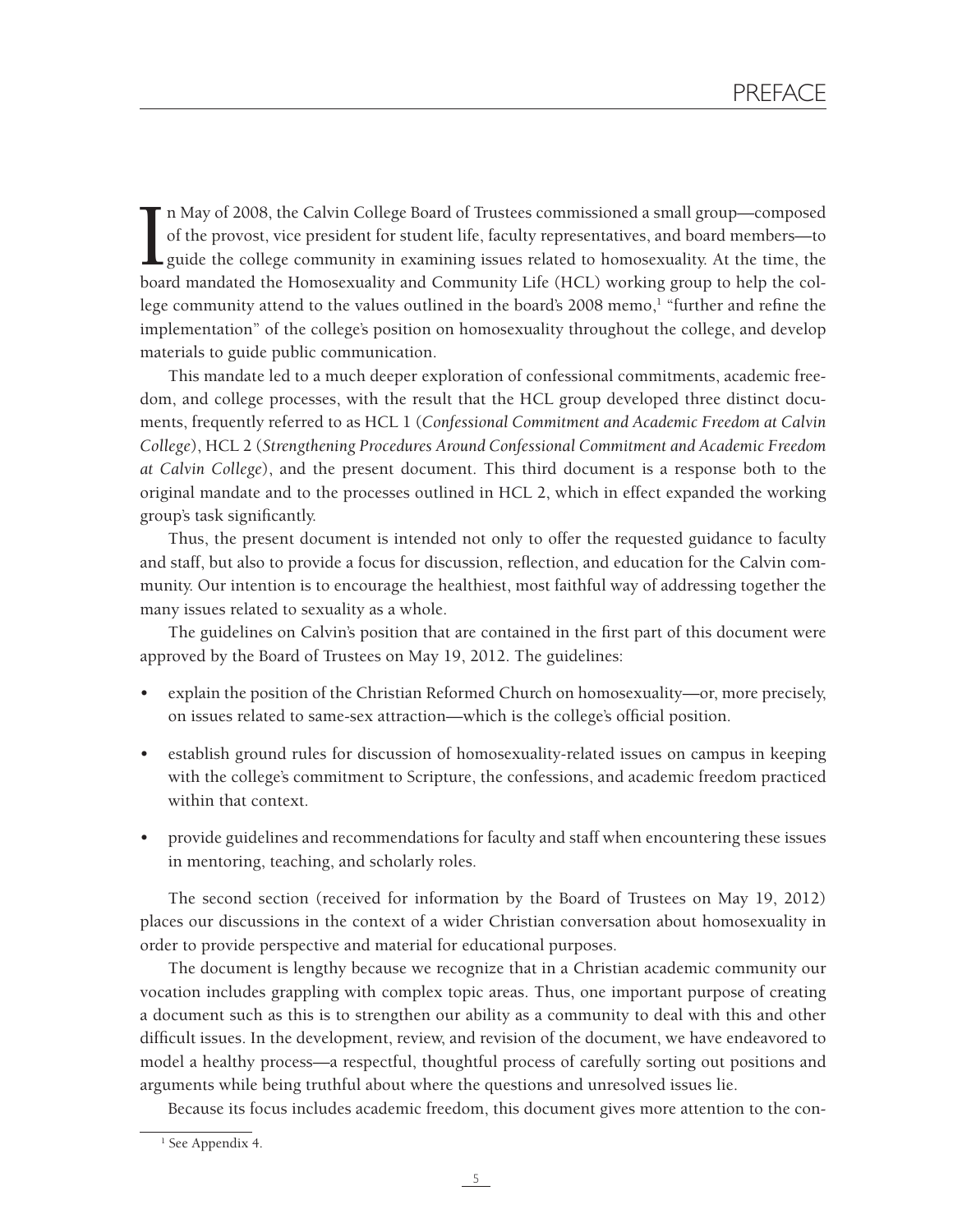fessions, theological arguments, and the nature of tolerance than other writings on the subject might. However, pastoral dynamics are never separable from theological arguments, so concern for how these arguments affect people's lives is also present.

The material here draws on a wide range of publications. Given the thousands of books and articles on the subject, the use of sources is selective. Priority has been given to publications by trinitarian, confessionally grounded, Christian believers, and particularly to voices within the Reformed tradition, including those with links to Calvin College.

The document has been through several major revisions. During the summer of 2011, fiftytwo people representing the college and the Christian Reformed Church graciously read and discussed an earlier draft. The HCL working group would like to express our deep gratitude for the time and thought these people contributed. Their participation modeled the best kind of Christian communal discernment, and their many wise suggestions have resulted in a much better document. We also thank the many Calvin faculty and staff who participated in discussions around this document in January and February 2012.

Finally, while the document is imperfect in many ways, we dare to dream that engaging this material will be a capacity-building exercise for faculty, staff, constituents, and students, affirming our commitments to Scripture, the confessions, and to Christian discipleship. We dare to hope that engaging this material will help us become more acutely aware of our need for God's grace, and of the beauty and power of the Gospel.

—Homosexuality and Community Life Working Group, May 2012

#### HOMOSEXUALITY AND COMMUNITY LIFE WORKING GROUP

The HCL working group began meeting in the fall of 2008. It is an ad hoc group made up of board members, faculty, and staff representing a variety of disciplines and expertise. At the completion of our work, the HCL working group comprised:

Claudia Beversluis, Provost (co-chair) Shirley Hoogstra, Vice President for Student Life (co-chair) Randy Engle, Board of Trustees David Diephouse, History Loren Haarsma, Physics and Astronomy David Hoekema, Philosophy Dan Vandersteen, Broene Counseling Center Glenn Weaver, Psychology Julia Smith, Student Life (recorder)

The following people have also been valued members of the working group at various stages:

Ron Baylor, Board of Trustees Randy Bytwerk, Communication Arts and Sciences Simona Goi, Political Science, Gender Studies Debra Rienstra, English John Witvliet, Music, Congregational and Ministry Studies, Calvin Institute for Christian Worship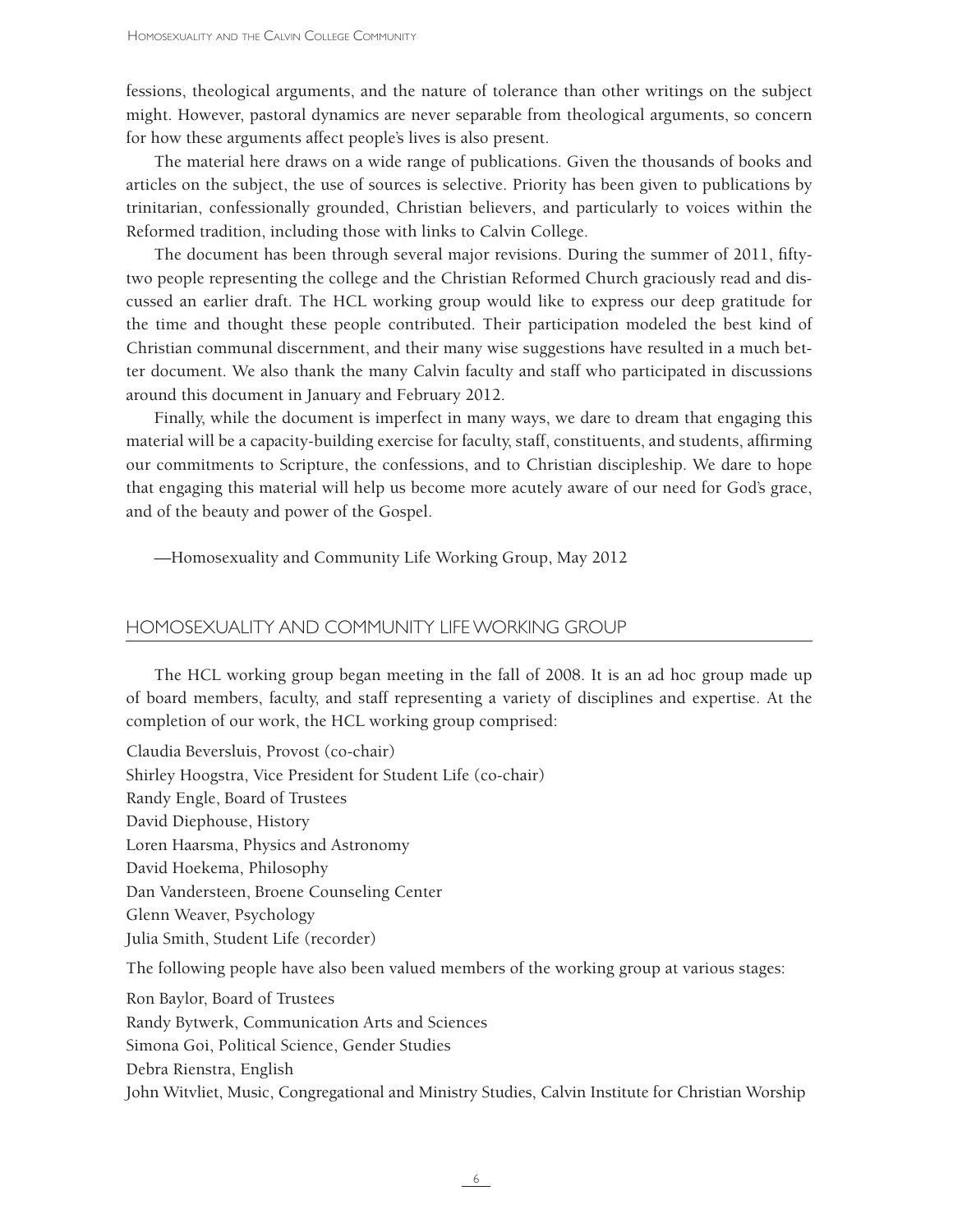# **Guidelines on Calvin's Position**

*Approved by the Board of Trustees May 19, 2012*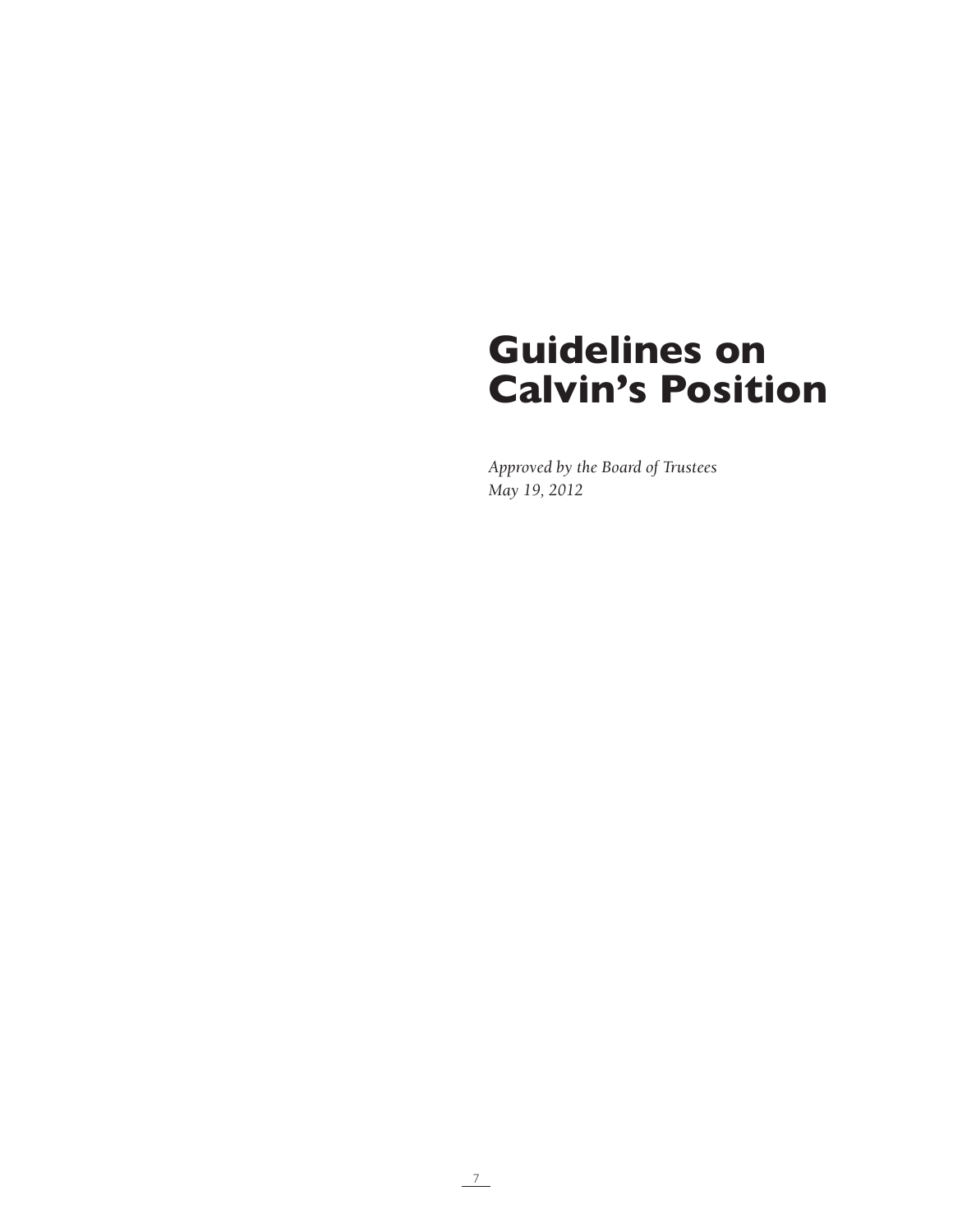Homosexuality and the Calvin College Community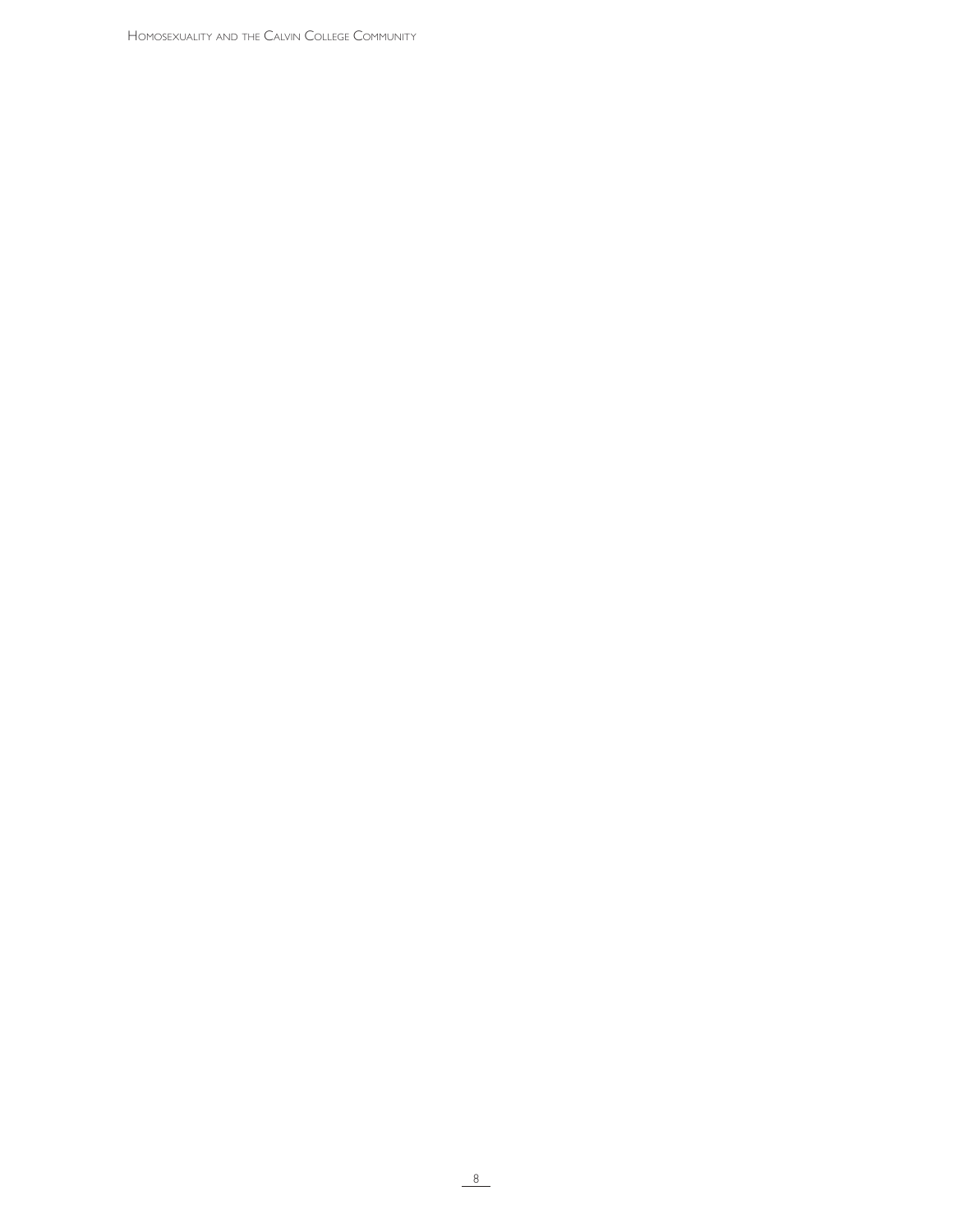# GUIDELINES ON CALVIN'S POSITION

### Setting the Stage for Healthy, Faithful Discussion

*The following observations address several underlying dynamics connected to the topic of homosexuality and establish ground rules for continued discernment characterized by integrity and charity.*

#### A. Dealing with a Divisive, Emotional Issue

Discussions of homosexuality<sup>2</sup> in the Christian community are charged with particularly strong passions. Conflicts on related issues have torn apart families, congregations, denominations, and worldwide communions of Christian believers. People on all sides have experienced profound pain. Many who uphold the church's traditional view are deeply concerned about the erosion of biblical authority and about a culture where people "do what is right in their own eyes." At the same time, many who call for change see the matter as resembling the church's refusal to deal with the injustices of slavery and the subordination of women—injustices that once were tolerated or even promoted in the name of biblical authority. The rhetoric from some parties can reach a fevered pitch.

Addressing homosexuality is also difficult because different groups tend to use moral reasoning and rhetorical forms that offend other groups. Those who argue for change in the church's historic position often highlight personal narratives, emphasizing the distance between the culture of biblical times and our own. Those who defend the church's historic position tend to rely upon traditional interpretations of scriptural texts and emphasize the way that scriptural ethical norms transcend historical and cultural differences. The arguments seem to pit an emphasis on obedience against an emphasis on compassion—an impossible dilemma. Neither form of argumentation speaks to criteria that are typically viewed as convincing to the other side. Further, there are only a few places in the broader Christian community where people are actually talking with those who disagree with them, and conversations elsewhere rarely attend to the differing criteria by which various claims are judged.

Communal reflection and discernment are further curtailed by the fact that positions on samesex behavior or marriage or ordination of "practicing" clergy have become a source of identity for congregations, schools, and non-profit organizations. Christian academic institutions that once

<sup>&</sup>lt;sup>2</sup> See Appendix 1 for a note on the use of language.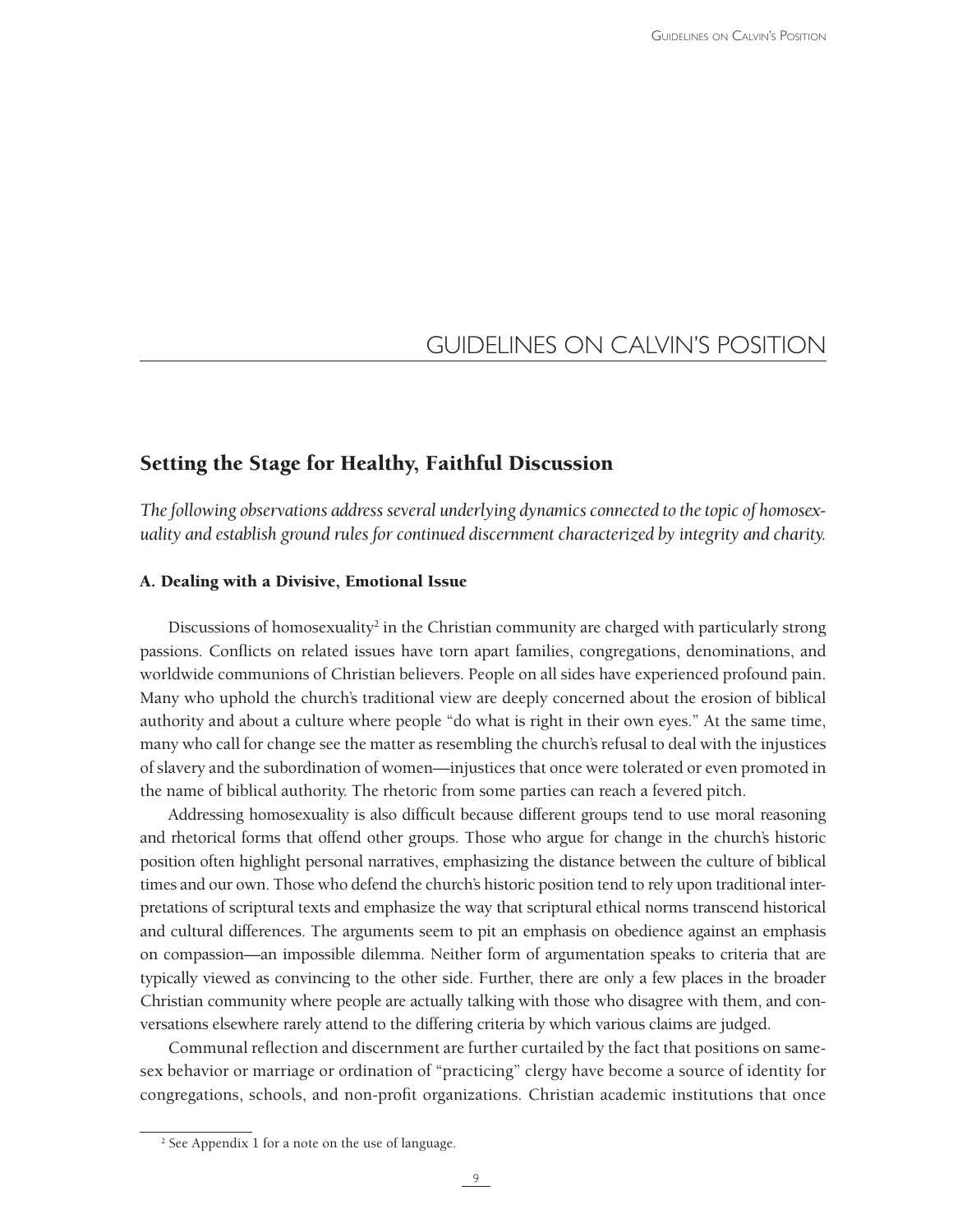found their distinctiveness primarily through the way they approached issues of creation and evolution, or some other issues, are now "branded" in terms of their stance on this issue. Such institutions may embrace a range of views about the possibility of a just war or any number of other topics, but not tolerate differing views about same-sex sexual behavior. In some Christian communities, one is ostracized for even suggesting that the issue should be discussed; in others, one is ostracized for suggesting that the church's traditional view has merit.

For Calvin College, the tendency of some to connect a position on homosexuality with institutional identity already has had—and will continue to have—implications for admissions, development, grant funding, and faculty recruitment. These are hardly the only issues before us, but they will continue to be significant ones, probably for some time. Institutional decisions in *any* direction will attract some students, faculty members, staff, and donors, and repel others.

Further complicating the conversations in Christian circles is our pluralistic context. As of February 2012, same-sex marriage is legal in six states, and same-sex unions are legally recognized in approximately thirty countries worldwide. Vast diversity of opinions and assumed premises within North American culture as well as in international cultures are compounded by diversity of experience among individuals. Our students come to campus deeply influenced by popular, secular culture, and by the values of their generation. They bring widely different convictions and experiences, and some of them are confused about what they believe regarding sexuality. Those of us who work here may or may not have strong convictions or carefully weighed opinions. Meanwhile, gay, lesbian, bisexual, and transgender persons—and some others who are questioning their sexuality—live and work on campus, some of them "out" but others not. In other words, our campus is already a diverse place, probably more than we know. While we strive to be a welcoming community, we must not be naïve about how difficult it is, especially for those outside the heterosexual majority, to reveal their sexuality and sexual struggles.

Finally, our honest reflection is often hindered because many people simply do not want to talk about same-sex anything. Some do not have patience for complexity around the topic. This means that too often, discussions are reactive or merely anecdotal, drawing upon the weaker moral, exegetical, and theological arguments available. Part of the reason for this is that the best theological arguments have been difficult to find in the avalanche of writings on sexual issues over the last decade. Of course, another important motivation for avoidance is a natural desire to shy away from tension and ambiguity.

#### B. Avoidance Versus Formation

However, avoidance is not an option. We will continue to face issues related to homosexuality; no conclusive "answer" or official stance will remain unchallenged in our broader culture. So our task is to engage this area of human life with courage, humility, and faithfulness. Because of Calvin's status as an academic community, our particular vocation is to contribute to the wider conversation with all the resources of our disciplines, our habits of careful analysis, and our structured processes for testing ideas and arguments. The aim of this document, as stated in the 2008 mandate from the Board of Trustees, is to "further and refine the implementation of Calvin's position throughout the college, specifically its implications for teaching, advising, writing, counseling students, and college programming," and to provide some useful mapping of common ground and issues in confessional interpretation, so that we can continue to fulfill our academic vocation to the best of our ability.

One powerful way we can serve our students, our disciplines, and indeed the church is to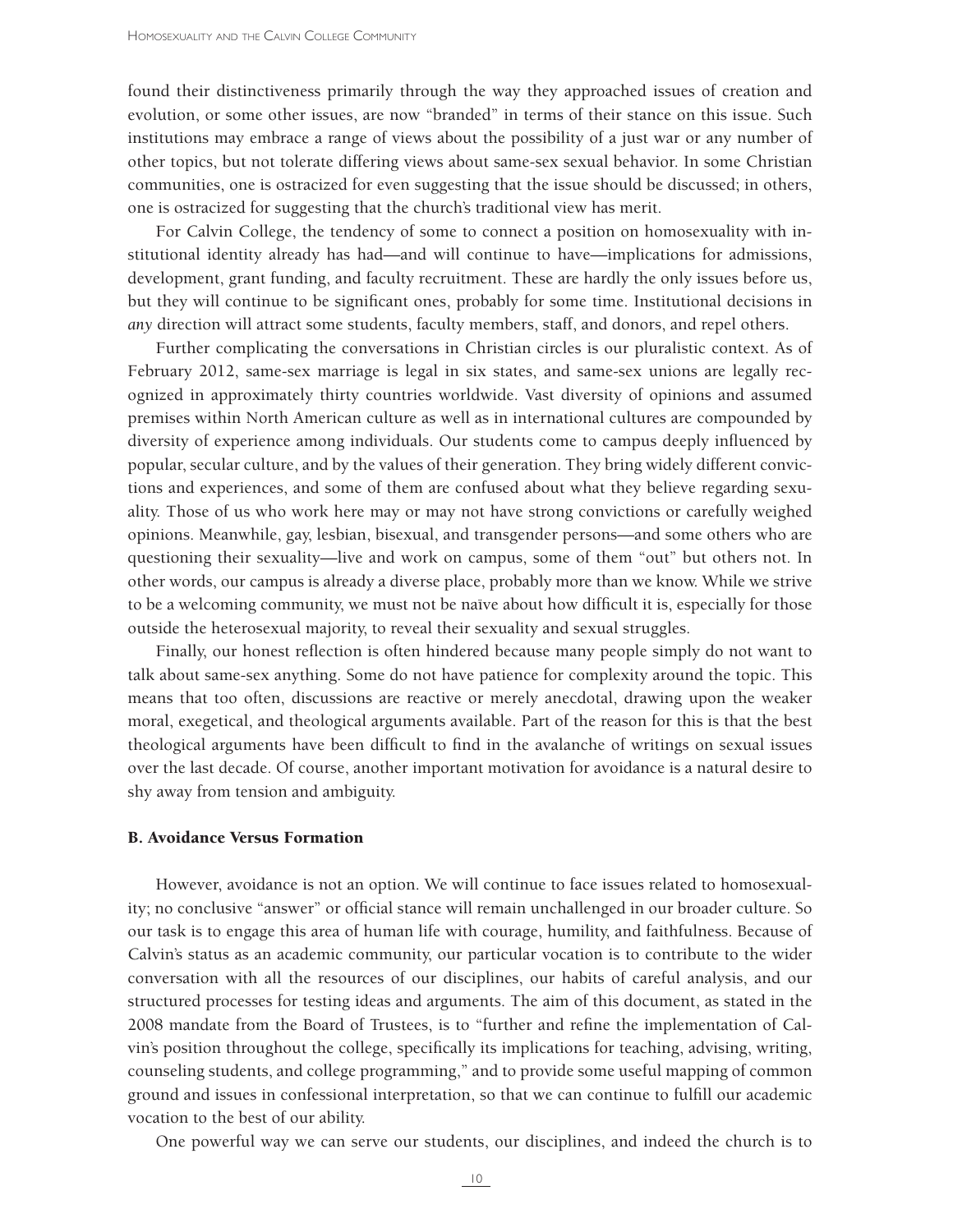model constructive, charitable discussion. Enmity and rancor over sexuality have been poisonous to Christian witness.<sup>3</sup> We must challenge one another to model humility, generosity, and graciousness in our teaching, scholarship, and interaction with students, one another, and constituents. Moreover, we must resist the tendency to dwell in a realm of abstractions, and instead must model "incarnational presence with those for whom [same-sex attraction] is personal."<sup>4</sup> We must find ways to uphold and embrace both obedience and compassion.

If we are able to do these things, we will find that the conversation itself is spiritually formational. The Holy Spirit will work in our hearts and in our common life through our faithful engagement with these issues. As difficult as it is to live with disagreements and ambiguities, this difficulty is an opportunity for growth as we strive both to learn and to model Christlike love and truth-telling.

#### C. Modeling High-Trust Processes

Within the Calvin community, this should be the kind of discussion that keeps us learning together about how the Bible and the confessions relate to any number of key issues. We can strive to work together to discern the merits of various convictions and practices, thus minimizing the pressure to make issue-related judgments in the more highly charged and ad hominem context of particular academic freedom cases.

Engaging faithfully in this discussion requires us to be especially vigilant in observing both the letter and the spirit of the high-trust processes outlined in the *Handbook for Teaching Faculty*. These processes are relatively new,<sup>5</sup> and we are likely to discover situations where a way forward is not specifically spelled out. Especially on these occasions, practicing a transparent, trust-building process of inquiry designed for mutual learning is a high priority. We need to hold ourselves and one another accountable in our commitment to these principles.

In the midst of difficult discussions, we often find ourselves weighing competing but deeply held convictions, including competing Reformed convictions. One important tenet in establishing a faithful, high-trust setting is to begin with the presumption that people have differing views because they are weighing convictions differently. Beginning with the presumption of good faith will allow us to perceive and understand those underlying values and convictions that we might otherwise overlook.

 In practice, the college and its constituency will not always be able to live up to their ideals. Therefore, to avoid potential impediments to good-faith discussion:

• Members of the Board of Trustees, Calvin parents, students, donors, and all others in the community should be assured that our faculty will not dismiss scriptural authority and confessional commitments as unimportant, or dismiss chastity as a minor concern. Our constituents should be assured that Calvin faculty will promote actions that "arise out of true faith, conform to God's law, and are done for his glory" and not those that are "based on what we think is right or on established human tradition" (Heidelberg Catechism 91)—even while we discern how best to obey God's law and to follow Christ.

<sup>&</sup>lt;sup>3</sup> This is supported by Barna Group research. For a summary of research findings, see chapter 5 in David Kinnaman and Gabe Lyons, *unChristian: What a New Generation Really Thinks About Christianity… and Why It Matters* (Baker, 2007).

<sup>4</sup> Wendy Gritter, "Helpful Postures in Navigating Conversations on Faith and Sexuality," presentation at Calvin College, February 8, 2011. Wendy Gritter is director of New Direction Ministries in Toronto. The idea of the conversation itself as spiritually formational is also from Gritter's presentation.

<sup>&</sup>lt;sup>5</sup> The recommendations of HCL 2 for governance procedures around confessional commitment and academic freedom were incorporated into the faculty handbook following approval by the board in May 2010.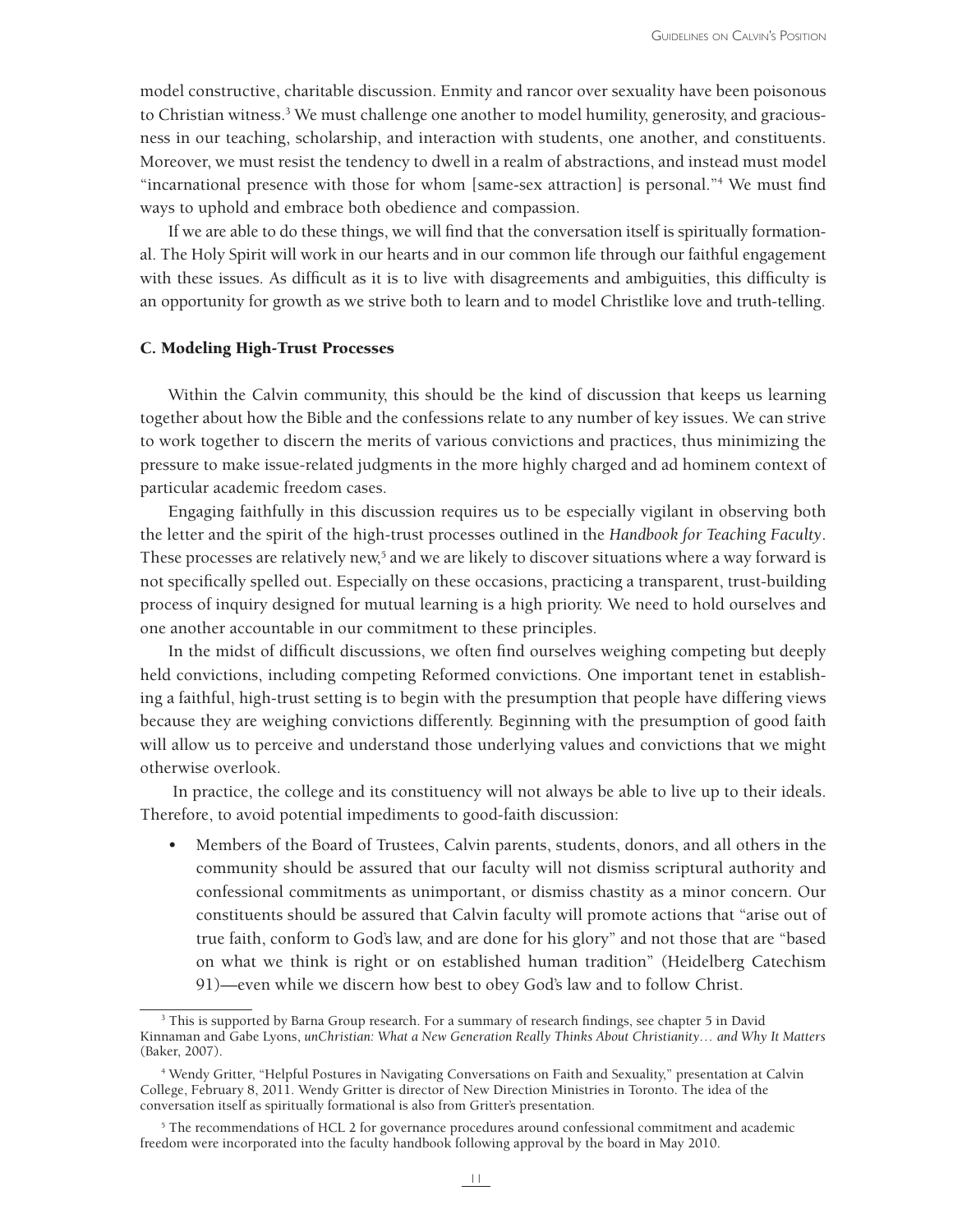- Conversely, members of the faculty and professional staff<sup>6</sup> should be assured that our colleagues and administrators will defend us against those who make uninformed and hasty judgments about our work, and will promote respect for our responsibility as Christian academics to continually reflect on difficult aspects of this and other topics, enabled by the resources of our disciplines as well as by our faith commitments.
- • Moreover, all members of the community should be expected to speak prophetically against acts, words, or attitudes that—in the words of the Heidelberg Catechism— "belittle, insult, hate, or kill my neighbor." (Heidelberg Catechism 105).

None of this is easy. The tasks ahead require patient, intentional, collaborative, prayerful work together. Sexual issues of all kinds challenge us to exercise the deepest strengths of our own strong Christian academic tradition. Indeed, this is an area in which Christian institutions should be taking the lead in modeling a constructive approach.

<sup>6</sup> The term *professional staff* in this document refers to those staff members with faculty status, who sign the Form of Subscription.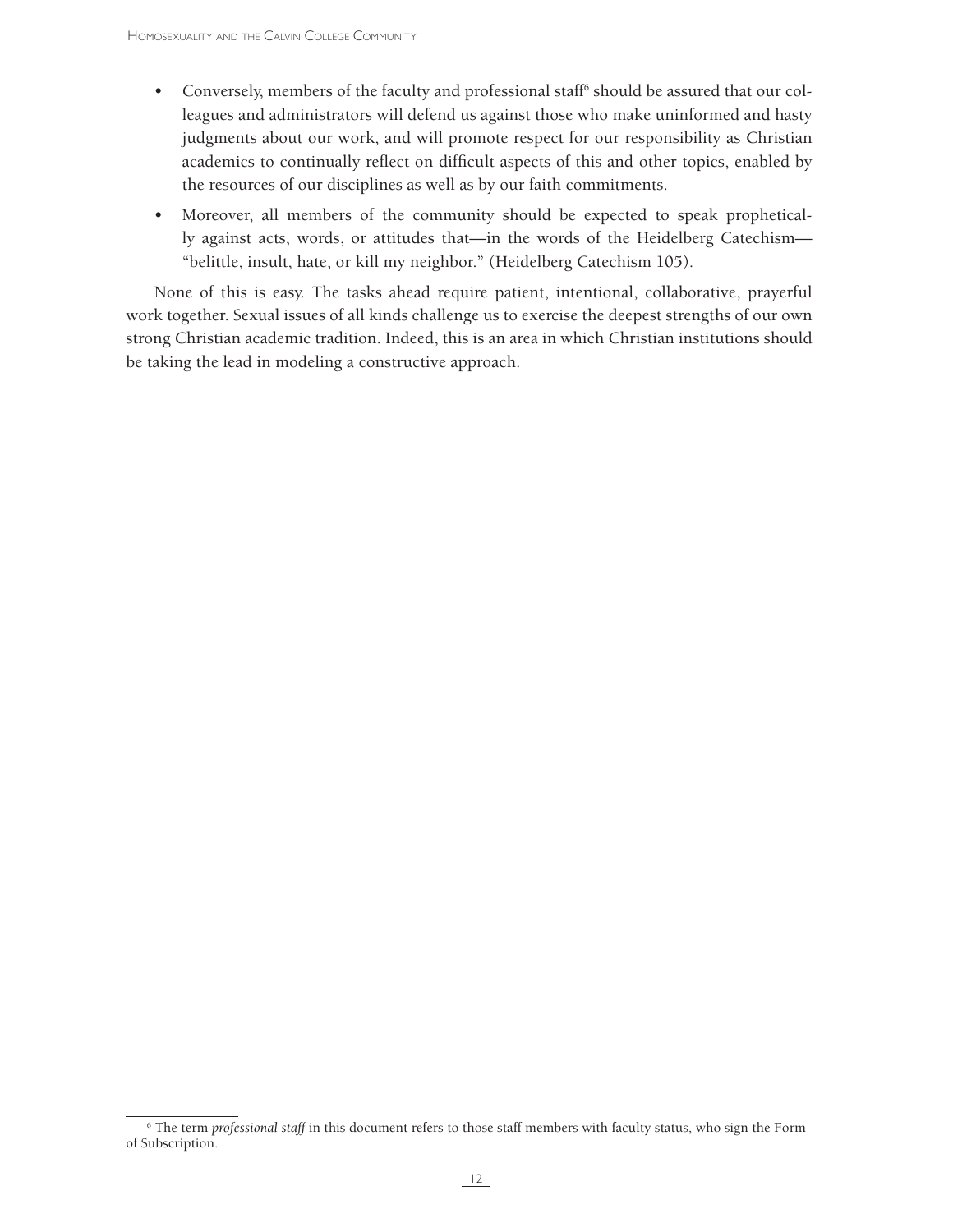## Common Ground and the CRC Position

*This section affirms the confessional commitments we share and explains the CRC position on same-sex attraction and behavior.*

As Calvin College faculty members and professional staff, we commit to approaching every issue from a wide and deep pool of common scriptural convictions. These centering or grounding convictions render invalid for our use many categories of arguments that one hears in the public square on both the political Right and Left. At the same time, these convictions provide common touchpoints that affirm our agreements even as we seek to reflect on more contested matters.

When faculty members, board members, and professional staff subscribe to the confessions, we agree to do the following:

*We honor the authority and sufficiency of Scripture.*

We receive "all these books and these only as holy and canonical, for the regulating, founding, and establishing of our faith" (BC 5).7 We may not consider "human writings—no matter how holy their authors may have been—equal to the divine writings; nor may we put custom, nor the majority, nor age, nor the passage of time or persons, nor councils, decrees, or official decisions above the truth of God, for truth is above everything else" (BC 7).

*We affirm that we know God through both creation and Scripture.*

*"*We know [God] by two means: … by the creation, preservation and government of the universe" and "by his holy and divine Word" (BC 2).

*We celebrate God's creation of humanity in the divine likeness*.

We affirm that God created humanity "from the dust of the earth" and made and formed humans "in God's image and likeness" (BC 14).

*We lament the pernicious and pervasive effects of the Fall*.

"Who can glory in their own will when they understand that 'the mind of the flesh is enmity against God'? Who can speak of their own knowledge in view of the fact that 'the natural man does not understand the things of the Spirit of God'? . . . For there is no understanding nor will conforming to God's understanding and will apart from Christ's involvement, as he teaches us when he says, 'Without me you can do nothing'" (BC 14). And as the Heidelberg Catechism invites us to confess, "I have a natural tendency to hate God and my neighbor" (HC 5).

*We celebrate forgiveness through grace, and righteousness in Christ alone.*

"God, because of Christ's atonement, will never hold against me any of my sins nor my sinful nature which I need to struggle against all my life" (HC 56). "But Jesus Christ is our righteousness in making available to us all his merits and all the holy works he has done for us and in our place. And faith is the instrument that keeps us in communion with him and with all his benefits" (BC 22).

*We affirm that good human actions are made possible only by the renewing work of the Holy Spirit.*  What we do that is good is "[o]nly that which arises out of true faith, conforms to God's law, and is done for his glory" and not that which is "based on what we think is right or on established human tradition" (HC 91).

<sup>7</sup> In this and subsequent sections, the parenthetical abbreviation *BC* refers to the Belgic Confession, and *HC* refers to the Heidelberg Catechism.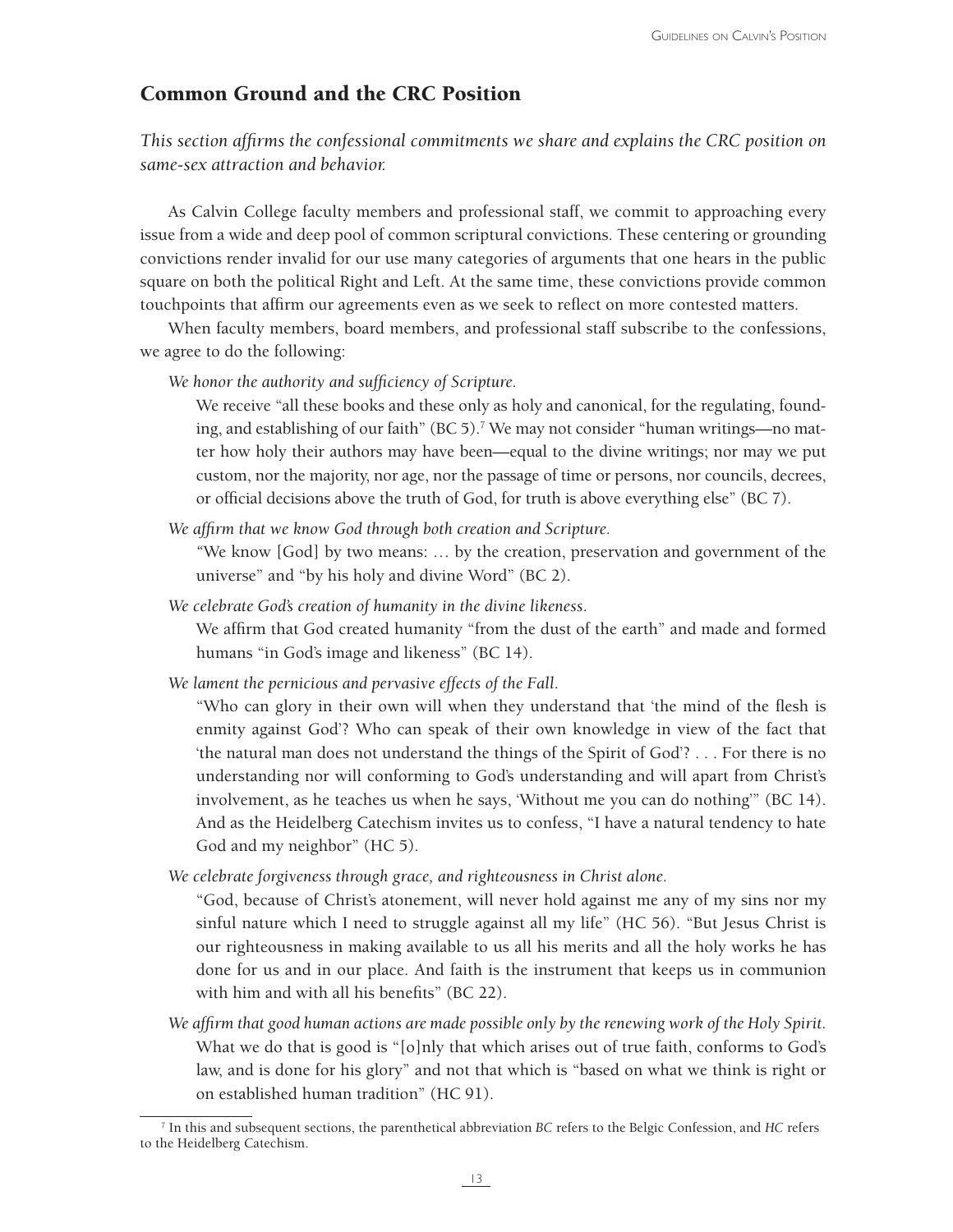*We affirm the significance of God's law and the example of the life and witness of Christ for shaping human obedience.*

*"*We believe that the ceremonies and symbols of the law have ended with the coming of Christ, and that all foreshadowings have come to an end, so that the use of them ought to be abolished among Christians. Yet the truth and substance of these things remain for us in Jesus Christ, in whom they have been fulfilled. Nevertheless, we continue to use the witnesses drawn from the law and prophets to confirm us in the gospel and to regulate our lives with full integrity for the glory of God, according to his will" (BC 25).

*We affirm and practice the obligations of church members to one another*.

"[A]ll people are obliged to join and unite with [the church], keeping the unity of the church by submitting to its instruction and discipline … and by serving to build up one another, according to the gifts God has given them as members of each other in the same body" (BC 28).

*We pursue righteousness wholeheartedly*.

"[W]ith all my heart I should always hate sin and take pleasure in whatever is right" (HC 113).

*We love our neighbors.*

"I am not to belittle, insult, hate, or kill my neighbor—not by my thoughts, my words, my look or gesture, and certainly not by actual deeds—and I am not to be party to this in others" (HC 105). "By condemning envy, hatred, and anger God tells us to love our neighbors as ourselves, to be patient, peace-loving, gentle, merciful, and friendly to them, to protect them from harm as much as we can, and to do good even to our enemies" (HC 107).

*We affirm chastity*.

"God condemns all unchastity. We should therefore thoroughly detest it and, married or single, live decent and chaste lives" (HC 108). "We are temples of the Holy Spirit, body and soul, and God wants both to be kept clean and holy. That is why he forbids everything which incites unchastity, whether it be actions, looks, talk, thoughts, or desires" (HC 109).8

*We desire, work toward, and point to signs of the fulfillment of the kingdom of God, as we are enabled by the Holy Spirit*.

When we pray "your kingdom come," we pray, "rule us by your Word and Spirit in such a way that more and more we submit to you." We pray that God will keep the church strong and destroy the devil's work, "until your kingdom is so complete and perfect that in it you are all in all" (HC 123).

In committing ourselves to the Gospel of Jesus and these common convictions, we approach all matters of sexuality from a different set of assumptions. For instance, we resist ideas that people commonly hold, sometimes subconsciously, such as these:

- • Sexuality is not relevant to holiness.
- • Sexuality is primarily about self-fulfillment.

<sup>&</sup>lt;sup>8</sup> In his commentary on the Heidelberg Catechism, Zacharias Ursinus, co-author of the catechism, provides examples of unchaste behavior that is condemned by God. The first example he cites is homosexual practice. *The Commentary by Dr. Zacharius Ursinus on the Heidelberg Catechism* (Eerdmans, 1956), 591. Original text: Ursinus, *Explicationum Catecheticarum* (Cantabregiae, 1587), 803.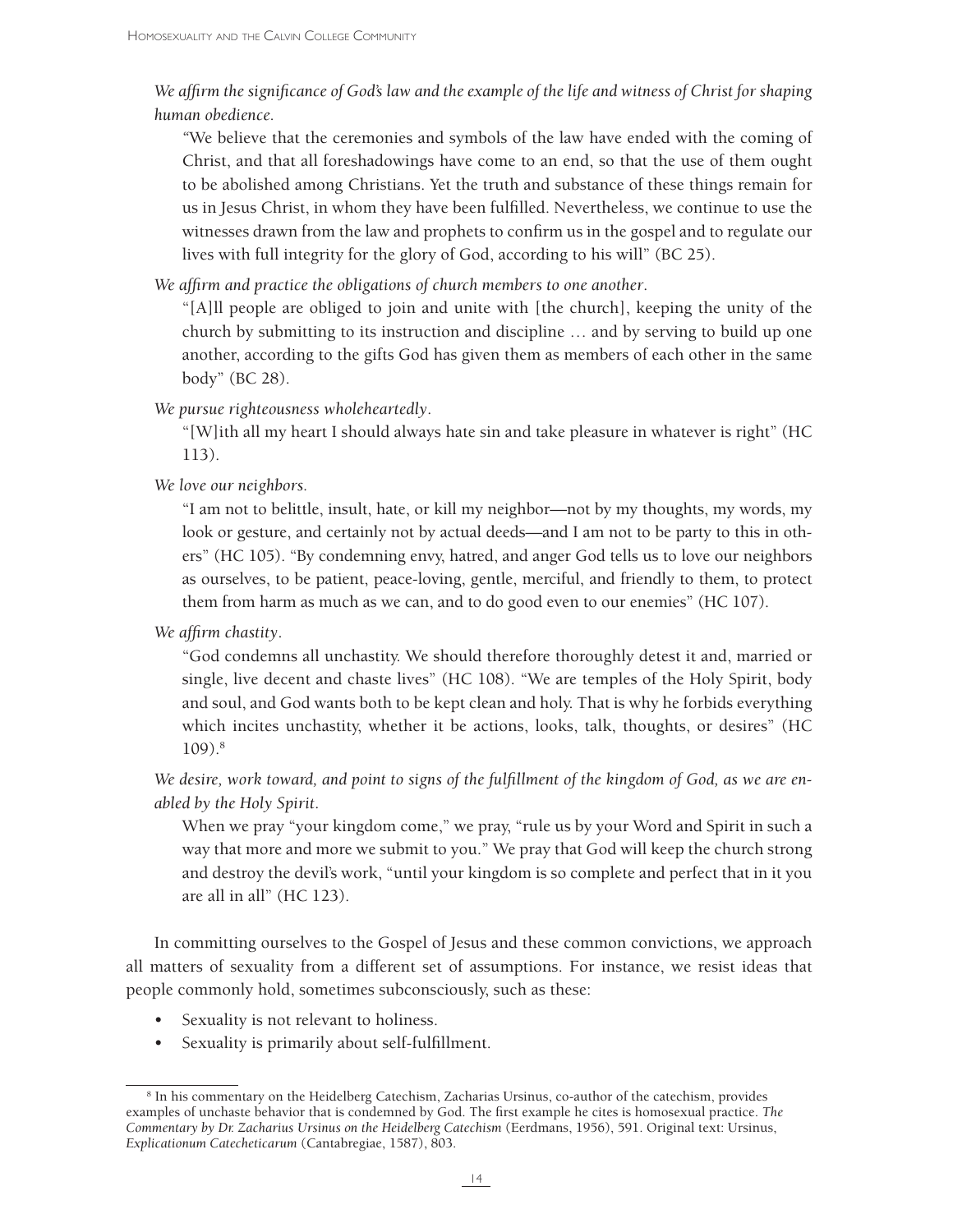- • Sexual expression within any committed relationship is necessarily moral.
- Celibacy<sup>9</sup> is unnatural or nearly impossible.
- Any group (whether same-sex attracted or heterosexual, married or single) approaches this topic from a position of inherent moral superiority, apart from Scripture and the church, which works to interpret Scripture faithfully.
- This is a morally neutral topic.

Instead, members of the Calvin community can be expected to affirm that:

- The image of God is in all people, including same-sex-attracted people.
- Sexuality is a good gift and a significant aspect of human nature.
- All sexuality is affected by sin.
- Forgiveness is through grace.
- All Christians are called to holiness in all sexual matters.
- The work of the Spirit renews us as individuals and communities.

Acknowledging our common confessional commitments should help sustain the atmosphere of trust and mutual respect that is necessary for engaging in any discussion about a difficult issue. As already mentioned, we should always begin with the presumption of good faith, seeking to perceive how tensions might be arising from competing ways of honoring our scriptural convictions and confessional commitments.

#### A. Calvin College and the CRC Position

Since Calvin College is owned and operated by the Christian Reformed Church, the Board of Trustees has affirmed that the CRC synodical position on homosexuality is—to use the technical term—*settled and binding* for the college with respect to policies concerning employees' sexual conduct, hiring, residence hall rules, student life programming, and any official statement on the topic.

Calvin College's standards for sexual conduct of faculty and staff are in line with the CRC's position. They proscribe sexual relations outside of marriage, understood to be between a man and a woman.

The faculty handbook (section 6.5.6) provides:

Though it is the college's policy to assure equal opportunity in its hiring, personnel practices, and admissions without regard to marital status or sexual orientation, sexual relations outside of marriage are proscribed (see, e.g., *Handbook for Teaching Faculty*, section 6.1.2). Marriage is understood by the college and the Christian Reformed Church, with which it is affiliated, to be a covenantal union between a man and a woman.

The staff handbook's code of conduct provides:

Staff members are subject to discharge for misconduct that includes but is not limited to such offenses that appear to have caused, or appear likely to cause, serious and lasting harm to another person or the college. Among the offenses that may fall into this category are: fraud; theft; insubordination; dishonesty; unacceptable job performance; unauthorized release of confidential college data or information; professional misconduct; abuse

<sup>9</sup> This document uses the term *celibacy* to refer to sexual abstinence. Celibacy may or may not be viewed as a calling or confirmed with a vow.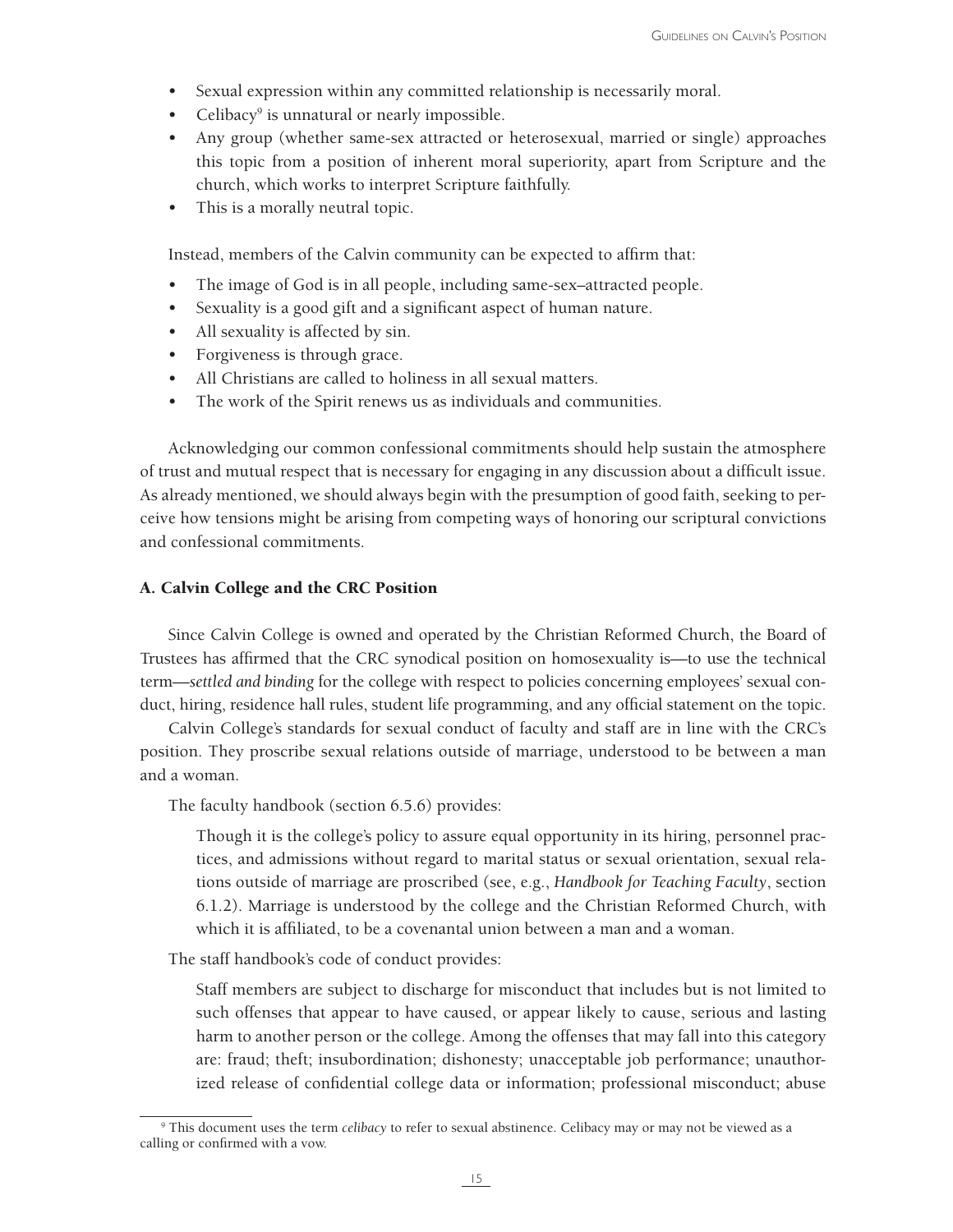of a spouse, child, or student; sexual misconduct, including sexual relations outside marriage; abuse or derogation on the basis of race, ethnicity, gender, or other violation of the policy on discrimination and harassment; immoderate anger, slander, or verbal abuse; abuse of alcohol or other drugs; persistent use of profane or obscene language; and intentional destruction of the college's property or another staff member's property.

Section 6.1.2 of the faculty handbook contains a provision similar to this section of the staff handbook.

#### B. Understanding the CRC Position

The CRC position is established in two main documents: the *Acts of Synod 1973* (609-633) and the *Agenda for Synod 2002* (313-351). In addition, the CRC published in 1999 a brief pamphlet titled "Homosexuality and the Church: A Summary of Two Synodical Reports of the Christian Reformed Church." Though many Christian Reformed theologians, pastors, and other members have written about homosexuality,<sup>10</sup> any citation of "the CRC position" ultimately refers to the two official synodical documents. (See bibliography for publication information.)

In sum, the synodical documents affirm the following:

- Heterosexuality is the created norm.
- • Homosexual orientation is an aspect of the fallen creation.
- Homosexual persons are not culpable for their orientation, but are responsible—as are all people—for their actions. (The CRC position distinguishes orientation from behavior.)
- Chastity is the biblical pattern for ordering the sexual dimension of our lives. Chastity entails sexual relations only within a marriage relationship between a man and a woman.
- Sexual abstinence is the biblically prescribed course of conduct for homosexual persons.
- • God offers mercy, grace, forgiveness, and sanctification to heterosexual and homosexual Christians in all aspects of their lives, including their sexuality.
- The church is called to accept, love, and encourage homosexual persons as part of the Christian community, supporting them (along with all church members) in practicing holiness in all of life, including the sexual aspect.

#### C. Scriptural Basis

Because the CRC is committed, as the confessions stipulate, to the authority and sufficiency of Scripture in all matters of faith and life, the CRC position is based in extensive study of Scripture. The following section very briefly outlines the synodical documents' understanding of certain key passages. (Quotations here, for the sake of brevity and readability, are taken from the summary pamphlet "Homosexuality and the Church: A Summary of Two Synodical Reports of the Christian Reformed Church," authored by Louis Tamminga, now out of print.)

#### Genesis 1:26-28 and 2:18-24

The creation stories establish heterosexuality as God's intention for human life. The male and female complementarity is meant not only for reproduction but also for "companionship and wholeness." However, the Genesis account of the Fall also tells us that "[s]in

<sup>&</sup>lt;sup>10</sup> For resources on the wider scriptural context for the CRC position, see the "Position 3" section in the bibliography.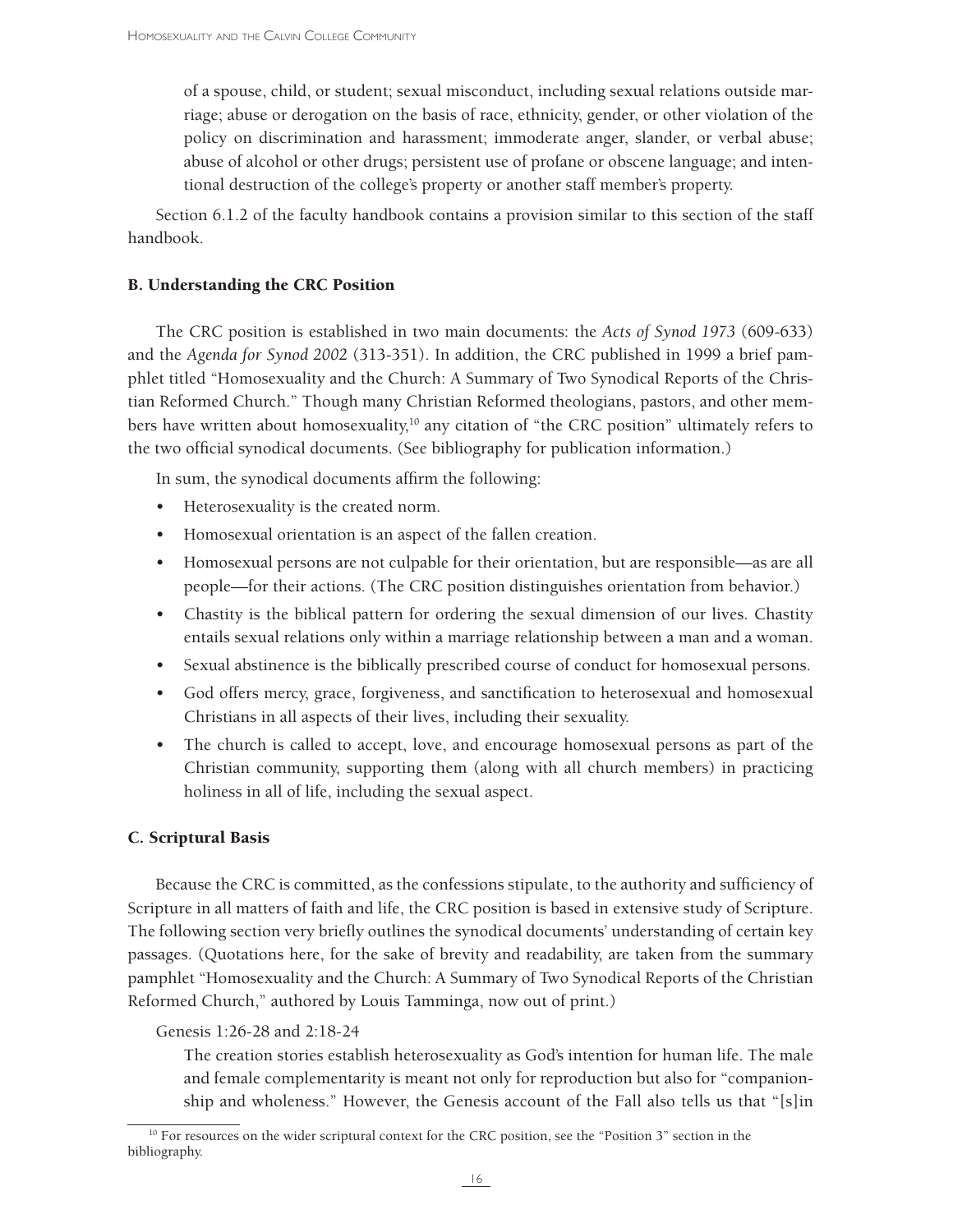brought disharmony, disorder, and brokenness into every area of life. Homosexuality is one of many such consequences of the invasion of sin into creation." In fact, all human sexuality is affected by sin. While humankind is responsible collectively for sin, we are individually responsible for the choices we make.

Genesis 19:4-11

The story of Sodom is acknowledged as not necessarily about homosexuality but about "sexual assault and violence"—evidence of the overall depravity of Sodom. "The evil of the Sodomites was much more general than sexual depravity; theirs was a corruption and degeneracy that pervaded all of life."

Leviticus 18:22 and 20:13

The synodical documents acknowledge that Levitical passages cannot be assumed automatically to be binding on us today. However, the passages concerning sexual relations between males "appear in the context of laws regulating moral precepts in marriage and family. They forbid indecency, incest, and adultery."

1 Corinthians 6:9-11

This is one of two passages containing lists of sins that include same-sex practices. Paul's emphasis in this passage is on those who used to practice such things but are now forgiven and included in the fellowship of believers.

Romans 1:21-27

In this passage, same-sex sexual practices are described as unnatural and listed among several sins that follow, Paul explains, from idolatry. "Exchanging the natural use of sex for the unnatural, Paul implies, is a result of humankind's straying away from God." The synodical documents consider the possibility that the Pauline passages may have "intended to warn against pagan cultic practices." However, "in both cases the context is clearly also one of ethical instruction. We can only conclude that the New Testament passages that refer to homosexual behavior are in harmony with the judgment of the Old Testament: homosexual acts are sinful, whether or not they are practiced in a cultic context."

The synodical documents also consider the broader currents of Scripture on sexuality, marriage, and holiness, returning to the principle of creation order: "Homosexuality, then, is not a variation in nature such as hair coloring or left-handedness. Maleness and femaleness are part of the creation order. Jesus affirmed this emphatically (Matthew 5:31, 48; 19:5-9; Mark 10:6-8), and so did Paul (1 Corinthians 6:13-20; 7:1-7; Ephesians 5:22-23)."

The conclusion: "[F]or the homosexual neighbor, remaining single and chaste is the biblically prescribed course of conduct."

#### D. Pastoral Implications

The 1999 synodical document,<sup>11</sup> along with the summary pamphlet, was commissioned in direct response to a perceived lack of engagement in the churches with the issues raised in the 1973 document and, frankly, to a widespread failure to provide pastoral care to same-sex–attracted people within the CRC. It's fair to say that in the thirteen years since the 1999 document, concerns

<sup>&</sup>lt;sup>11</sup> This document, with some changes, was accepted by Synod in 2002.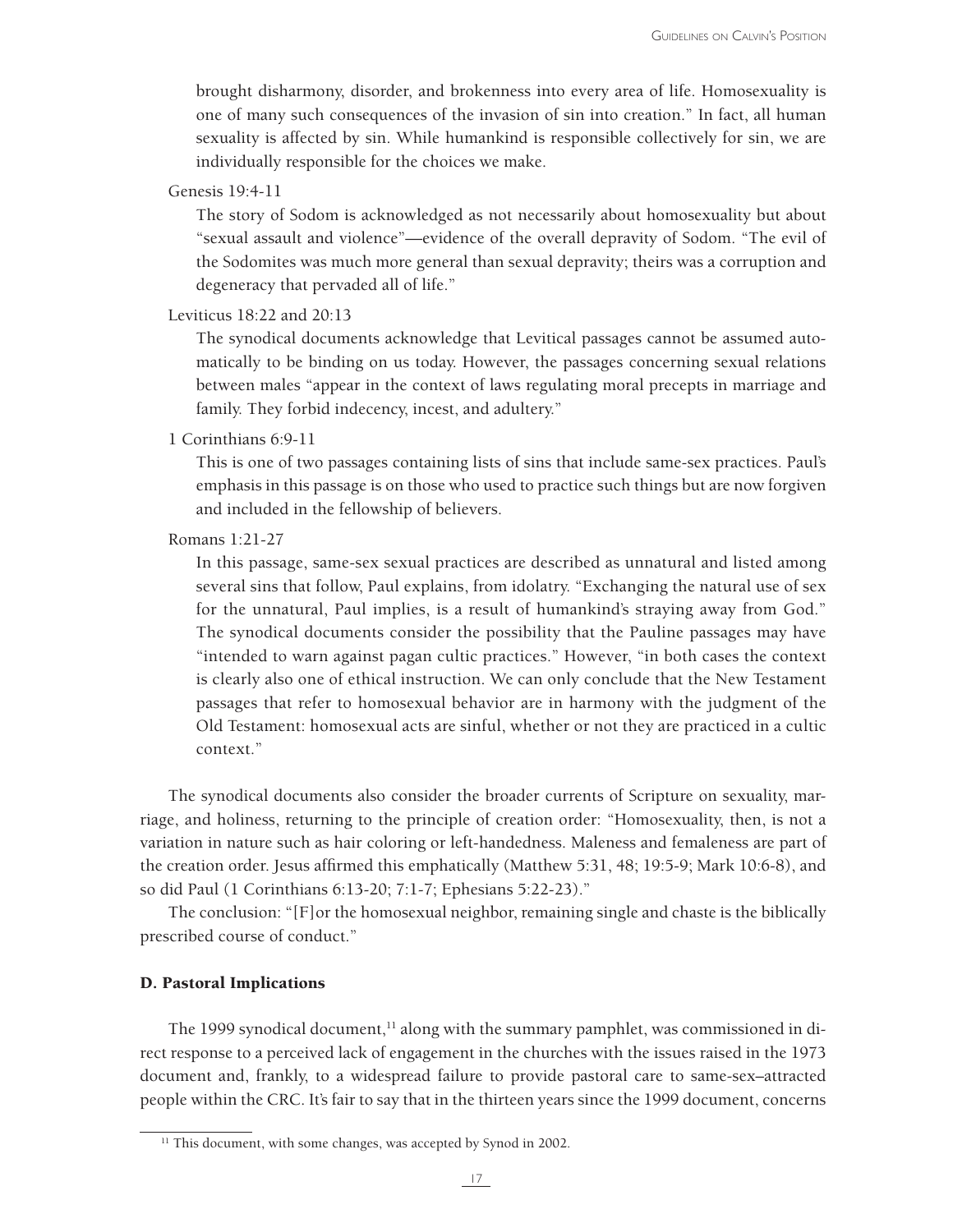about pastoral implications have only intensified. Some of the main pastoral topics addressed in the documents are summarized here.

#### *The need for repentance in the church*

The CRC (along with many other churches) must repent of past and present unchristian actions toward same-sex–attracted people. These include not only hatred, fear, shaming, and rejection of these people, but also ignoring homosexuality-related issues, remaining silent, and failing to include and care for members who experience same-sex attraction.

#### *Affirmation of singleness*

While marriage is celebrated and supported in the Christian community, singleness is also a valid Christian choice. In fact, in some New Testament passages, singleness is preferred over marriage for Christians. As the summary pamphlet observes, "This means that abstinence from sexual relations can be a feature of a dedicated Christian life. In Christ, the companionship provided by the redeemed community offers the unmarried—heterosexual and homosexual alike—an alternative to marriage. One of the purposes of sex, that of achieving personal wholeness, can be realized in a significant sense in Christ."

*Accountability in community*

The church affirms that self-control is a gift of the Holy Spirit and that all Christians, married or single, are called to sexual restraint. A healthy church community will provide both accountability and support for all people—including same-sex–attracted people—in practicing sexual holiness.

#### *Christ as the source of identity*

In resistance to other ways in which our cultures urge us to define ourselves—including marital or parental status, social class, profession, race, and sexual orientation—we are called to find our identity above all in Christ. This does not mean keeping parts of ourselves secret; rather, it means letting our identity as Christ's redeemed transcend all other dimensions of ourselves and our lives.

#### *The need for honesty and acceptance*

For generations, non-heterosexual people have either suffered in secret or left the church. The CRC pastoral documents urge churches to create a place in which same-sex–attracted people can be truthful about who they are and can remain within the community.

While the synodical documents recognize urgent needs and set out goals toward which the congregations and denominational structures must aim, there is general agreement that the CRC has a long way to go in living out healthy pastoral-care practices for same-sex–attracted people.

#### E. Commitment to Holiness

Perhaps the most common objection to the CRC's position is that it denies people who persistently experience same-sex attraction any way to express their sexuality. Heterosexual people have the option of marriage; people who experience same-sex attraction must remain celibate. Some people object that this hardly seems fair or just or compassionate, especially in cultures where sexual fulfillment is so stridently championed.

In response to this objection, those who affirm the CRC position point out that obedience is more important than "personal fulfillment" for all Christians in all areas of life. Heterosexual people must also resist sexual temptations outside of the marriage relationship—not a simple or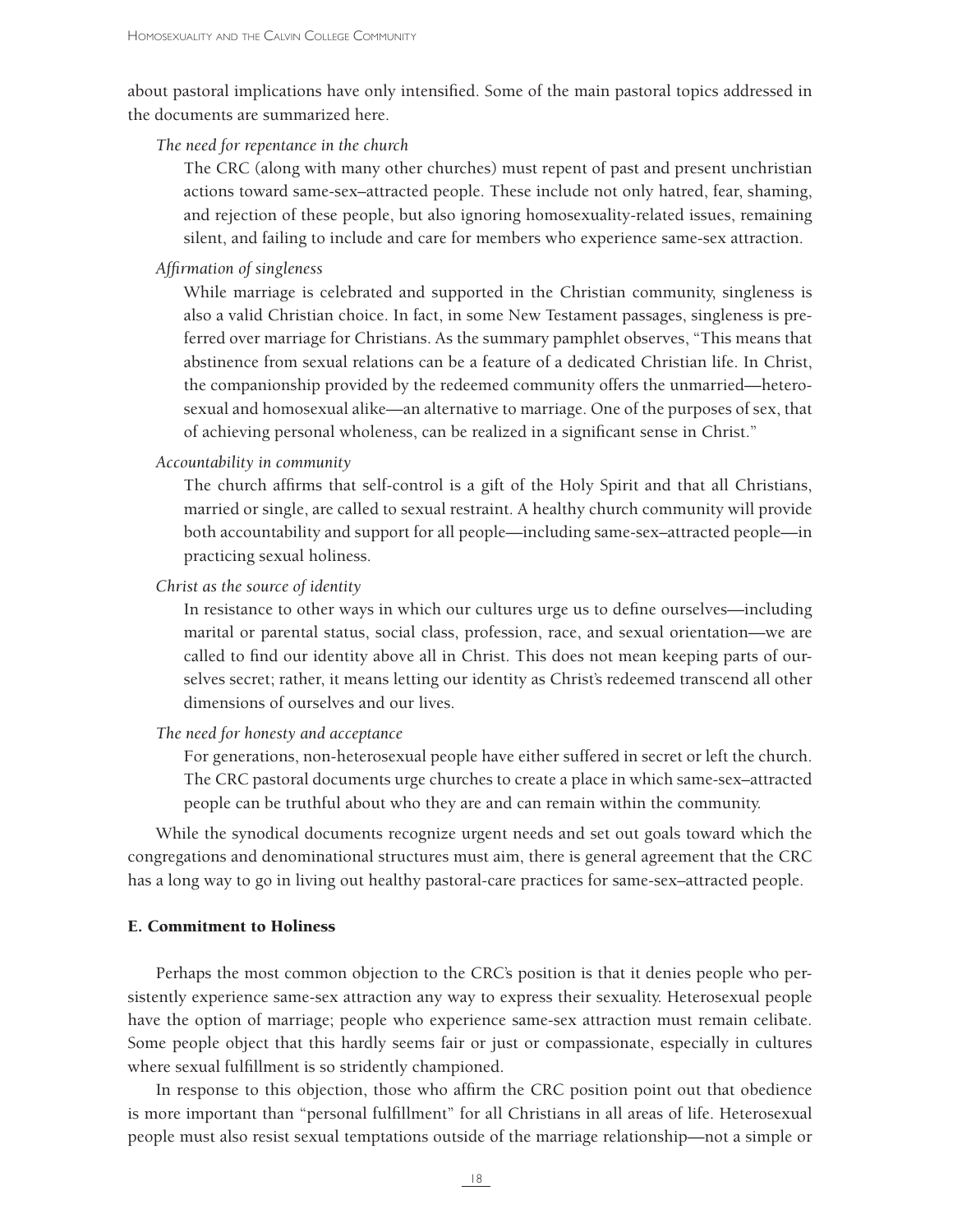easy matter. Heterosexual people who would like to be married sometimes cannot be, and thus remain single and celibate. Moreover, we do not muster up the strength for obedience on our own, but through the Spirit's strength and in the context (ideally) of the Christian community.

Wesley Hill, a theologian and doctoral candidate who identifies as a gay man, writes movingly about his struggle to remain celibate despite the difficulty and loneliness.12 Quoting Richard Hays, Hill connects his daily struggle to a larger theology of suffering and obedience in the Christian life:

Coping with loneliness as a homosexual Christian requires a profound theology of brokenness, I think. Alluding to Romans 8:23 ("We ourselves, who have the firstfruits of the Spirit, groan inwardly as we wait eagerly for adoption as sons, the redemption of our bodies"), Richard Hays sketches the outline of what such a theology might look like: homosexual Christians who battle constant loneliness are "summoned to a difficult, costly obedience, while 'groaning' for the 'redemption of our bodies' (Romans 8:23). Anyone who does not recognize this as a description of authentic Christian existence has never struggled seriously with the imperatives of the gospel, which challenge and frustrate our 'natural' impulses in countless ways." I have come to realize my need to take the New Testament witness seriously that groaning and grief and feeling broken are legitimate ways for me to express my cross-bearing discipleship to Jesus. It's not as if groaning means I am somehow doing something wrong. Groaning is a sign of my fidelity. (118-119)

The Bible calls the Christian struggle against sin *faith* (Hebrews 12:3-4; 10:37-39). It calls the Christian fight against impure cravings *holiness* (Romans 6:12-13, 22). So I am trying to appropriate these biblical descriptions for myself. I am learning to look at my daily wrestling with disordered desires and call it *trust*. I am learning to look at my battle to keep from giving in to my temptations and call it *sanctification*. I am learning to see that my flawed, imperfect, yet never-giving-up faithfulness is precisely the spiritual fruit that God will praise me for on the last day, to the ultimate honor of Jesus Christ. (146)

As the Materials for Contextual Discussion describe, faithful Christians disagree on numerous issues related to biblical exegesis, sexual identity, and ethics. Our discussions on this campus will and should continue, so we need to understand both the CRC's position and the many nuances and disagreements surrounding the topic. However, we can be encouraged by the many convictions that members of the Calvin community share and that faculty, board members, and professional staff commit to upholding in our common work.

<sup>&</sup>lt;sup>12</sup> Wesley Hill, *Washed and Waiting: Reflections on Christian Faithfulness and Homosexuality (Zondervan, 2010).*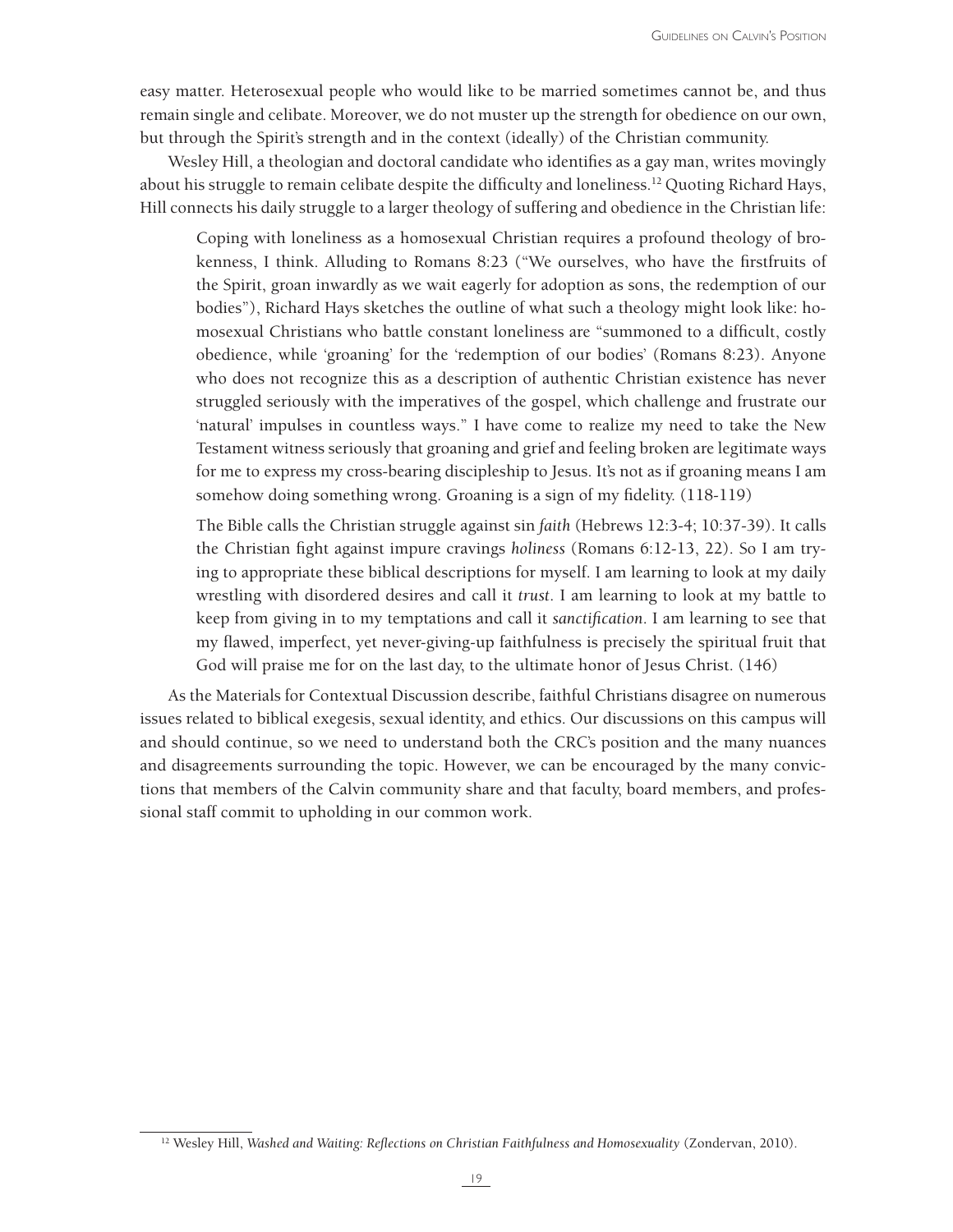## Guidance and Best Practices

*This section is an effort to summarize what the college's position and policies mean for community life, teaching, and scholarship at Calvin at this time.* 

In order to consider both recommended approaches and boundary questions concerning homosexuality, it is necessary to acknowledge that Calvin faculty and staff function in several roles, sometimes separately and sometimes simultaneously. We organize this section, therefore, into five categories: pastoral care, indirect encounters with the topic, direct encounters with the topic, exploration through scholarship, and the convergence of public and private life.

#### A. Pastoral Care

Faculty and staff frequently find themselves in a pastoral care role with students and with one another. For some—such as our college chaplains, counseling center staff, student life program staff, and residence life staff—this is a primary role. For faculty and others, this may be a secondary role, expressed especially in advising and mentoring contexts.

In keeping with the CRC's recent emphasis on pastoral care for people struggling with samesex attraction and other related issues, and in keeping with the emphasis on pastoral concerns in the board's 2008 memo, college faculty and staff are encouraged to fulfill their pastoral role with students and one another based on the following principles.

- 1. Remind each other of these fundamental truths:
	- We are all made in the image of God.
	- We are loved by God.
	- • We are all sinners, but God offers forgiveness in Christ.
	- Sexual sins are not unforgivable, nor are they more disastrous than many other sins.
	- We are all called to holiness, including in our sexual lives.
	- Faithfulness and obedience are possible through the Spirit.
	- • It *is* possible to be a Christian and be same-sex–attracted.

When engaging students in a mentoring relationship or in a pastoral mode, it is important to remember that students may understand themselves to be gay, lesbian, bisexual, transgender, or questioning their sexuality—or they may have a friend or family member who does. In these situations, it is crucial to listen to and support the students, encouraging them to grow in relationship to God and others, and to pursue honest self-understanding.

In the process of developing this document, our student life staff often reported that students struggling with same-sex attraction (or with sexual issues of all kinds) do not necessarily take the above principles as a given. Many of them have suffered rejection and judgment from other Christians. In this context, we are enjoined by our governing bodies to make this campus a place of safety, healing, and encouragement.

2. Be honest about the college's policy commitments.

Discussions at Calvin will include the various streams of thought, both Christian and secular, about gay marriage and sexual intimacy between people who are same-sex at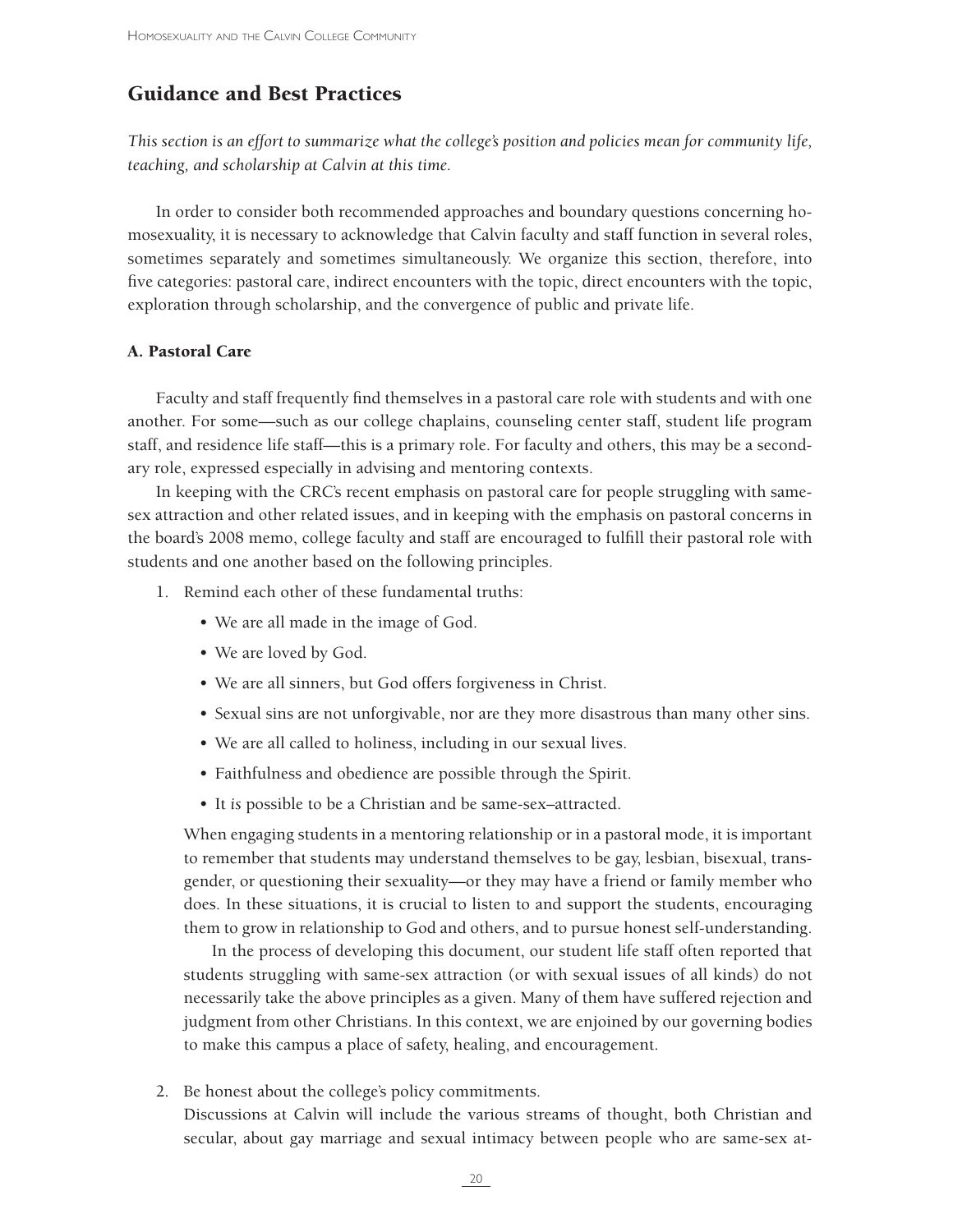tracted. In those discussions, the best advice is to explain with confidence why Calvin has privileged the historic Christian view on abstinence for single people regardless of sexual orientation, understanding that marriage is between a man and a woman. A balanced discussion reflects care and respect for Calvin College. Divisional vice presidents are encouraged to continue providing professional development on this or other topics that would help employees speak well about the college's position or commitments.

When faculty and staff are asked the pointed question, "What do *you* think?," the best advice is to take stock of the quality of the relationship with the questioner. Is the questioner looking for a way to bypass his or her own study and reflection on the topic? ("I'll just believe what you believe.") Or is the relationship deep enough to warrant a fuller answer? Two cautions are needed: For faculty and staff, the goal is to be available to students to discuss controversial and non-controversial topics of interest. Since our students have a range of views on this and other topics, to be identified too quickly with one point of view may result in being seen as less approachable by students with an opposing view. The second caution is to remember our significant influence as teachers and mentors. To that end, challenging students to come to their own conclusions is wise. On this topic we should not be strident, even if we disagree with a point of view.

Outside evaluators often note with admiration the enthusiastic unity of both faculty and staff around the mission of the college. This identification with the college mission comes from a sense of personal integrity and loyalty to the community in which we have chosen to work. It is expected that on the topic of homosexuality, college personnel will continue to operate out of respect and love for the college.<sup>13</sup>

A last point on the delicate yet privileged nature of the mentoring relationship should be noted and respected. Confidentiality should be strictly kept by mentors in regard to their mentees. However, mentees are not held to confidentiality regarding the comments or opinions of their mentors. Thus, in relation to controversial topics, mentors should not say things in private—explicitly or implicitly—that they would not be willing to defend in public as being consistent with their commitments to the college.

Recognizing competing "goods" is part and parcel of life. Students can learn a great deal from the way we handle controversial topics with integrity and honesty, honoring our commitments to communal values while still listening, caring, and being open to difficult and unresolved questions.

The theme of all three HCL documents has been high-trust consultation and collaboration. When in doubt, faculty and staff are well advised to speak to their supervisors, departmental chairs, deans, or vice presidents to confer together on the best way forward. Rarely is time so short that a collegial seeking of advice could not be accomplished. We are a community of people who care about one another. It is in community that we work out important and often disputable matters.

<sup>&</sup>lt;sup>13</sup> The introduction to the staff handbook states: "The mission of Calvin College forms the foundation for our working community, and the success of the college in living out this mission is related directly to the competence, performance, and conduct of its staff members. Calvin College asks each staff member to participate in this community by being accountable to and responsible for each other. An essential element of our responsibility to the community and to one another is to strive always to 'lead a life worthy of God, who has called you into his own kingdom and glory' (I Thessalonians 2:12)." The faculty handbook deals with commitment to the mission of the college in section 3.6.1.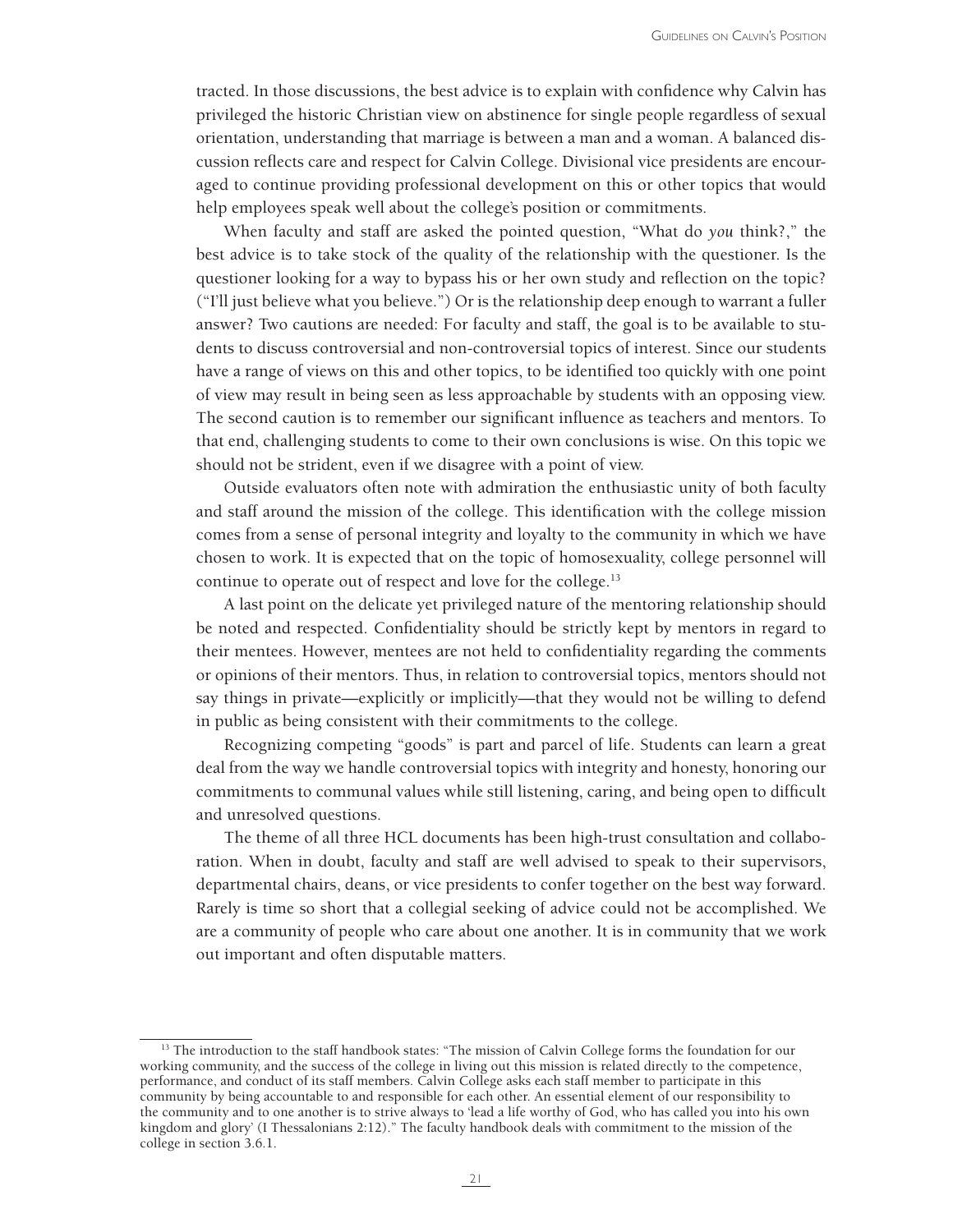3. Guide students to make adult decisions.

The college's mission is to educate and prepare students to do God's work in God's world. That means that our goal, even in pastoral and advising modes, is to respect students as adults who must sort through difficult issues for themselves. We offer knowledge, guidance, advice, and formational practices; we hold students accountable to the community's rules while they are here; we encourage them to be accountable to their own spiritual growth and to their broader commitments and Christian convictions. But we also recognize that they will make their own decisions.

Of course, we can all encourage students and one another to make use of other campus resources available to us, both through the academic and student life divisions.

One way to approach these issues with students is to help them consider the difference between sexual attraction, orientation, and identity. For instance, Christian psychologist Mark Yarhouse makes a "three-tier distinction" between same-sex attraction, homosexual orientation, and gay identity. In exploring the intersection of religious and sexual identity, he proposes deconstructing the common "gay script" that conflates attractions with identity. By pausing to reflect on the strength, persistence, and meaning of their attractions over time, same-sex–attracted persons may or may not go on to think of those attractions in terms of an enduring orientation. Yarhouse also notes that understanding oneself to have a homosexual orientation does not automatically assume the self-defining attribution of a gay identity. The choice to call oneself gay or not is a complex one, involving one's religious, social, and moral values, and the accepted norms of one's social group. None of the three tiers in this model necessitates sexual activity. At any stage, a person who is same-sex attracted, who has a homosexual orientation, or who identifies as gay, may be choosing the path of sexual abstinence out of religious or other convictions.

Another useful distinction is made between two approaches to achieving congruence around sexual attraction and behavior. The American Psychological Association refers to this distinction—between telic and organismic congruence—in its 2009 *Report of the Task Force on Appropriate Therapeutic Response to Sexual Orientation*. 14 The report states:

The conflict between psychology and traditional faiths may have its roots in different philosophical viewpoints. Some religions give priority to telic congruence (i.e., living consistently within one's valuative goals) (W. Hathaway, personal communication, June 30, 2008; cf. Richards & Bergin, 2005). Some authors propose that for adherents of these religions, religious perspectives and values should be integrated into the goals of psychotherapy (Richards & Bergin, 2005; Throckmorton & Yarhouse, 2006). Affirmative and multicultural models of LGB psychology give priority to organismic congruence (i.e., living with a sense of wholeness in one's experiential self) (W. Hathaway, personal communication, June 30, 2008; cf. Gonsiorek, 2004; Malyon, 1982). This perspective gives priority to the unfolding of developmental processes, including self-awareness and personal identity.

This difference in worldviews can impact psychotherapy. For instance, individuals who have strong religious beliefs can experience tensions and conflicts between their ideal self and beliefs and their sexual and affectional needs and desires (Beckstead & Morrow, 2004; D. F. Morrow, 2003). The different worldviews would approach psychotherapy for these individuals from dissimilar perspectives: The telic strategy would prioritize values (Rosik, 2003; Yarhouse

<sup>14</sup> APA Task Force on Appropriate Therapeutic Responses to Sexual Orientation. (2009). *Report of the Task Force on Appropriate Therapeutic Responses to Sexual Orientation*. Washington, DC: American Psychological Association. 18.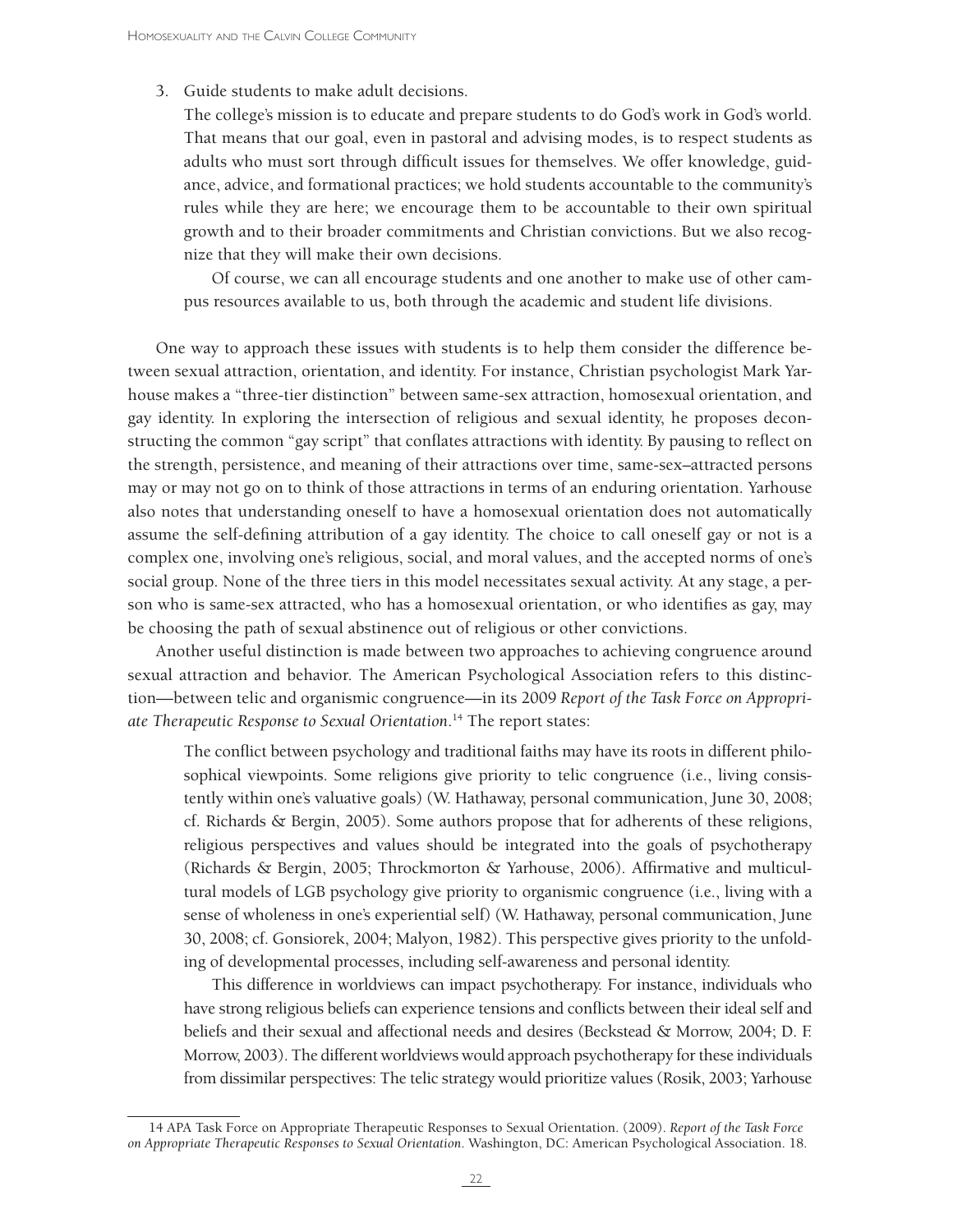& Burkett, 2002), whereas the organismic approach would give priority to the development of self-awareness and identity (Beckstead & Israel, 2007; Gonsiorek, 2004; Haldeman, 2004). It is important to note that the organismic worldview can be congruent with and respectful of religion (Beckstead & Israel, 2007; Glassgold, 2008; Gonsiorek, 2004; Haldeman, 2004; Mark, 2008), and the telic worldview can be aware of sexual stigma and respectful of sexual orientation (Throckmorton & Yarhouse, 2006; Tan, 2008; Yarhouse, 2008).

As an example of how the student life division is practicing the principles discussed in this section, we offer this guidance for programming connected to sexuality.

In all the ways in which the student life division interacts with students around human sexuality, the goal is to help students explore how to live faithfully and responsibly as image-bearers of God who are also sexual beings. As the Sexuality Series vision and mission statements affirm:

We aim to provide biblically faithful, wise, and honest counsel to Calvin students in the areas of sexuality, gender, and relationships, so that a growing understanding of these topics may contribute to students' flourishing and bring praise to God.

The approach of student life in these matters should be based on Scripture as the authoritative word of God, and in keeping with the specific commitments of the Christian Reformed Church. We seek to discern the findings of science, the experience of believers, and the cultures we encounter within this framework.

We also acknowledge that every topic presents an opportunity for individual and communal learning.

In affirmation of the principles expressed in *Strengthening Procedures Around Confessional Commitment and Academic Freedom at Calvin College* (HCL 2), our standard mode of operation should be with high-trust communication patterns that presume good motives and integrity on the part of all parties. We should be willing and ready to engage in challenging conversations constructively, aiming to model ways to engage in difficult conversations well. We should not avoid disagreement, since an unhealthy fear of disagreement can be as destructive as a low-trust environment, and the two are often mutually reinforcing. We also should work actively to prevent unnecessary or harmful conflict.

#### B. Teaching/Scholarship: Indirect Encounters with Homosexuality-Related Issues

For faculty, some encounters with homosexuality-related issues are a matter of professional course, and the context does not call for extensive treatment of the college's position or extensive theological analysis because the main focus is on something else. In such situations, faculty must seek a wise approach based on a sense of context: What is the main focus of our study? What are the main faith-integration components of the topic? What does this group of students need for their discernment at this point?

It is possible, in other words, for homosexuality to come up in contexts where the lesson is focused on other issues and not on sexual ethics per se. While a mention of the college's position might be fitting, a lengthy discussion or policy review could also be an unnecessary or even inappropriate digression in these situations. For example, a professor might do the following:

introduce literary theory students to "queer theory" as one among many post-structuralist approaches to literary studies. The emphasis is on understanding the concerns of this approach and analyzing selected examples.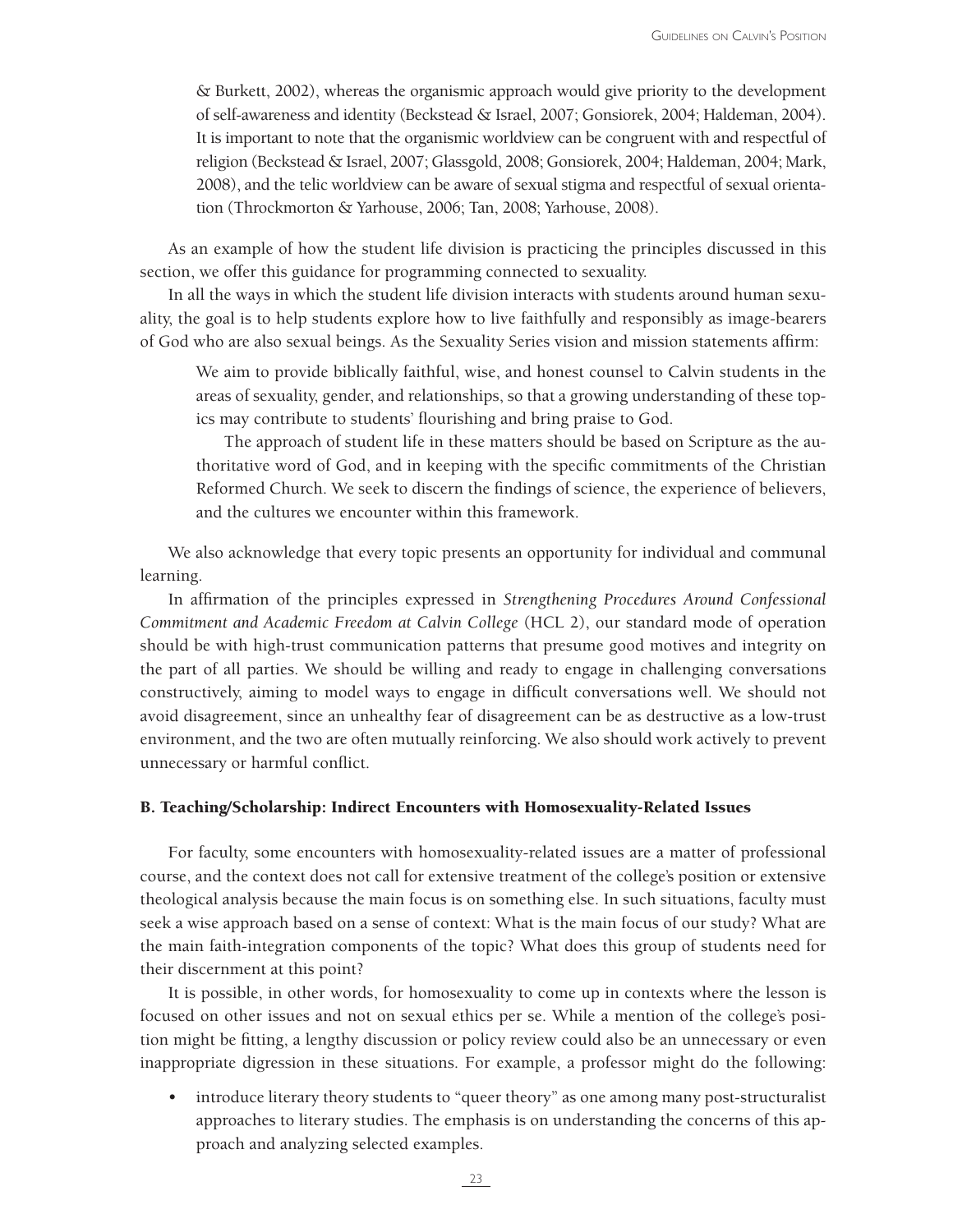- explain the practices of some ancient Greeks involving sexual relationships between adult men and boys. The emphasis is on understanding the cultural background to philosophical ideas in the assigned text.
- consider in a political science class the way in which gay-rights advocates use arguments borrowed from the civil rights and women's movements. The emphasis is on understanding the arguments on their own terms and perceiving the relationships among various rights groups.
- read a creative non-fiction piece in which a student refers to his or her own identity as a lesbian, gay, or bisexual person. In this case, the professor remains concerned with issues of writing. The professor can, if the student is open to it, initiate a pastoral mode.
- encounter scholarship from the point of view of those who identify as lesbian, gay, bisexual, transgender, or queer persons. Usually, this is a matter of evaluating and using the scholarship in one's own work according to the standard rules of one's discipline: quality of evidence, insight, relevance, and so on.

### C. Teaching/Scholarship: Direct Encounters with Homosexuality-Related Issues

On the other hand, some encounters with these issues do require more direct consideration in light of our shared commitments.

#### *Teaching*

Some professors, because of their academic discipline and course design, will treat sexuality as a topic in their classes. In these cases, integrating faith and learning may require a more extensive treatment of Christian ethics and the college's position.

In classroom situations, faculty are called to balance their roles as Christian educators and as representatives of Calvin specifically.

This balance entails two main principles:

- 1. honoring the CRC position and giving it a fair treatment, in the sense of
	- a. acknowledging the CRC position and recognizing that this position guides policy decisions at the college.
	- b. acknowledging and/or presenting (as fitting to the occasion) reasons for this position, especially those rooted in Scripture and the confessions.
	- c. avoiding dismissing or scorning this position or the value of confessional agreement.
- 2. acknowledging fairly and honestly that Christians disagree on this topic and that people of good conscience and a high view of Scripture and the confessions hold differing views.

Beyond those principles, many of the best practices for scholarship, described below, also apply to good teaching.

#### *Scholarship*

Calvin College occupies a beautiful and difficult position in the Christian Reformed Church, in the worldwide Christian community, and in the field of higher education. We are blessed not only with hundreds of deeply faithful, intelligent, highly trained experts in many fields—but also with a calling to use our gifts to serve the church and the world. One way in which we fulfill that calling is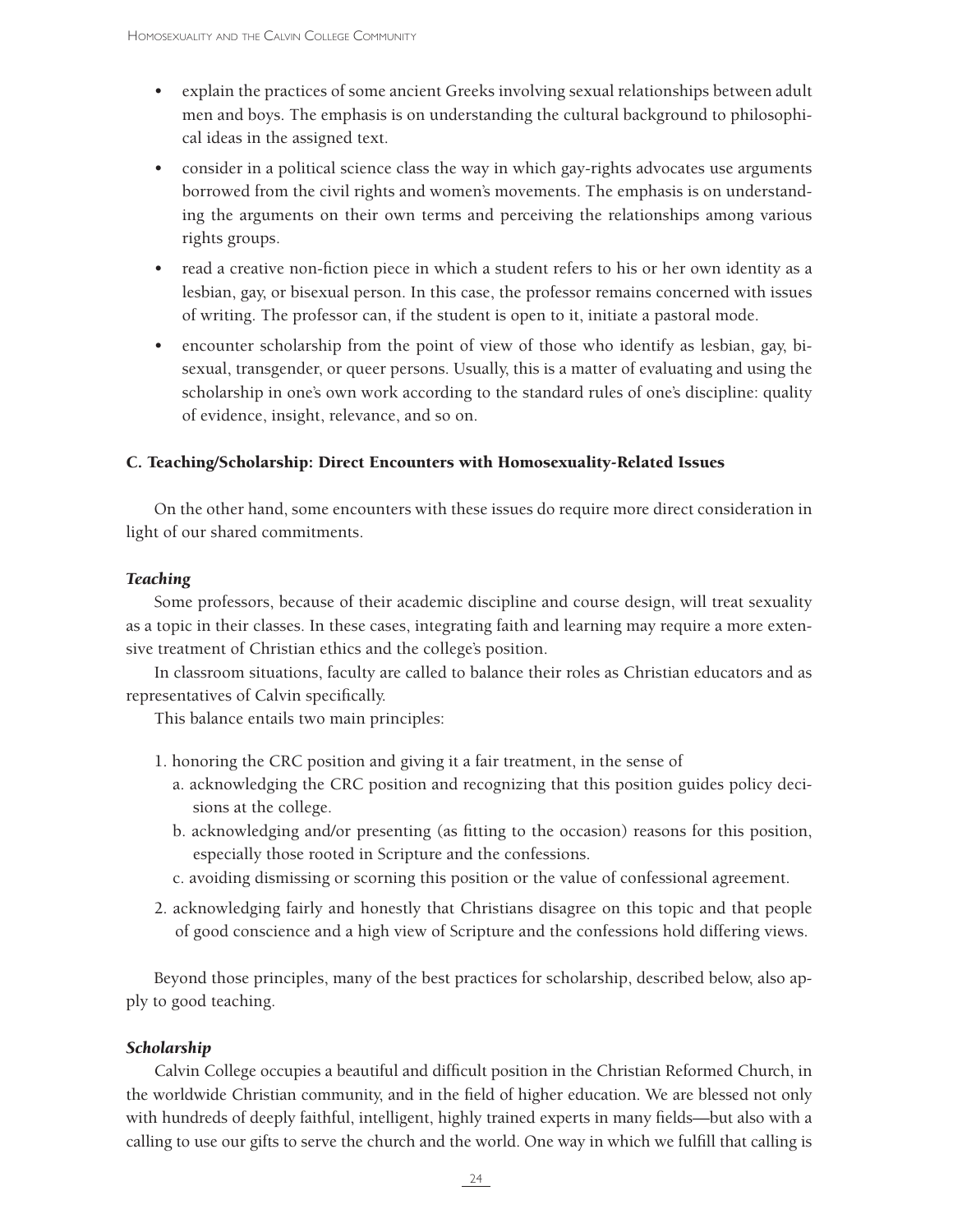to enter areas of difficulty through our scholarly research and writing. By doing this well, we have the opportunity to advance knowledge, achieve clarity, correct misperceptions, and offer guidance.

Our expertise can be brought to bear on many aspects of sexuality, especially homosexuality. However, we must be honest about the charged nature of the topic and the risks involved. This section, therefore, offers a series of guidelines for engaging in this work faithfully, in accordance with the college's confessional commitments.

- In accord with the college's existing academic freedom policy, all who engage sexual issues in teaching or research are expected to display the virtues of good scholarship in their work, to promote discussion that upholds the authority of Scripture, and to develop their views in harmony with Scripture and the Reformed confessions.
- Calvin faculty who teach and write about sexuality are strongly encouraged to work collegially, sharing work-in-process with peers both at Calvin and at other Christian institutions, and to engage with the common questions outlined in *Strengthening Procedures Around Confessional Commitment and Academic Freedom at Calvin College (HCL 2, recommendation 8).*
- Calvin faculty members who work in this area should expect significant scrutiny of their work, particularly of the kinds of biblical and theological arguments employed. The material provided in this and related documents may be helpful in mapping the kinds of biblical, theological, confessional, and governance questions that are likely to arise.
- • At the same time, Calvin faculty members who work in this area should also expect institutional support and gratitude for work that they undertake pastorally, conscientiously, and in ways that are consistent with the confessions. In order to promote the best collaboration and institutional support, faculty should include the college's public spokespersons (appropriate to the topic) as early resources and conversation partners in their work.
- Calvin faculty members who work in this area must be aware of our multiple audiences, from students and alumni who are same-sex attracted, to conversation partners at home and abroad who may assume that any form of engagement with this topic means that we have abandoned biblical authority. We also need to assume that our audience is global, including people from nations or cultures where same-sex unions are legal, as well as others from nations or cultures where same-sex sexuality is taboo.
- • Given this, faculty members must hold themselves to a very high standard of scholarly work on the topic, avoiding ad hominem arguments, refraining from misrepresenting other points of view, testing the assumptions behind various methods, avoiding hyperbole that can so easily be misunderstood, and handling the arguments about biblical and theological interpretation with great care.
- Tone is crucial. The tone of our writing and speaking must exhibit graciousness, respect, humility, and pastoral sensitivity to the range of our audiences. This is especially difficult as we can expect that this same respect and sensitivity will not always be returned.

### *Examining Premises Carefully*

Some premises that are common in discussions of homosexuality would likely be understood as crossing confessional boundaries. Thus, faculty members teaching and working in this area are strongly encouraged to identify and expose these premises. The examples given below—a representative and not exhaustive list—demonstrate the complexity of such a task..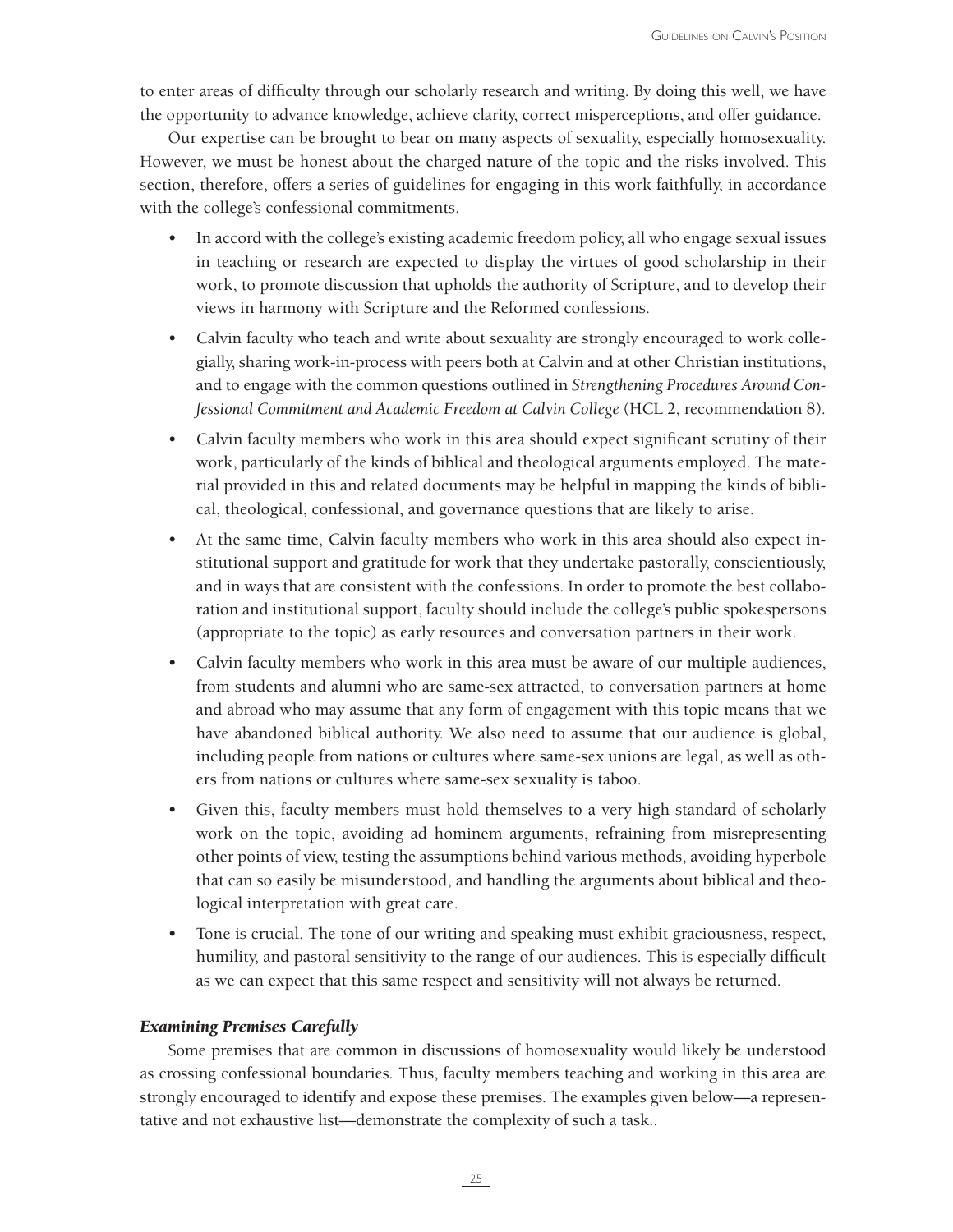- Personal experience does not trump Scripture, override Scripture, or determine which scriptural texts have import. However, we cannot help but be influenced by personal experience, and it is a matter of wisdom and compassion that we listen to others' experiences and reflect prayerfully on our own. The Holy Spirit can sometimes use our personal experiences, the experiences of others, and the results of scholarship to prompt us to reexamine how we understand certain currents of Scripture. When this happens, we must be prepared to explain how this new understanding harmonizes with the rest of Scripture.
- We do not dismiss ancient texts as *merely* projections of ancient religious experience, and thus as illustrative rather than as normative. However, we acknowledge that in inspiring Scripture, God made use of background knowledge, assumptions, and literature types available in the culture of the originating author and audience. Therefore, we study the ancient contexts as well as the history of interpretation in order to help discern what Scripture is teaching.
- We do not accept the traditional interpretation as normative simply because it is the traditional view. However, we do respect tradition, acknowledging that a consensus of church wisdom over the ages provides important guidance to us. We therefore weigh carefully any emerging interpretations, mindful of our human tendencies to "do what is right in our own eyes" and to see the world through the lenses of our own time and place, just as people did before us.
- We do not simply accept that the involuntary predispositions we are born with are determinative or normative. Instead, we recognize that we all are born with disordered desire—including but not limited to sexual desire. At the same time, we acknowledge that each of us has inclinations that are strongly influenced by genetics and developmental events over which we had no control. We all seek grace and regeneration, therefore, out of a particular set of "givens," genetic or otherwise, with regard to sexuality. This requires our compassionate consideration.
- We do not believe that scientific study of the "book of nature" can, apart from Scripture, discern God's intention or design. However, we do hold a high view of nature as an aspect of God's revelation and of the study of nature as a way of knowing God and God's works. We acknowledge that scientific study can sometimes be a means by which the Spirit informs, refines, and improves our understanding.
- In our ethical reflection, we do not focus only on the outcome or consequences of an action. Instead, we uphold God's law as normative for shaping Christian discipleship and consider whether the action conforms to God's law, regardless of outcome. However, we also seek to imitate Christ, taking care to apply God's law in ways that reflect God's mercy and that result in loving rather than destructive consequences for others.
- • We do not regard Paul's or other biblical writings as telling us only about salvation in Christ rather than about a Christian way of life. We retain a biblical foundation to ethics. However, we do honestly acknowledge that we already make judgments—based on tradition, study, and reflection—on precisely how those biblical foundations impinge on ethical choices in our particular time and place. Further, we seek to guard against the temptation of legalism—believing that the way to earn God's favor is simply by obeying and enforcing certain rules—since this is a barrier to salvation by grace through faith.
- We do not consider any person's sexuality as automatically pleasing to God and exempt from examination. On the contrary, we acknowledge that the sexuality of all persons is affected by sin, and that every person needs to be redeemed.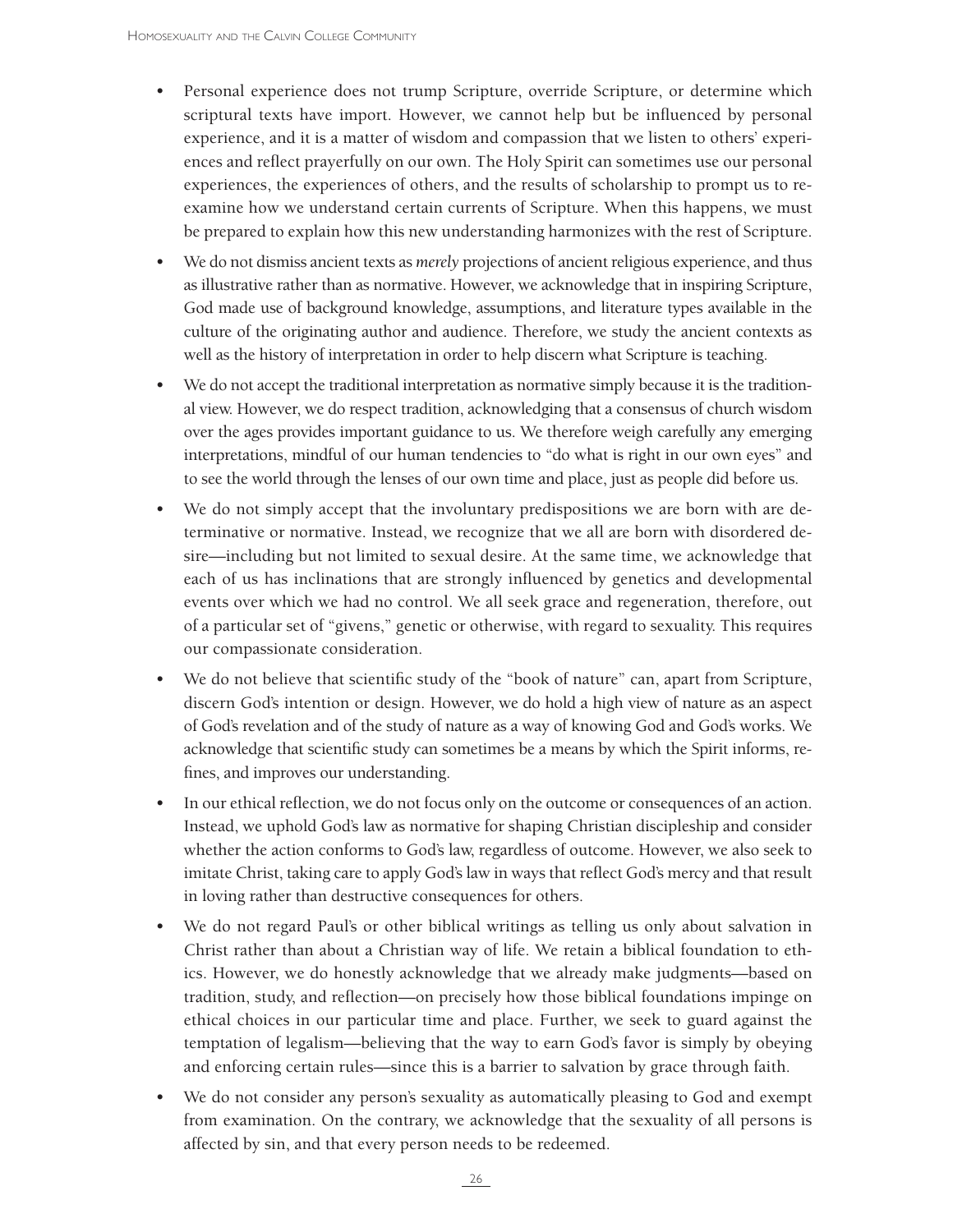#### D. Exploration Through Scholarship

This section is meant to function as an interpretation for this topic area of the processes established in *Strengthening Procedures Around Confessional Commitment and Academic Freedom at Calvin College* (HCL 2) and now encoded in the faculty handbook (section 3.6.4). These are the processes that guide a communal examination of a controversial topic, led by the provost and the Professional Status Committee (PSC), and seeking to build capacity around a topic.

In order to protect academic freedom and create a space for discussion of this topic, we have to distinguish between *advocacy* in a strong sense, and *exploration* in conversations, teaching, and writing entailed in communal reflection on a difficult, complex topic. These distinctions are necessary because if the term *advocacy* remains undefined or is too broadly defined, the effect will be to shut down conversation altogether.

Thus, good-faith *explorations and examinations* of this topic in publications or the classroom should be protected under academic freedom policies so long as the faculty members in question follow the best practices described in this document and in the faculty handbook (section 3.6.4).

The term *advocate* in this context refers to claiming a public position based on conclusions reached through study, peer review, and reflection. The emphasis is on *conclusions* and on *public* espousing of those conclusions in the classroom, in publications, or in public communication such as blogs, interviews, and speaking engagements.

Thus we can establish the following premises:

- 1. Apart from a confessional gravamen, college faculty are not free to deny scriptural authority or to deny the importance of chastity, either explicitly or implicitly.
- 2. College policy does not prevent Calvin faculty or staff from advocating resistance to civil punishment of same-sex–attracted persons (e.g., as discussed in Uganda) or recommending civil rights for same-sex couples (as in the 2003 CRC committee brief to the Canadian government),15 provided that this is distinguished from implying a moral or ecclesial judgment about the appropriateness of same-sex sexual behavior.<sup>16</sup>
- 3. Academic vocation encourages—and academic freedom protects—exploration of this topic.17
	- a. Freedom should be allowed for responsible exploration of all evidence regarding the biological, psychological, and sociological factors in same-sex orientation and behavior. Faculty should have freedom to point out how particular moral judgments on the issue might unwittingly shape the development or reception of scientific inquiry.
	- b. Freedom should be allowed for faculty to examine and critique arguments for any position or ethical approach, revealing premises and evaluating reasoning in order to promote sound argumentation in the discussion as a whole and to promote thorough understanding of all positions.
	- c. Faculty should be free to present research and artworks that explore or analyze multiple points of view, subjecting these views to honest, rigorous, and informed assessment.

<sup>15</sup> *Same-Sex Unions: A Case for a Just Pluralism*. A Submission to the House of Commons Standing Committee on Justice and Human Rights by the Committee for Contact with the Government of the Christian Reformed Church in Canada., 2003.

<sup>16</sup> See Richard Mouw, Mary Stewart Van Leeuwen, Stephen Spencer, and David Jones, "Just Saying 'No' Is Not Enough," Christianity Today; Alvin Hoksbergen, "Is Anita Bryant Right?"

<sup>17</sup> For a detailed discussion of academic freedom at Calvin College, see *Confessional Commitment and Academic Freedom at Calvin College* (HCL 1).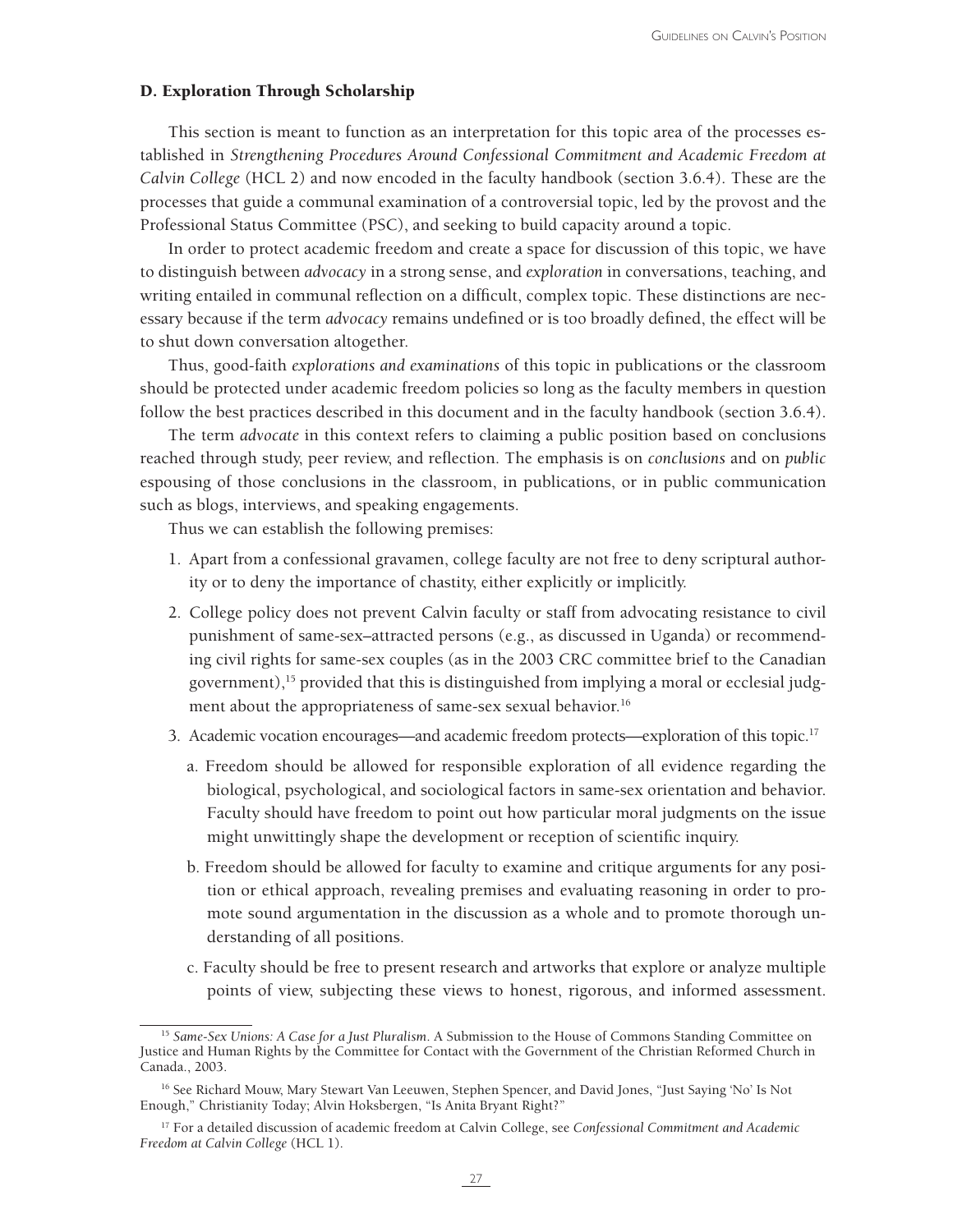Since the line between *exploring* and *promoting* a given point of view is complicated, peer review and consultation are part of our normal expectation for faculty work.

4. Any defense or argument for a conclusion that is contrary to the position of the college and the Christian Reformed Church must be based on Scripture and the confessions, as provided for in the faculty handbook (section 3.6.4).

A key component of the processes outlined in section 3.6.4 of the faculty handbook is peer review. Faculty should seek extensive peer review within the college before undertaking public espousal. Part of the peer review process within the college should be a consultation with the departmental chair and the provost to agree on an appropriate "peer review threshold" for the work in question. In other words, faculty members should seek advice regarding how much and what kind of peer review, both inside and beyond the college, is wise and sufficient in their particular cases. Engaging these processes early and proactively will ensure a better outcome for all, including greater opportunity for communal learning and growth, better institutional support, and better communication to constituents.

Section 3.6.4 of the faculty handbook also acknowledges the line of authority that runs from PSC to the Board of Trustees, and then to Synod. Just as faculty should be expected to identify a clear biblical and confessional rationale for a disputed position, so, too, whenever these other bodies might act by making a provisional judgment about an operative boundary, it would seem fair for the faculty and all involved to expect a) significant consultation in the development of any judgment, and b) a clear rationale and grounds for the decision and an indication of the criteria used to make the determination. Without this, there are justifiable concerns about precedent, and about whether the actions of PSC or the board will fundamentally change the ethos of Calvin College.<sup>18</sup>

#### E. The Convergence of Public and Private Life

For many college employees, homosexuality-related issues involve personal, family, professional, and church relationships beyond the purview of college life. For faculty, the faculty handbook (section 3.6.4) seems to recognize a private space for faculty members apart from their professional roles, while also acknowledging that faculty are, inevitably, associated with the college in their roles as citizens, family members, church members, and so on. How might we harmonize this kind of private space with the language of the current Form of Subscription, which refers to not contradicting confessional doctrines "publicly or privately"?

It is important to be aware that in a community as large as Calvin College, there are sure to be some people who are same-sex attracted or who have family members who are. An increasing number of community members will likely be invited to attend commitment ceremonies or weddings. Some students, staff, and faculty are members of congregations that include persons in committed same-sex relationships.

With regard to church involvement, the following principles are offered as advice:

<sup>&</sup>lt;sup>18</sup> Such consultations and such a rationale were offered in the Howard Van Til case, which involved Dr. Van Til's teaching on creation and evolution in light of his book, *The Fourth Day* (Eerdmans, 1986). The case is discussed in Anthony J. Diekema, *Academic Freedom and Christian Scholarship* (Eerdmans, 2000), 29-33, and in Harry Boonstra, *Our School: Calvin College and the Christian Reformed Church* (Eerdmans, 2001), 117–133.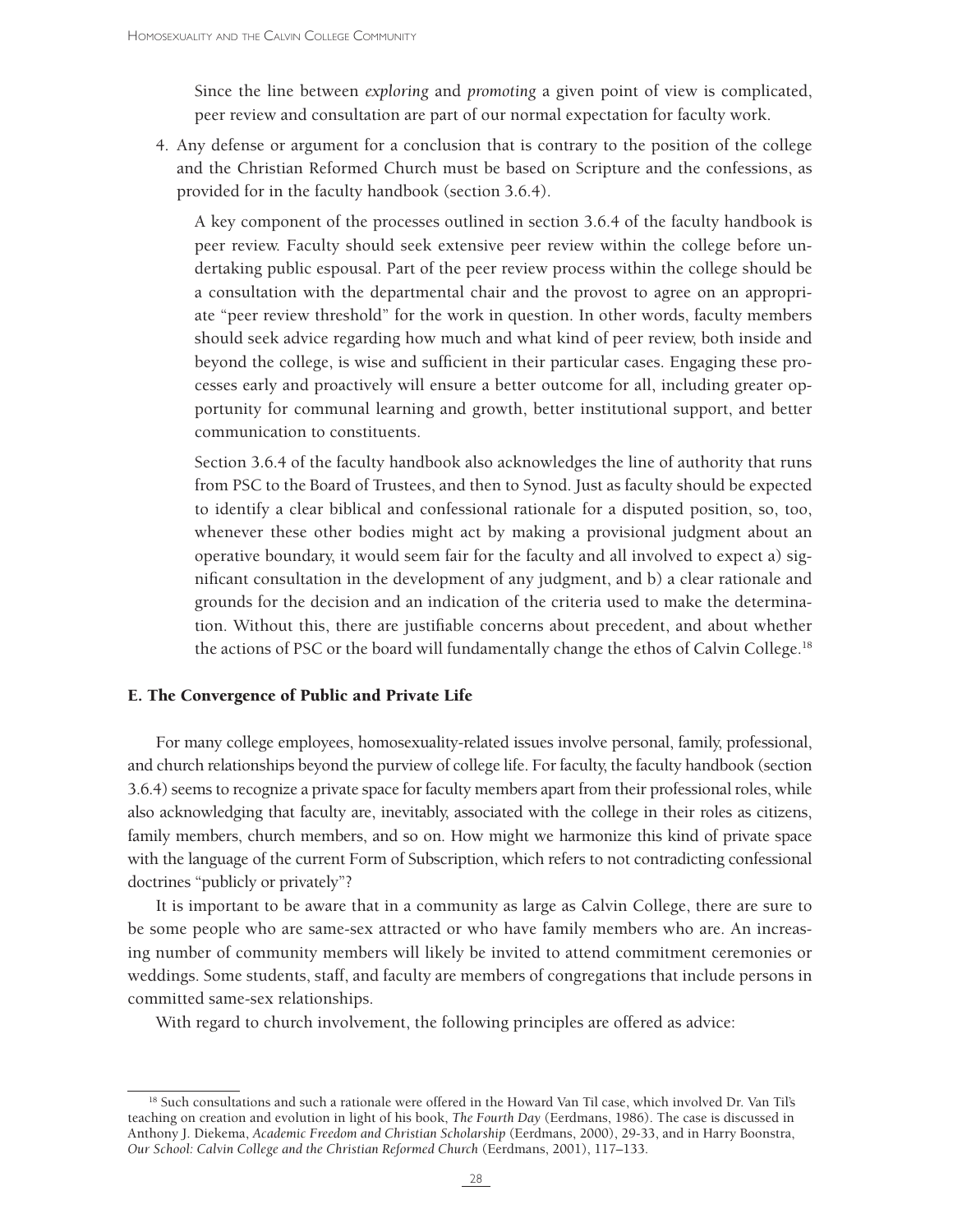- 1. Faculty and staff are free to be involved in officially sanctioned denominational study committees, if invited to serve in this way.
- 2. Faculty and staff are free to contribute to church adult education on topics of sexuality. It is wise to remember that the more publicly one speaks, the greater the need for a balanced presentation.

Faculty and staff have the rights and remedies that are afforded under church polities to bring changes in their denominations. Faculty and staff who are members of the CRC have the additional rights and remedies afforded under CRC church polity to bring about changes in the meaning of confessional subscription related to employment at Calvin College. Since these efforts can entail public work that will be associated with the college, consultation with the provost, president, or one's divisional vice president is expected.

3. The faculty handbook (section 3.6.1.1) states, "For the work of the college, the meaning of subscription shall be determined according to the church order of the Christian Reformed Church (e.g., *Church Order,* Article 5, and its supplements)." The faculty handbook also recommends a provision when faculty members would sign a Form of Subscription in their congregation.19 While the distinction is not altogether clear-cut, the principle is that the college holds authority in matters of teaching and scholarship, while the denomination holds authority in all the rest of that person's life, including worship practices and daily life.

In other areas of private life, the following statements are offered as advice to faculty and staff:

- 1. Care for same-sex–attracted family members in their personal decisions is a private discretionary matter.
- 2. Membership or office-holding within a professional body (for example, the American Psychological Association), which may be required by or advantageous to one's work, does not imply that the Calvin employee endorses in every point the public stance of that organization.
- 3. For faculty and staff with high public visibility connected to the college, it would be in the interests of wisdom and high-trust communication to consult with the provost, divisional vice president, or president before engaging in conduct that may cause public controversy or before taking a public leadership role (such as that of board member) in an organization whose stance is in conflict with that of the CRC.

<sup>&</sup>lt;sup>19</sup> "Faculty members who are also church office-bearers sign a slightly different form with respect to their work as office-bearers, which names the church council as the oversight body. In this situation, the faculty member works under the authority of two complementary oversight bodies: the college's Board of Trustees provides oversight for the teaching and scholarly activities and other college-related work of the faculty member; the congregation's council provides oversight for work related to the life of the local congregation. At the same time, the college recognizes that while these functions may be distinguished, they are also difficult to separate. For this reason, the Board of Trustees requests that when a faculty member who is also an office-bearer has "a difficulty with these doctrines or reaches views differing from them," that this concern be disclosed both to the church council and to the Board of Trustees. The board commits to work with the church council to maintain the authority that is appropriate to each body." (faculty handbook section 3.6.1.1)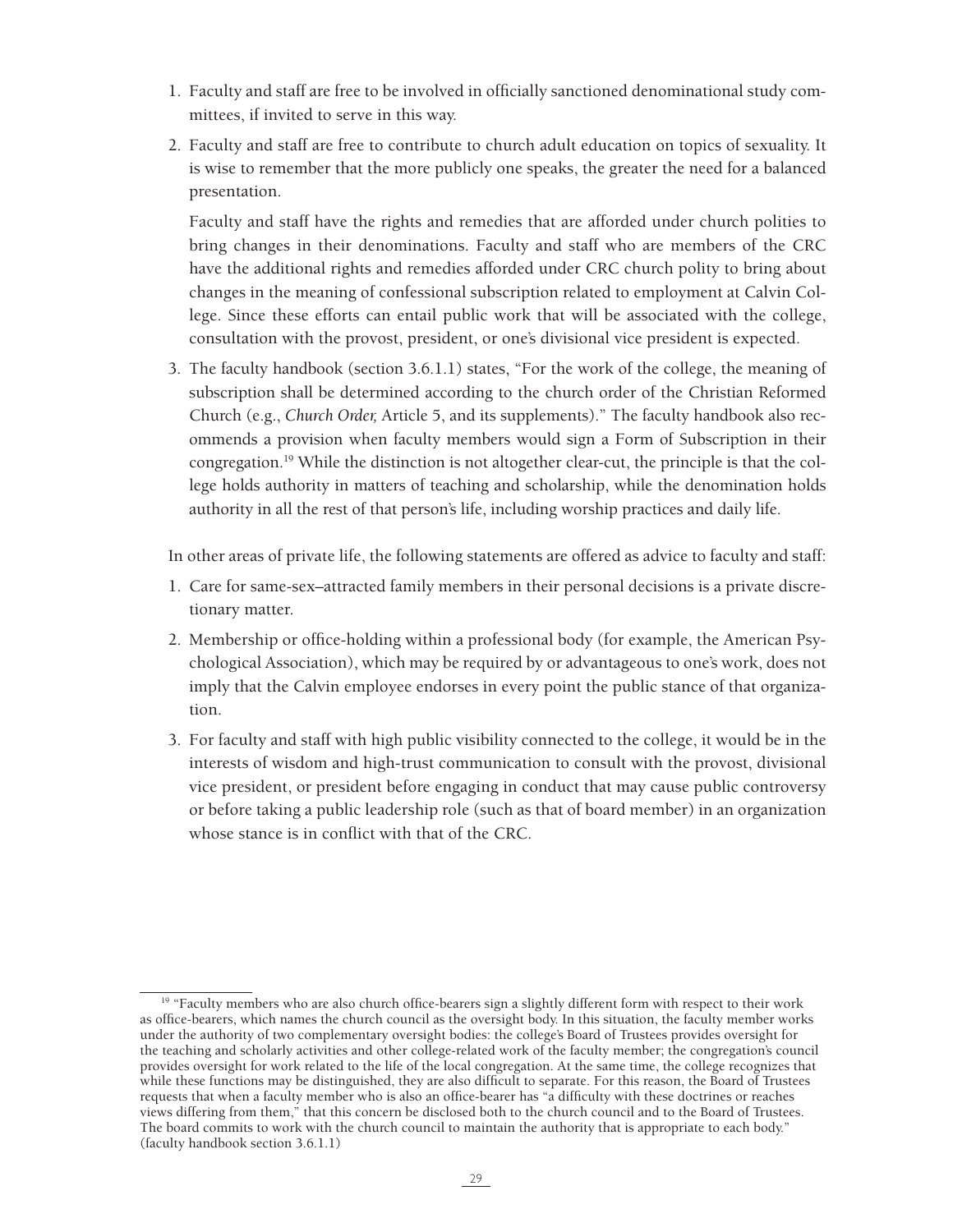Homosexuality and the Calvin College Community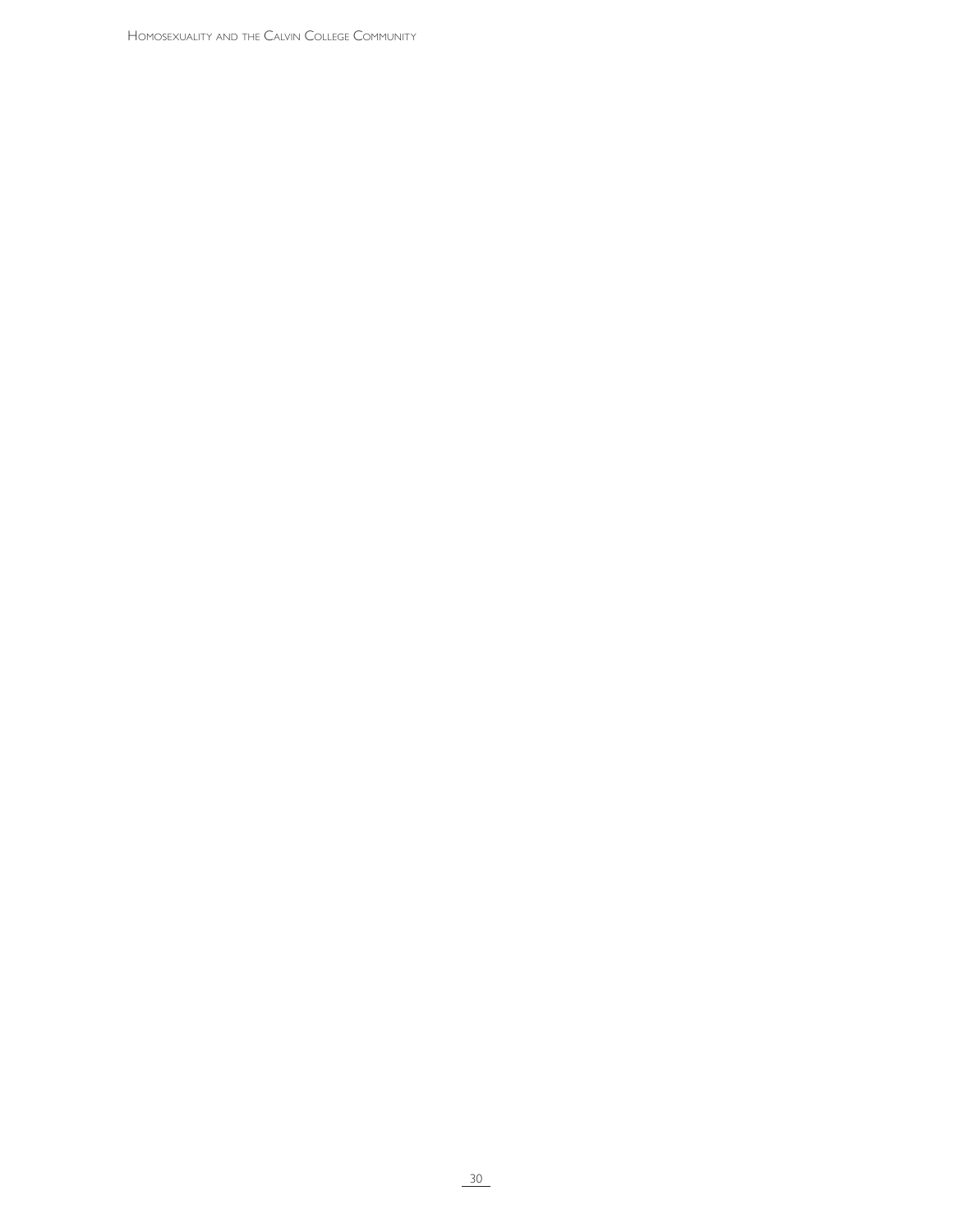# **Materials for Contextual Study**

*Received for information by the Board of Trustees, May 19, 2012*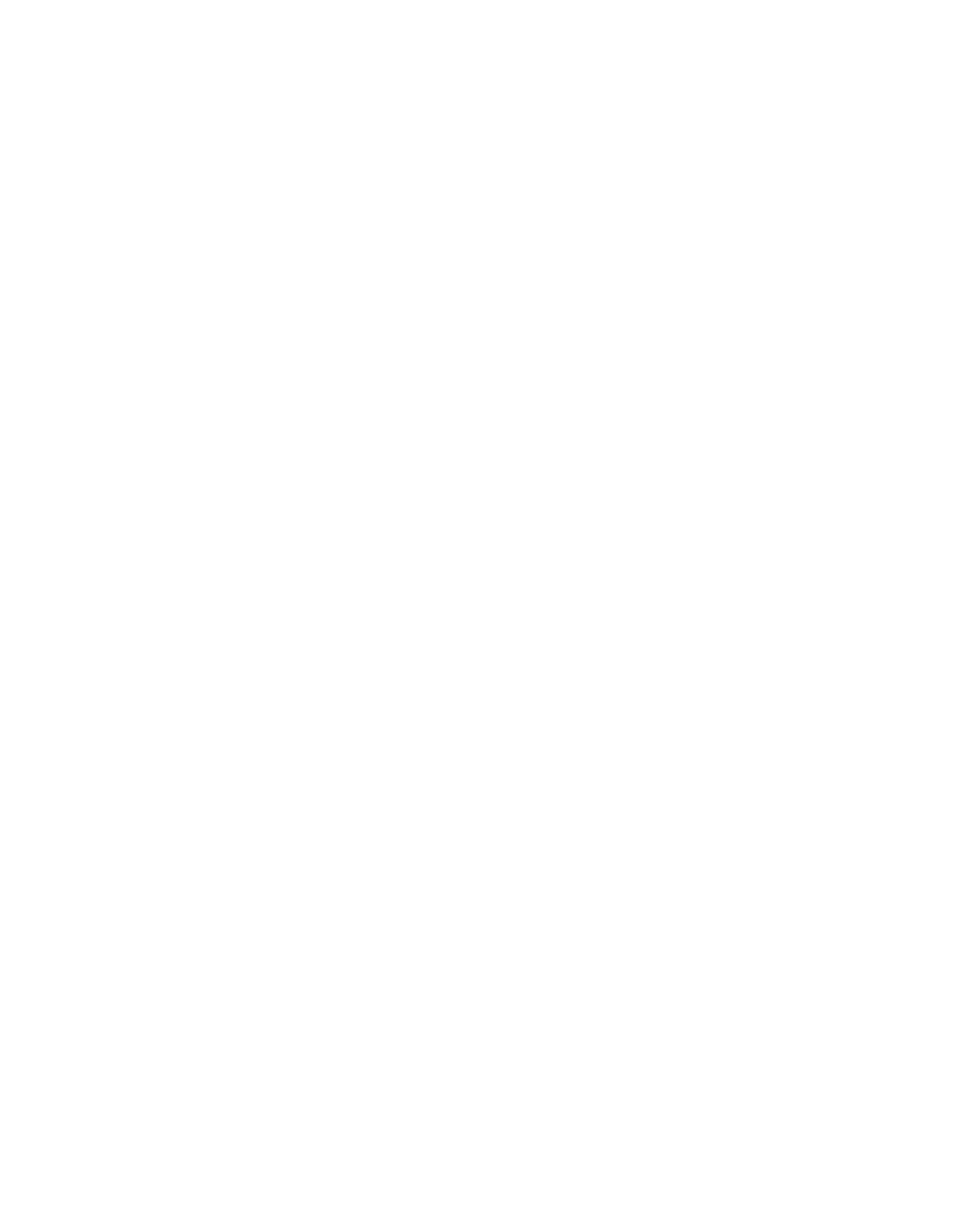# MATERIALS FOR CONTEXTUAL STUDY

*This section 1) gives context to our campus policies, practices, and conversations; and 2) identifies areas in need of further reflection and analysis. It is meant to provide materials for further study and discussion.*

## Mapping the Context

*This section presents a range of Christian views on homosexuality-related issues, providing a basic introduction to the central theological questions in the wider Christian discussion.*

Many conversations about homosexuality operate with the assumption that there are two broad categories: those who are for the possibility that same-sex relationships can be a way of expressing chastity, and those who are against it. This assumption makes the discussion more difficult because it does not recognize the full spectrum of arguments and the important distinctions among them.

The chart on the following page offers one way to organize the range of current positions.<sup>20</sup> Of course, any schematic representation such as this is problematic because it both clarifies and obscures. This chart is intended (a) to clarify that there is a range of Christian positions on this topic and (b) to outline the key distinctions among the positions.

However, we offer the chart with an understanding of its limitations and with a caveat about potential misunderstanding. Most importantly, we note:

- 1. These may not be the only positions.
- 2. Nor should they be viewed as equal, either in terms of the number of people who hold them or in terms of the quality of the argumentation supporting them.
- 3. The categories and terminology used in this chart are in flux. As the conversation about homosexuality continues, we can expect terms and concepts to change. Even common current assumptions about the concept of sexual identity, for example, are now being called into question.<sup>21</sup>

 $^{20}$  This chart is adapted from typologies found in three sources that try to represent a range of views: James V. Brownson, "Gay Unions: Consistent Witness or Pastoral Accommodation?" *Reformed Review* 59.1 (2005): 3–18; William Stacy Johnson, *A Time to Embrace* (Eerdmans, 2006); and Church of England House of Bishops, *Some Issues in Human Sexuality* (Church House Publishing, 2003).

<sup>21</sup> For a treatment of the changing concept of sexual identity, see Jenell Williams Paris, *The End of Sexual Identity* (Intervarsity, 2011).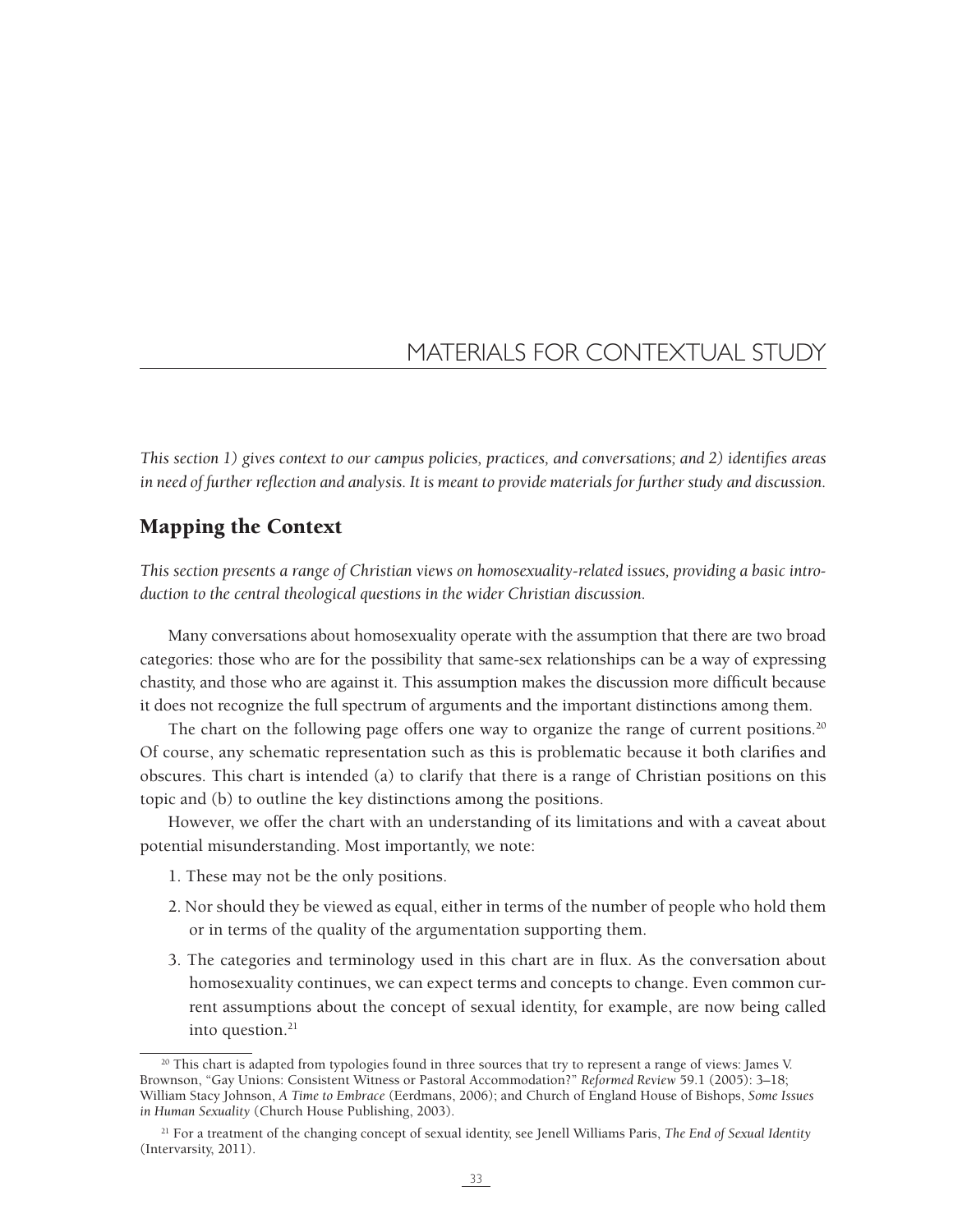4. Perhaps the most important caveat is that a thoughtful "position" is not the only way people negotiate with an issue. How we think about a complicated issue is difficult enough to determine, but the way we respond in particular contexts to particular people can raise further complexities.

We trust that these limitations will be adequately accounted for throughout the next sections. We present this chart simply as an introductory tool and trust that readers will receive it in that spirit.

|                               | <b>Position 1</b>                                                                                             | <b>Position 2</b>                                                                                          | <b>Position 3</b>                                                                                                                                                                                                                                         | <b>Position 4</b>                                                                                                                                                        | <b>Position 5</b>                                                                                                                                                                      | Position 6                                                                                                                                                                  |
|-------------------------------|---------------------------------------------------------------------------------------------------------------|------------------------------------------------------------------------------------------------------------|-----------------------------------------------------------------------------------------------------------------------------------------------------------------------------------------------------------------------------------------------------------|--------------------------------------------------------------------------------------------------------------------------------------------------------------------------|----------------------------------------------------------------------------------------------------------------------------------------------------------------------------------------|-----------------------------------------------------------------------------------------------------------------------------------------------------------------------------|
| Summary description           | Condemn same-<br>sex attraction.<br>orientation, and<br>behavior in all<br>circumstances.                     | Love the<br>person, but<br>consider same-<br>sex attraction.<br>orientation,<br>and behavior<br>culpable.  | Love the person,<br>consider same-<br>sex attraction<br>and orientation<br>not to be<br>culpable, but<br>consider the<br>behavior to be<br>culpable.                                                                                                      | Heterosexuality<br>is normative,<br>but same-sex<br>orientation is<br>not culpable.<br>Monogamous<br>partnerships<br>may be tolerated<br>as a pastoral<br>accommodation. | Same-sex<br>orientation is a<br>created variant.                                                                                                                                       | Many sexual<br>variants are<br>valid.                                                                                                                                       |
| View of same-sex<br>sexuality | Same-sex<br>orientation and<br>behavior are<br>abnormal and<br>unnatural.                                     | Same-sex<br>orientation and<br>behavior are<br>abnormal and<br>unnatural.                                  | Same-sex<br>orientation is<br>a burden or<br>affliction, not<br>a part of God's<br>intention for<br>creation.                                                                                                                                             | Same-sex<br>orientation is<br>a burden, but<br>can be open to<br>experiences of<br>grace.                                                                                | Sexual<br>orientation of<br>all persons can<br>be a source of<br>sin or holiness.<br>depending<br>on how it is<br>expressed and<br>disciplined.                                        | Same-sex<br>attraction/<br>orientation is a<br>created variant<br>as "normal" as<br>heterosexuality.<br>Sexual<br>orientation is<br>an expression of<br>creational variety. |
| Typical view of way to live   | Repent of<br>orientation<br>and behavior.<br>Change to<br>heterosexual<br>orientation or<br>live in celibacy. | Repent of<br>orientation and<br>behavior. Change<br>to heterosexual<br>orientation or<br>live in celibacy. | Repent of<br>behavior. Marry<br>heterosexually or<br>live in celibacy.<br>The church<br>should be<br>hospitable to and<br>work with same-<br>sex-attracted<br>persons, calling<br>all to full<br>obedience, even<br>while realizing<br>that not all will. | Exclusive,<br>lifelong same-<br>sex partnerships<br>are better than<br>promiscuity and<br>can be discreetly<br>tolerated by the<br>church.                               | Exclusive,<br>lifelong same-<br>sex partnerships<br>are a means of<br>sanctification<br>that may be<br>blessed by the<br>church. Same-<br>sex partnered<br>persons may be<br>ordained. | Celebrate one's<br>sexuality as<br>part of just and<br>consensual<br>relationships<br>(not necessarily<br>monogamous or<br>lifelong).                                       |

#### A Range of Positions Among Christians on Same-Sex Attraction, Behavior, and Ethics<sup>22</sup>

<sup>&</sup>lt;sup>22</sup> While useful in representing differences among religious positions on same-sex attraction, behavior, and ethics, the chart seems to assume clear category distinctions between sexual attraction/orientation and sexual behavior that are widely contested in scholarship today. Sexual orientation is understood to be a complex concept that may include combinations of multiple components such as sexual attraction, romantic attraction, various expressions of sexual activity, and embraced sexual identity. See Ritch Savin-Williams, "How Many Gays Are There? It Depends," in *Nebraska Symposium on Motivation: Perspectives on Lesbian, Gay, and Bisexual Identities*, ed. Debra Hope (Springer, 2009), 5-41. Research also suggests that sexual orientation does not always appear in the same patterns within these component dimensions and is expressed along continua of differences within them. See *Guidelines for Psychological Practice with Gay, Lesbian, and Bisexual Clients* (American Psychological Association, 2011). The categories and terminology used in this chart are in flux, and the numbered positions that are identified may not always be compared in clear linear fashion.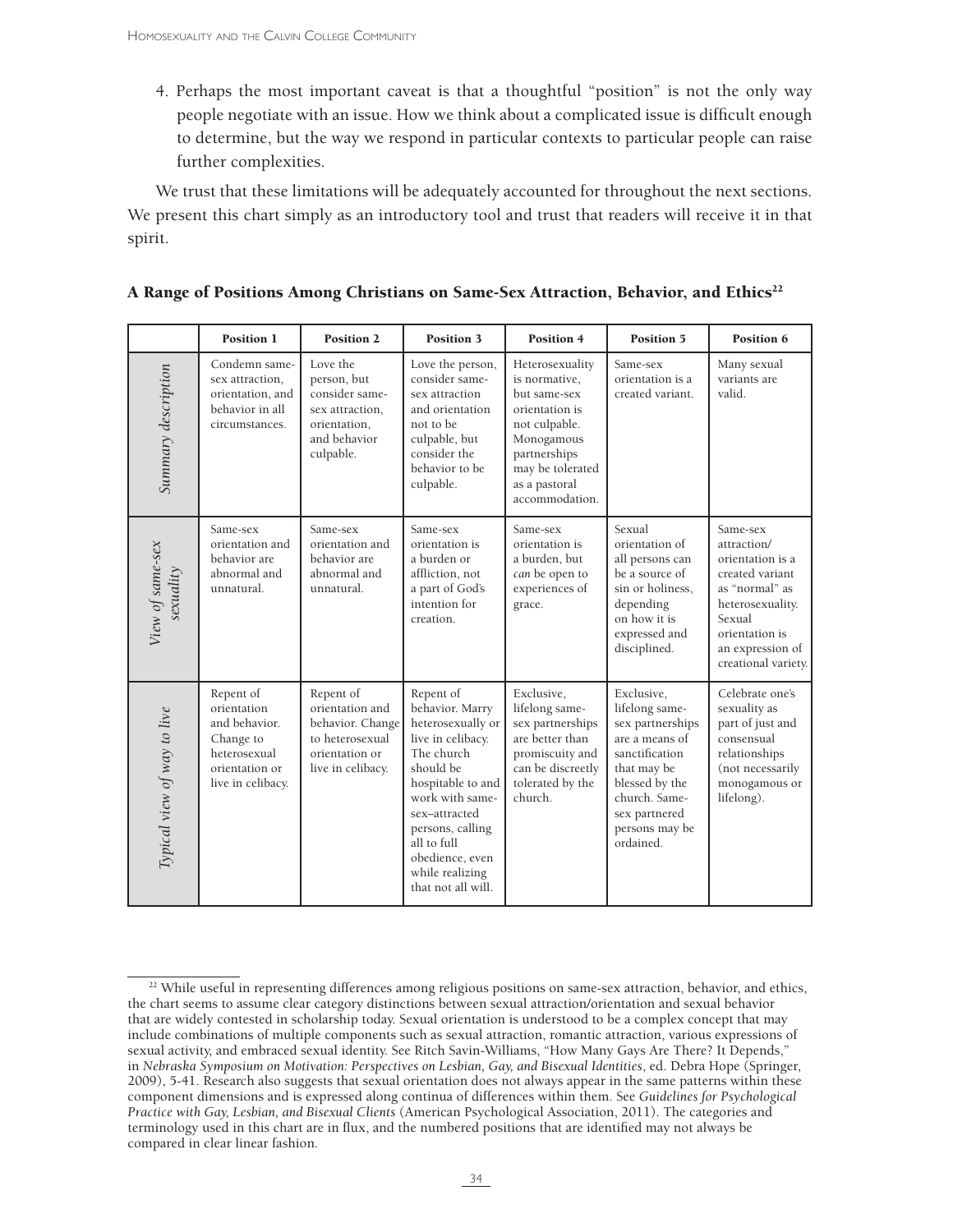#### Explanations and Key Distinctions

Speaking strictly in terms of arguments and ideas, we can take note of some key features of, and important distinctions among, these positions.

#### *Positions 1 and 2*

The distinction here is mostly one of attitude toward same-sex–attracted people. Since attractions and orientation are considered culpable in themselves, it is difficult to know how to embrace same-sex–attracted people. The result can be practices of rejection (position 1) or efforts at inclusion (position 2).

Neither of these seems to be an "active" position in the conversations on campus, though they have a long history and could be said to be the dominant position of the church throughout history. They also continue to influence attitudes and actions among Christian communities, including Calvin College.

#### *Position 3*

This is the official position of numerous church bodies, including the CRC, Reformed Church in America, Church of England, and Roman Catholic Church.

The key distinction here is that position 3, unlike positions 1 and 2, does not consider people culpable for same-sex orientation, but does hold them accountable for their behavior. Proponents of position 3 uphold the inclination/behavior distinction, the normativity of heterosexual marriage, and the sinfulness of same-sex sexual activity.

Position 3 can generate a greater effort at inclusion, so proponents explore how these convictions play out specifically in the church's life. For example, a celibate, single person who is not heterosexual is officially welcome to full membership in the church, including ordained office, and church leaders and members are called to hospitality and support for those struggling with sexual orientation. This is not to suggest that communities have mastered living out these official positions. And other questions are more disputed, both in theory and practice, such as how to love members of the church community who choose to commit to a covenantal same-sex relationship.

#### *Position 4*

This view is sometimes called the "accommodationist" view. It maintains that heterosexuality is normative and that sexualities other than heterosexuality do not reflect all that God intends in creation. However, in contrast to position 3, this view maintains that chastity can be expressed in a same-sex relationship. The church may accommodate to the circumstances of non-heterosexual persons by encouraging lifelong, monogamous relationships.

This approach is often compared with the church's response to remarriage after divorce: The church encourages the most grace-filled, "accommodating" response to a situation that is not as God intended. Within this accommodationist perspective, James Brownson describes two different pastoral strategies, which he labels as "redemptive accommodation" and "pastoral concession." A "redemptive accommodation" allows same-sex–attracted persons to "express their sexuality within a single committed lifelong relationship . . . under God's redemptive blessing." In contrast, a "pastoral concession" view welcomes same-sex–attracted people in the church and tolerates committed lifelong partnerships "as a concession to brokenness," which nevertheless "should not be understood to be under God's blessing," at least somewhat akin to the church's response to cohabiting but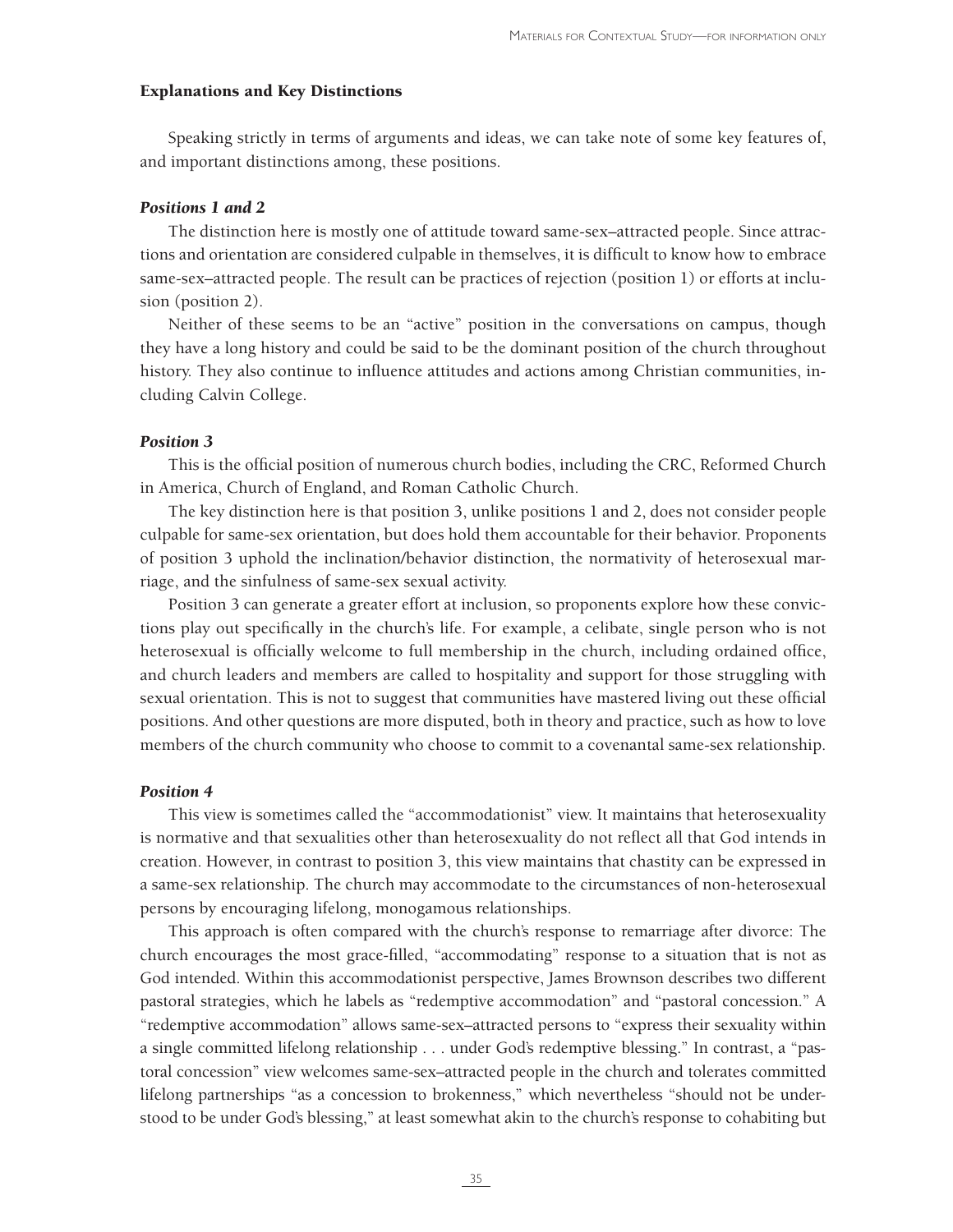unmarried heterosexual couples, $^{23}$  or to support for wars that violate the criteria of just war theory, or to any number of other sins that the church resists but lives with (gossip, abuse of power, lack of concern for the poor). The distinction is rather subtle and mostly attends to how much acceptance same-sex couples will receive, institutionally and personally.

The accommodationist range of views often rests on a "lesser of two evils" logic, affirming that lifelong, monogamous same-sex relationships are less sinful than promiscuity or (according to some writers) less burdensome than lifelong isolation. Use of this logic calls for the Christian community to test to whether the reasoning is consistent across other issues.

It is important to note that the accommodationist approach still insists that heterosexual marriage is the biblical norm, the way God intended us to live. For example, Lewis Smedes writes, "I still believe the Creator intended the human family to flourish through heterosexual love. I still believe that homosexuality is a burden that homosexual people are called to bear, and bear as morally as possible, even though they never chose to bear it."<sup>24</sup>

In our discussions on campus, we have heard comments such as, "I am for gay marriages like Lew Smedes was." Smedes did, indeed, indicate that he believed the church should make room for same-sex partners, but he did not advocate the "affirming" or "consecrationist" position described next—a position with a different reading of God's creational intent, the effects of the Fall, and the meaning of an inclusive Gospel.

#### *Position 5*

The "affirming" or "consecrationist" view<sup>25</sup> is distinct from other views in that it recognizes same-sex orientation as part of the creation as we know it: Same-sex sexuality is an expression of creational variety. Sexual relationships of same-sex–attracted persons should, as for heterosexuals, be consecrated either through celibacy or through a lifelong, exclusive, covenantal relationship.

This view is typically based on variants of three basic arguments: 1) that same-sex sexuality is a dimension of the created order, not a result of the Fall; 2) that the biblical writers were not addressing committed same-sex relationships as we know them; and 3) that the Bible's vision of inclusion (including the example of the inclusion of the Gentiles) warrants the inclusion of partnered nonheterosexuals today. Entire dissertations could be written on all the variants of these arguments. Also, some of these arguments are prominent in some versions of accommodationist views.

#### *Position 6*

Something like position 6 is probably the most commonly expressed or implied view of sexuality—of any orientation—in North American popular music, film, and television. In this view, all sexuality variants are to be accepted as normal. Abusive relationships are not acceptable, but any relationship that is "just" (not characterized by coercion or unequal power) and consensual is a valid expression of sexuality. Lifelong monogamous relationships, in this view, are not the only appropriate context for sexual expression.

Position 6 is not the dominant view in the church, even in North America, although some Christians do argue for it. Many other Christians, though they might not defend the view, still follow these principles in their actions.

<sup>23</sup> James V. Brownson, "Gay Unions: Consistent Witness or Pastoral Accommodation?" *Reformed Review* 59.1 (2005): 3–18.

<sup>24</sup> Lewis Smedes, *Sex for Christians* (Eerdmans, 1994), 239.

<sup>25</sup> The term is taken from Luke Timothy Johnson, *Scripture and Discernment* (Abingdon, 1996).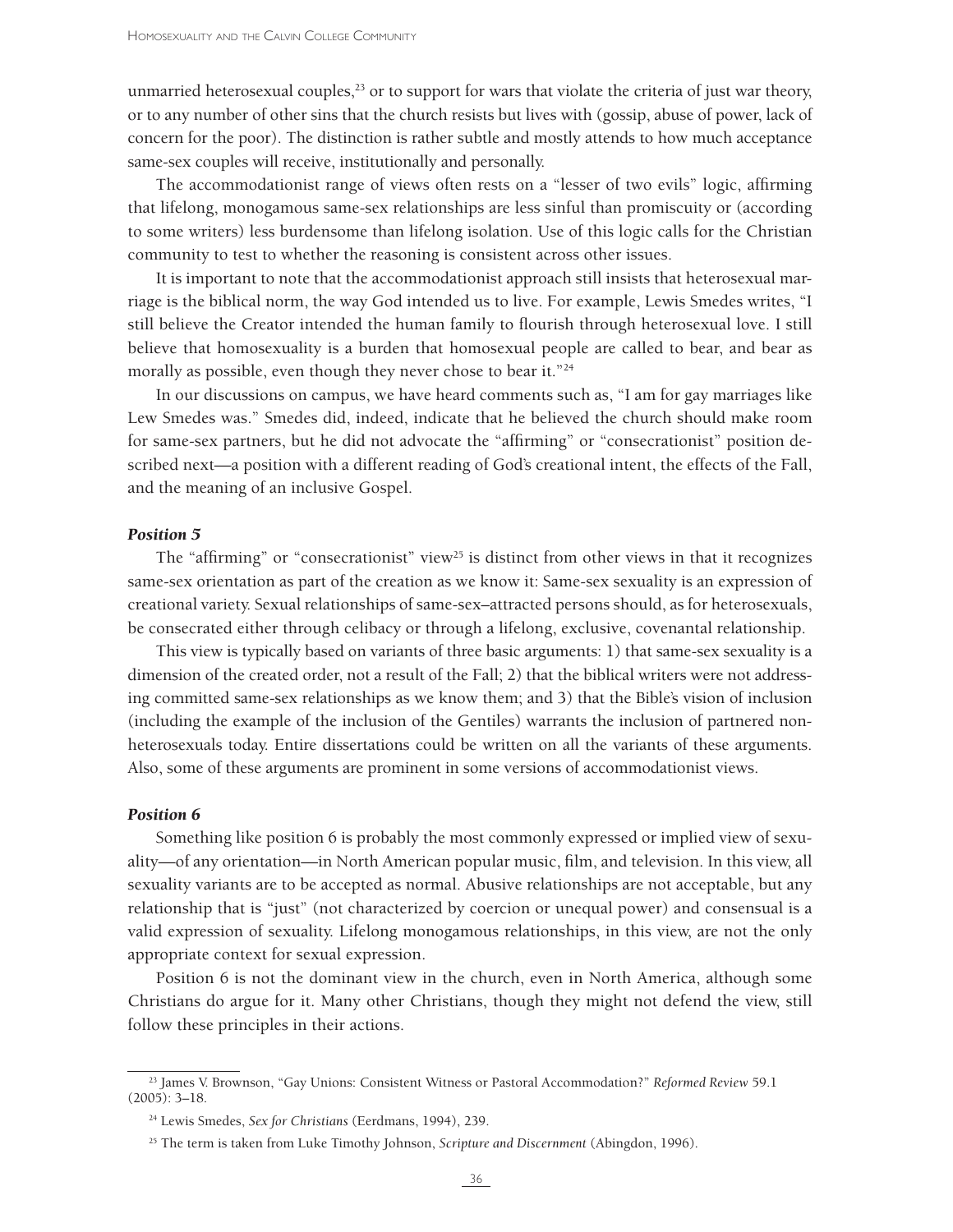#### *Views Versus Responses*

As useful as it is to make careful distinctions and give names to various positions on a controversial topic, we have to acknowledge that, realistically, people do not always know what they believe, and even if they do, they do not always act on their convictions, or even know how to act on their convictions. There are, of course, many reasons for this.

For instance, although position 3 is the official CRC position, this does not mean that all CRC people accept it. Many are not even aware of the official CRC position. And no doubt there are groups of people who would fall under each category even within this one small denomination. Some would agree intellectually to position 3, but in their hearts believe position 1—or position 6. Certainly, there are students on Calvin's campus at every point on the spectrum.

Moreover, even if one has a considered, convicted position on this spectrum, sometimes it is difficult to know how to respond to particular situations, both as individuals and as institutions. Should a parent who holds position 3 accept her son's same-sex partner into the family? Should a professor who holds position 2 accept an invitation to a former student's same-sex wedding? Should a church professing position 3 allow a visiting same-sex couple to take communion? Should a church professing position 4 agree to an anniversary celebration in the church basement for a same-sex couple?

Our campus discussions will continue to consider arguments and weigh positions—this is part of what we do in an academic setting. But we realize that these arguments will not take place abstracted from real encounters with real people in complex situations.

One significant gain we can make in our campus discussions is to affirm clearly that positions 1 and 6 are, indeed, inconsistent with the confessions. This may seem obvious, but clarity on these matters can help express a theologically grounded consensus against certain attitudes and behaviors that influence campus life.

For example, we should note that the primary distinction between positions 1 and 2 is one of attitude toward same-sex–attracted persons. Unfortunately, attitudes of disgust and rejection are sometimes expressed on campus, despite our strong anti-harassment policy.

Similarly, the view outlined in position 6 undoubtedly influences the thinking and behavioral choices of our students; perhaps none of us escapes its influence entirely.<sup>26</sup> Part of our work around the topic of sexuality as a whole, therefore, is to unmask this view and its powerful influence, providing a theologically grounded, countercultural case against it.

#### A Simulated Roundtable: Pastoral Care, Biblical Witness, and Same-Sex Sexuality

In order to better understand the context in which our campus discussions take place, the following section presents a simulated "conversation" among Christians representing the official CRC position (position 3) as well as positions 4 and 5, since the arguments used by these voices respond to and influence discussions across the spectrum.

In a community where commitment to biblical authority is essential, the most significant aspect of the discussion is about biblical interpretation. At first glance, the matter seems clear: The Bible nowhere affirms same-sex sexual behavior, and it does explicitly prohibit it. As New Testament scholar Richard Hays notes:

Though only a few biblical texts speak of homoerotic activity, all that do mention it express unqualified disapproval. Thus, on this issue, there is no synthetic problem for New

 $^{26}$  For a recent study of the actual sexual behavior of Christian college students, as well as the correlation between sexual behavior and religious attitudes, see Michael Lastoria, ed., *Sexuality, Religiosity, Behaviors, Attitudes: A Look at Religiosity, Sexual Attitudes, and Sexual Behaviors of Christian College Students* (Association for Christians in Student Development, 2011).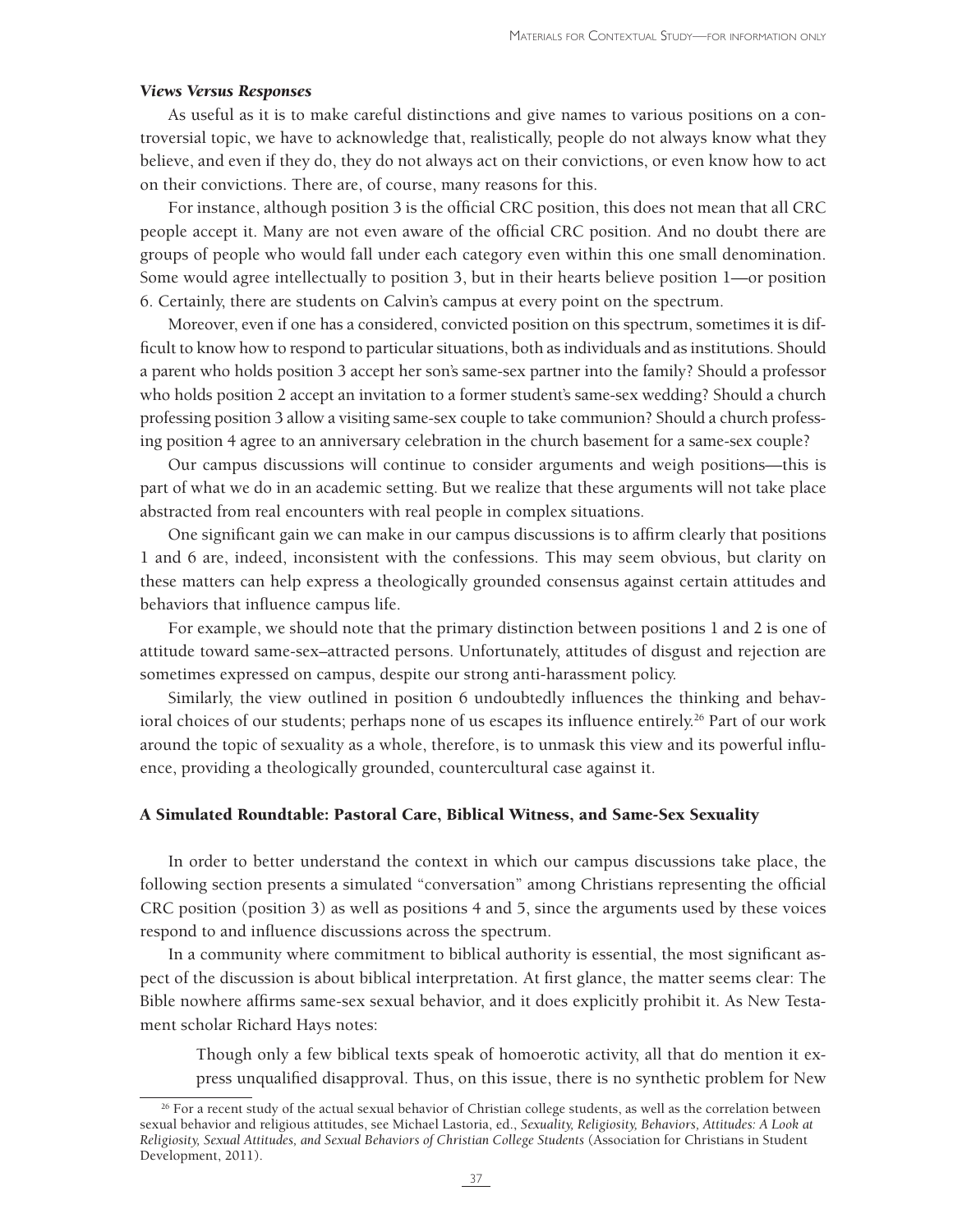Testament ethics. In this respect, the issue of homosexuality differs significantly from matters such as slavery or the subordination of women, concerning which the Bible contains internal tensions and counterposed witnesses. The biblical witness against homosexual practices is univocal.<sup>27</sup>

Yet there are complications. The exact meanings of the Greek terms for homosexuality in Paul's letters are ambiguous and contested. Some conclude that the Bible condemns exploitative pederasty but not covenantal same-sex unions. Texts in Genesis and Leviticus are at times taken out of context. And the meaning and implications of Romans 1:26-28 are hotly debated, often in ways that draw upon very different approaches to biblical authority and hermeneutics.

To further complicate matters, some who call for change in the church's view insist that the biblical writers had no concept of stable same-sex orientation as we know it today. Some writers who defend the church's traditional view contest this point. Others grant the point but insist that it is not sufficient for building a case for same-sex relationships. Others point out that the term *orientation* is often undefined, ambiguous, and socially constructed. Still others point out that this is an argument about the cultural gulf between then and now, which, if treated too casually, can lead to a stance in which the Bible has little if any bearing on contemporary moral decisions. At the same time, the then/now distinction is a form of argument that nearly every Christian uses with respect to some topics (e.g., head coverings, holy kisses, etc.). In general, the Christian community has not thought through how to be consistent with respect to these judgments.

Further, the debate about same-sex sexual relationships should not be limited to the passages that refer to the topic explicitly. Also at stake are the texts that offer positive warrants for heterosexual marriage (Genesis 2, Matthew 19, I Corinthians 7:1-10), including texts that describe a nearly sacramental view of the union of husband and wife as an analogy of Christ and the church (Ephesians 5:32). Texts that speak about the re-appropriation of Jewish law (Acts 15) are also relevant, as are texts about the body/soul distinction, inclusion of outcasts, and so on. Reformed hermeneutics directs that all texts alluding to same-sex behavior must be read in terms of "the analogy of Scripture"—everything that Scripture teaches about creation, creation order, sexuality, marriage, sin, regeneration, holiness, and so on. Specific issues about sexuality, in other words, cannot be decided in isolation from larger perspectives and frameworks of biblical teaching. Thus the concern in the following section is for broad principles of Scripture as well as for particular texts.

The goal of this section is to invite readers to "listen in" on the scholarly conversation, particularly about biblical interpretation. The quotations offered give a roughly impressionistic account, allowing readers who are new to these discussions to quickly gain a feel for main ideas in the various lines of argument, thereby building our capacity for understanding. The HCL working group does not here present an analysis of these arguments, nor does it provide a numerically balanced slate of pro/con on a given point.

One thing to notice immediately is that the various positions interrelate and even overlap in practice. Moreover, not all voices cited in a given category agree fully with one another. In some cases, the person speaking would not necessarily place himself or herself under that particular position heading (since the same arguments are used across positions). The "summary replies" and "commentary" are, of course, editorial constructions. Finally, each quotation should be studied in its context before readers draw upon any of these arguments in research, writing, or teaching.

<sup>27</sup> Richard Hays, *The Moral Vision of the New Testament* (HarperOne, 1996), 389.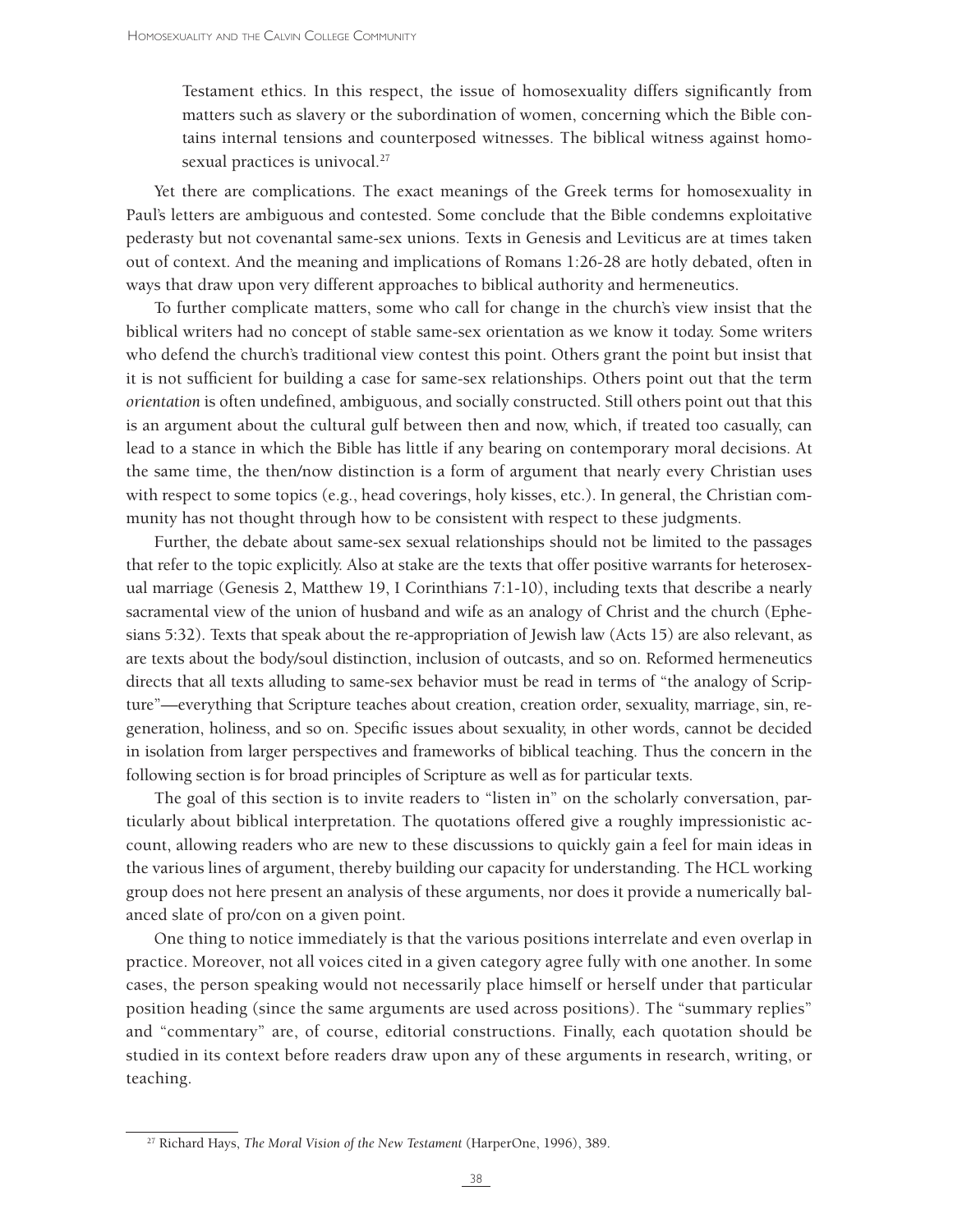#### *Moderator*: Positions 3 and 4, how do you apply your views in pastoral settings?

**Summary reply:** This varies somewhat among us. We hold to the ideal of heterosexual marriage, but we practice varying degrees of acceptance for same-sex relationships.

a "Ministry, especially pastoral care, must be specific to each person. Prejudgment is prejudice. Making pastoral assumptions before meeting a person and hearing her or his story is not only poor pastoral care, it also violates an officebearer's subscription to the Heidelberg Catechism (Lord's Day 43), which reminds us not to 'judge anyone unheard.'"

CRC report, *Pastoral Care for Homosexual Members*. Agenda for Synod 2002, 317

b. "Persons who experience same-sex attractions have some common experiences that require the ministry of the church. The first, and in many ways the most significant of these is their experience of themselves as different, as abnormal, as being not the way most others are.

CRC report, *Pastoral Care for Homosexual Members*. Agenda for Synod 2002, 317

c. "They may feel shame simply for experiencing the same-sex attraction. This shame can be pervasive. It can isolate the person from genuine community, from a sense of belonging, even from the sense of belonging to the family of God, the church. It can affect their sense of self, including their sense of being a new self in Christ, and lead to depression and suicidal thought. This is a shame about something they did not choose and about something they did not do. It is a shame they do not deserve. Yet it is a shame that erodes their sense of well-being and their sense of love and grace. Some shame may come from behavior that is disobedient to God's law. Such shame is appropriate and needs to be removed by the cleansing that comes with confession and repentance.

"Shamed persons need the very community they fear. Persons who live with the poison of shame have a deep spiritual need for community, for deep and intimate personal relationships in which they love and are loved and in which they are valued by others. They need the relationships of shared lives, relationships in which they know and are known, known even in the brokenness of their sexuality, and yet are loved and valued."

CRC report, *Pastoral Care for Homosexual Members*. Agenda for Synod 2002, 317

d. "The ministry of the church to persons with same-sex attractions begins with enfolding these persons into community while at the same time sounding the message of the gospel that one's sexual identity is not one's deepest and true identity."

CRC report, *Pastoral Care for Homosexual Members*. Agenda for Synod 2002, 319

e. "Christian ministry begins with compassion… That compassion is the motivational power for ministry. It moves us to reach out and do what we can. It also helps overcome their shame, the shame they do not deserve.

"Compassionate ministry seeks to incorporate those with same-sex attractions fully into the body and life of the church, satisfying their need for community, for intimacy, for oneness with others, and their need to serve their Lord. Much of their sexual struggle lies here. What they need and what sometimes gives desperate urgency to their need is not genital sex but to love and to be loved, to know and to be known, to feel worthwhile about themselves.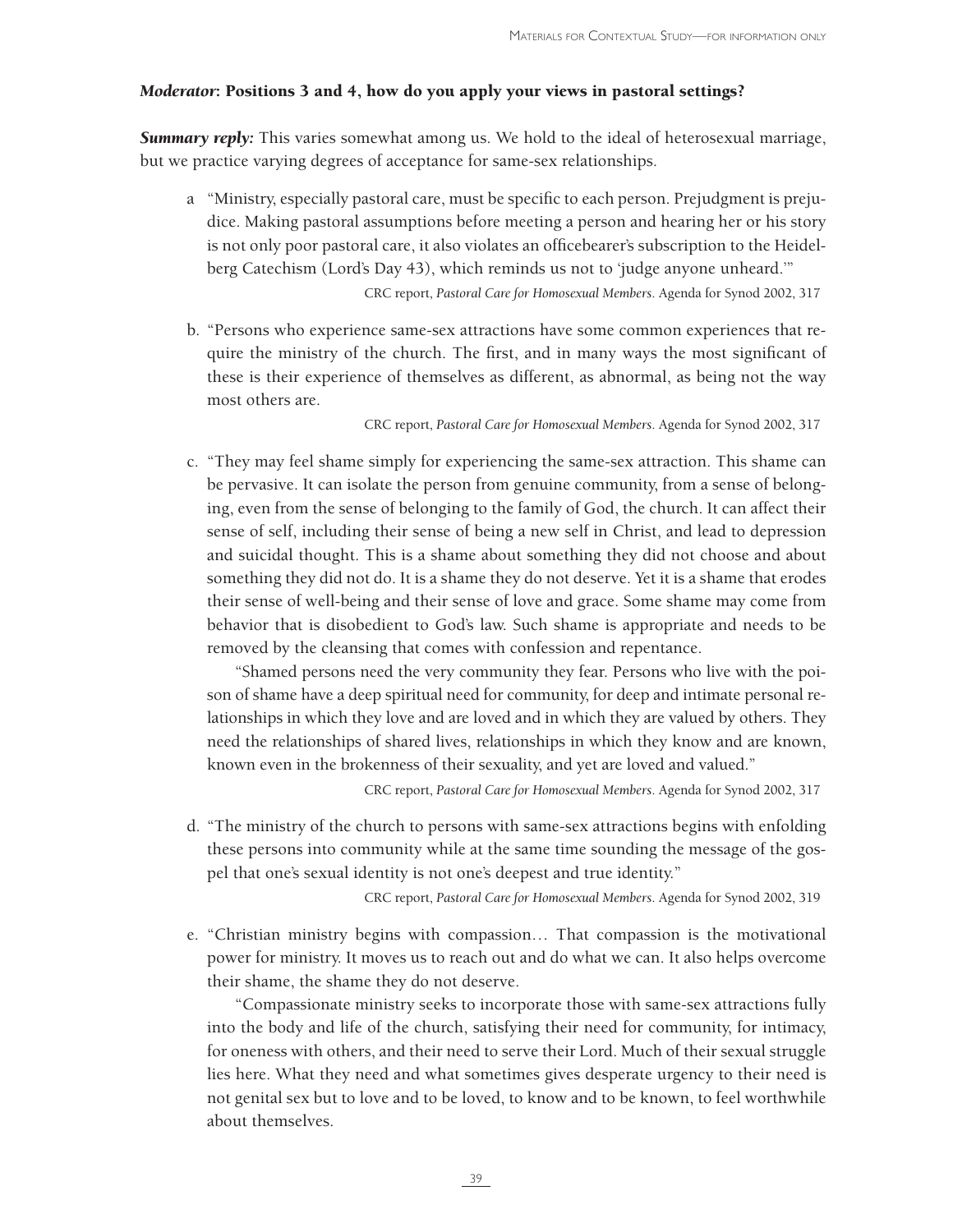"Compassionate ministry begins with lifting the taboo. Love and compassion will help us overcome our apprehension about same-sex attractions or about those persons who experience sexuality this way. We need not stop our ears or avert our eyes. We must break down the conspiracy of silence and the walls of separation, which convey judgment, alienation, exclusion, and loss of hope to our brothers and sisters in Christ and to those outside of Christ who have been shut out of the church."

CRC report, *Pastoral Care for Homosexual Members*. Agenda for Synod 2002, 326

f. "The primary pastoral task of the church in relation to all its members, whatever their self-understanding and mode of life, is to re-affirm the good news of salvation in Christ, forgiveness of sins, transformation of life, and incorporation into the holy fellowship of the church. In addressing those who understand themselves as homosexual, the church does not cease to speak as the bearer of this good news. It assists all its members to a life of faithful witness in chastity and holiness, recognizing two forms or vocations in which that life can be lived: marriage and singleness (Genesis 2:24; Matthew 19:4-6; 1 Corinthians 7 passim). There is no place for the church to confer legitimacy upon alternatives to these. Pastoral care, however, needs a certain flexibility, taking note of the circumstances which make each individual case different from every other, and discerning ways in which the Gospel touches people in different situations. The church, then, will give constant encouragement in following Christ not only to those who conform to one of these two vocations, but to all who seriously intend discipleship in fellowship with the body of the church."

Church of England Evangelical Council, "St. Andrew's Day Statement" (1995)

 g. "The church should continue to call those who are homosexual by orientation—derived from either biological or environmental factors—to a 'heroic' response. That is, they should be called to practice sexual abstinence, sublimating their sexual energies into other pursuits. The church has long honored such 'heroic' responses and should continue to do so.

"It would be naïve to argue that this can be the church's only response. In our present culture, some Christians who are homosexuals by orientation will engage in sexual relations with members of their own sex. Given this fact of life, the church should discreetly support those who try to maintain the bonds of fidelity. Such behavior is certainly a lesser evil than the promiscuity practiced by part of the homosexual community. The church accepts many less-than-ideal arrangements among its members—divorced clergy, for example—and can certainly accept and affirm those homosexual Christians who take the difficult road of fidelity. This should be done with all discretion and taste so that neither the normative tradition of the church nor the persons involved are compromised."

Robert Benne, *Ordinary Saints* (Fortress, 1988), 151–152

h. "It would seem to us possible that the church might accept what it would be improper to its role actively to bless or celebrate."

[Summary of ensuing section]: Refusing to acknowledge committed relationships between same-sex couples may, given the power of sexual drives, lead to serious harm, but it does not follow that the church should bless what it cannot affirm as at least pointing toward God's intention for human life. This "acceptance without celebration" rubric is similar to a variety of "lesser of two evil" arguments, such as Thielicke's suggestion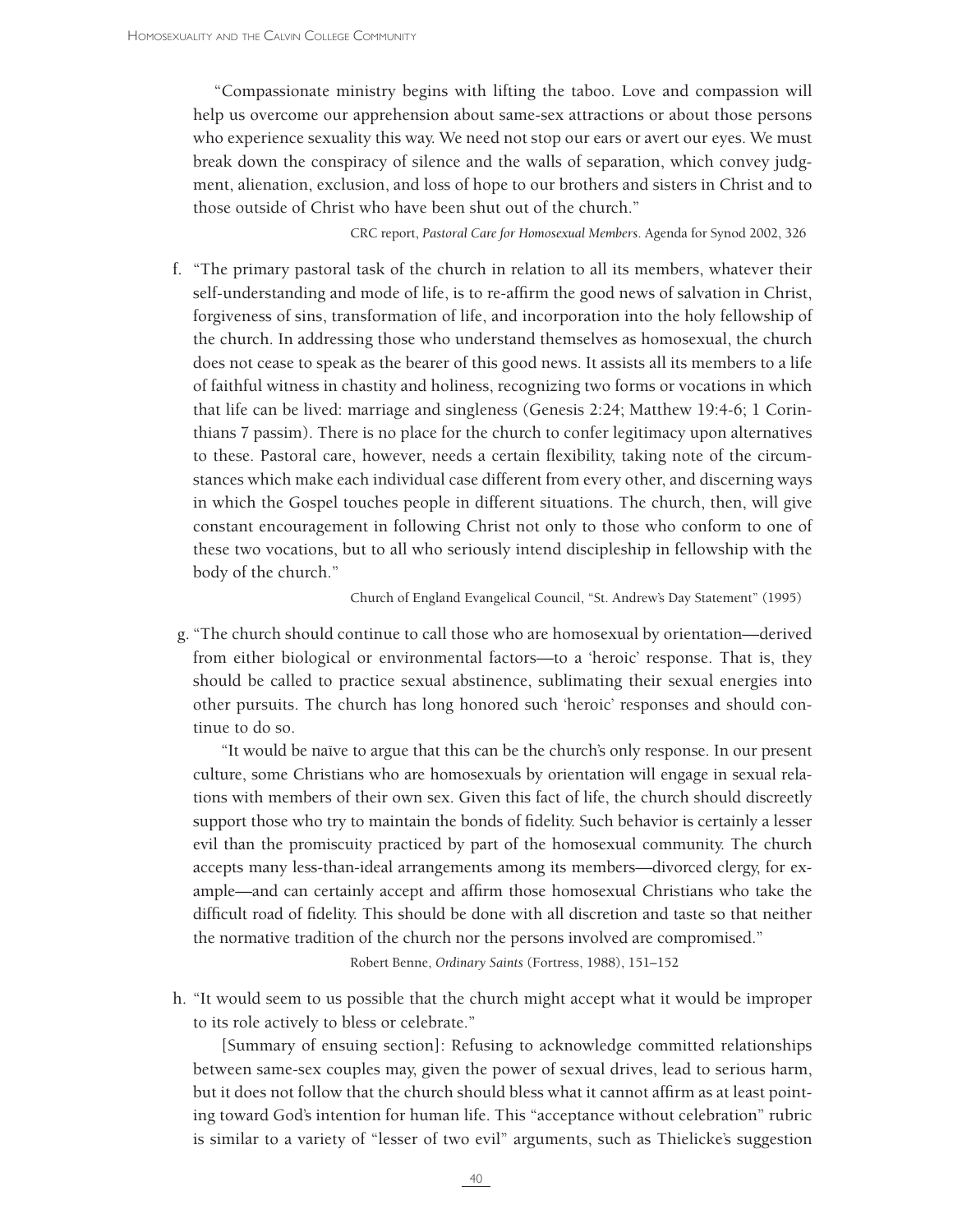that same-sex–attracted individuals have to realize their optimal ethical potentialities on the basis of their irreversible situation.

Paul Jewett, *Who We Are: Our Dignity as Human* (Eerdmans, 1996)*,* 342

i. "We acknowledge that some gay Christians may choose to commit themselves to a lifelong, monogamous homosexual union, believing this is God's best for them.… Even though we hold to the model of a heterosexual, lifelong, monogamous union, our compassion brings us to support all persons as they move in the direction of God's ideal for their lives. A suffering Jesus knows the way and longs to meet those who seek him."

> Jack and Judith Balswick, *Authentic Human Sexuality,* 2nd ed. (IVP Academic, 2008), 136

j. "I acknowledge that in this deeply troubled world some people will find the first serious and genuine love of their lives in a homosexual relationship. I believe therefore that such relationships can be condoned, cautiously, for pastoral, therapeutic reasons as temporary accommodations to some people's particular injuries and needs. The church nonetheless does not 'bless' such unions, let alone 'normalize' them, but upholds scriptural sexual and relational ethics as the ideal toward which we all strive. In the meanwhile, however, we can appreciate the sad truth that some people will have to take the long way home, and a caring homosexual relationship may be a necessary part of that journey. This is clearly a difficult area of pastoral ethics and requires deep theological, psychological, and spiritual wisdom."

John G. Stackhouse, Jr., *Finally Feminist* (Baker Academic, 2005), 89, footnote 25

k. At the Anglican Lambeth Conference in 1998, a resolution was passed (by a vote of 526-70) stating that homosexual acts are "incompatible with Scripture." The statement also called "on all our people to minister pastorally and sensitively to all irrespective of sexual orientation and to condemn irrational fear of homosexuals, violence within marriage, and any trivialization and commercialization of sex," and added, "We commit ourselves to listen to the experience of homosexual persons, and we wish to assure them that they are loved by God and that all baptized, believing and faithful persons, regardless of sexual orientation, are full members of the Body of Christ."

Lambeth Conference, "Resolution 1.10 on Human Sexuality" (1998)

*Commentary:* These quotations reveal the overlap between positions 3 and 4 in practice. Often, these approaches are striving toward integrity with respect to the church's posture on any number of other areas in which we do not live up to God's will, including marriage and divorce, spousal and child abuse, gossip, gluttony, economic injustice, and violations of just war.

#### *Moderator*: Position 5, how do you account for the creation norms in the Genesis account?

*Summary reply:* The creation norm is that people are given capacity for intimate, lifelong relationships that mirror trinitarian relationality. What is essential for human beings, then, is the capacity for relationality. Gender differences are typically, even foundationally, a part of this relationality, but true, sanctifying relationality is still possible for same-sex–attracted persons. Some of us argue that same-sex sexuality is an example of creational variety and is not the result of the Fall.

41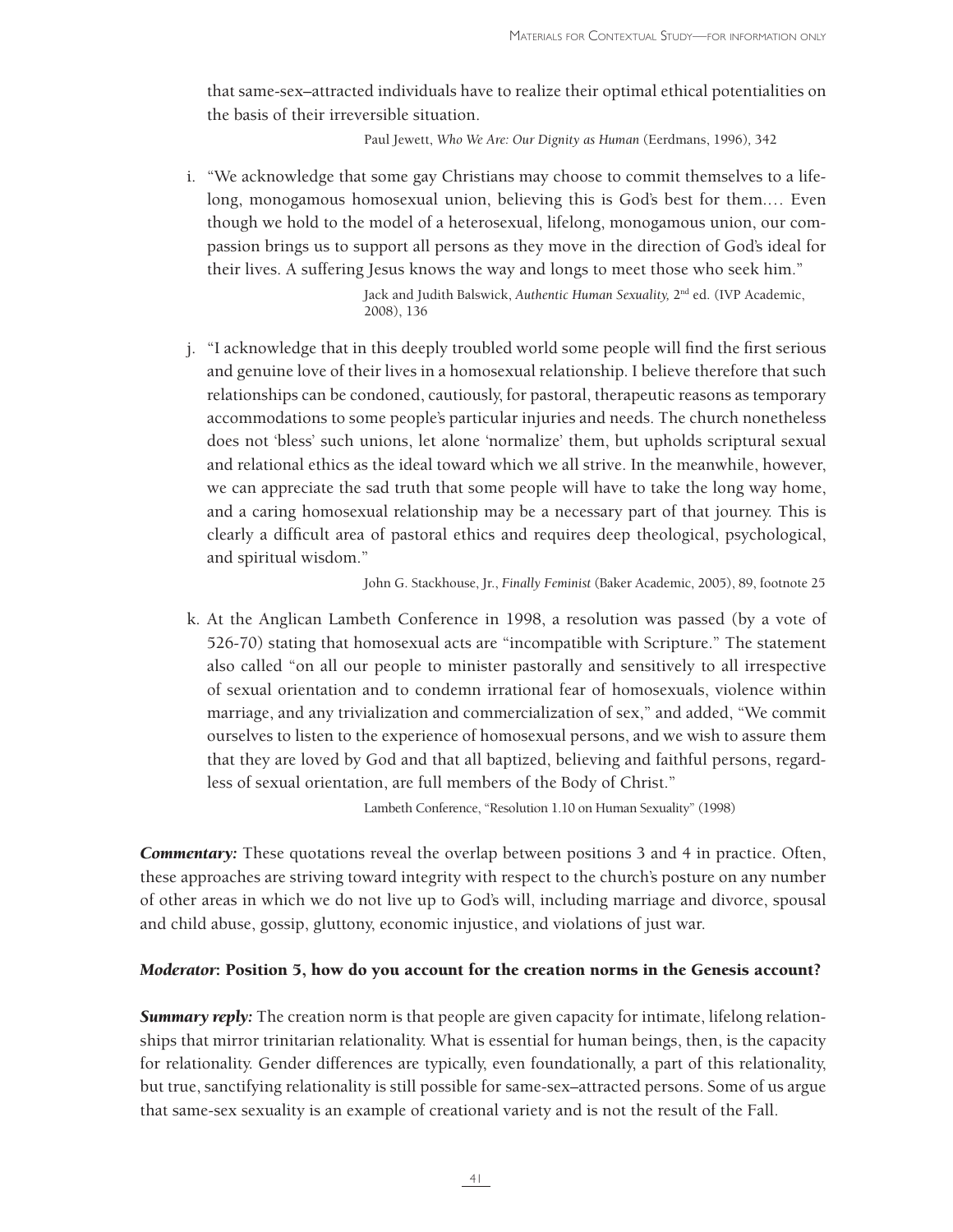a. "The man-woman relationship as described and laid out in the creation stories can be understood as foundational rather than limiting or restrictive. It is paradigmatic for human relations rather than restricting them. In various ways employment of the adultery image indicates that we have in the marriage relationship and its protection something that points us to various relationships and identifies the critical thing as keeping covenant and not harming the neighbor's relationship."

Patrick Miller, *The Ten Commandments* (Westminster John Knox, 2009), 205

b. "What the text says does not yet tell us what it teaches; that happens only when the text is perceived from some angle of vision. For Lehmann, as it should be for all of us, that angle is the gospel, which he described as what God was and is doing to make and keep human life human.… Lehmann reads Genesis 1-3 as giving a norm in the form of what he calls a foundational instance. Lehmann describes a created order in which a generative, enduring sexual relationship between a man and a woman plays a central role. But the centrality of one kind of relationship does not imply the sinfulness of every other kind of relationship.… Read in light of the gospel, under the rule of faith and the rule of love, Genesis depicts a created order in which procreative sexual relationships between women and men are a central—but not the only—faithful response to God's work of keeping human life human."

> Patrick Miller, "What Does Genesis 1–3 Teach About Human Sexuality, and How Should We Live in Response?" in *Frequently Asked Questions About Sexuality, the Bible, and the Church*, ed. Ted A. Smith (Covenant Network of Presbyterians, 2006), 14–15. See also Paul Lehmann, *The Decalogue and a Human Future* (Wipf and Stock, 2002).

c. "We would do well to remember that what seems 'natural' or 'unnatural' is not fixed for all people and all times. In 1 Corinthians 11, Paul claims that it is 'unnatural' for women to have their heads unveiled and for men to have long hair, but few contemporary Christians feel compelled to agree with Paul's understanding of nature in that case."

> Beverly Roberts Gaventa, "What Does Romans 1 Teach About Homosexuality, and How Should We Live in Response?" in *Frequently Asked Questions About Sexuality, the Bible, and the Church*, ed. Ted A. Smith (Covenant Network of Presbyterians, 2006), 33

d. "Normally, Reformed people would not be tempted to derive their sense of what is 'natural' straight from the Bible, nor would they use the Bible to become informed and knowledgeable about homosexuality. Reformed Christians have a long tradition of regarding the Bible as a book of faith and not as a text for geology (the flood), biology (evolution), hygiene (purity code), economics (jubilee), or whatever else. The Bible gives us our ultimate perspective, our fundamental orientation for our lives, but does not provide us with data and concepts we can simply and directly use in our time. Its concrete morality is not and cannot be ours. It is not a moral text. Christian faith is not moralistic."

> Hendrik Hart, in foreword to Pim Pronk, *Against Nature?* trans. John Vriend (Eerdmans, 1993), xiii

e. "Homosexual love can serve—as much as heterosexual couplings—as an icon of godly love, a sacramental participation in Love Divine."

> Marilyn McCord Adams, "Trinitarian Friendship: Same-Gender Models of Godly Love in Richard of St. Victor and Aelred of Rievaulx" in *Theology and Sexuality*, ed. Eugene Rogers (Wiley-Blackwell, 2002), 336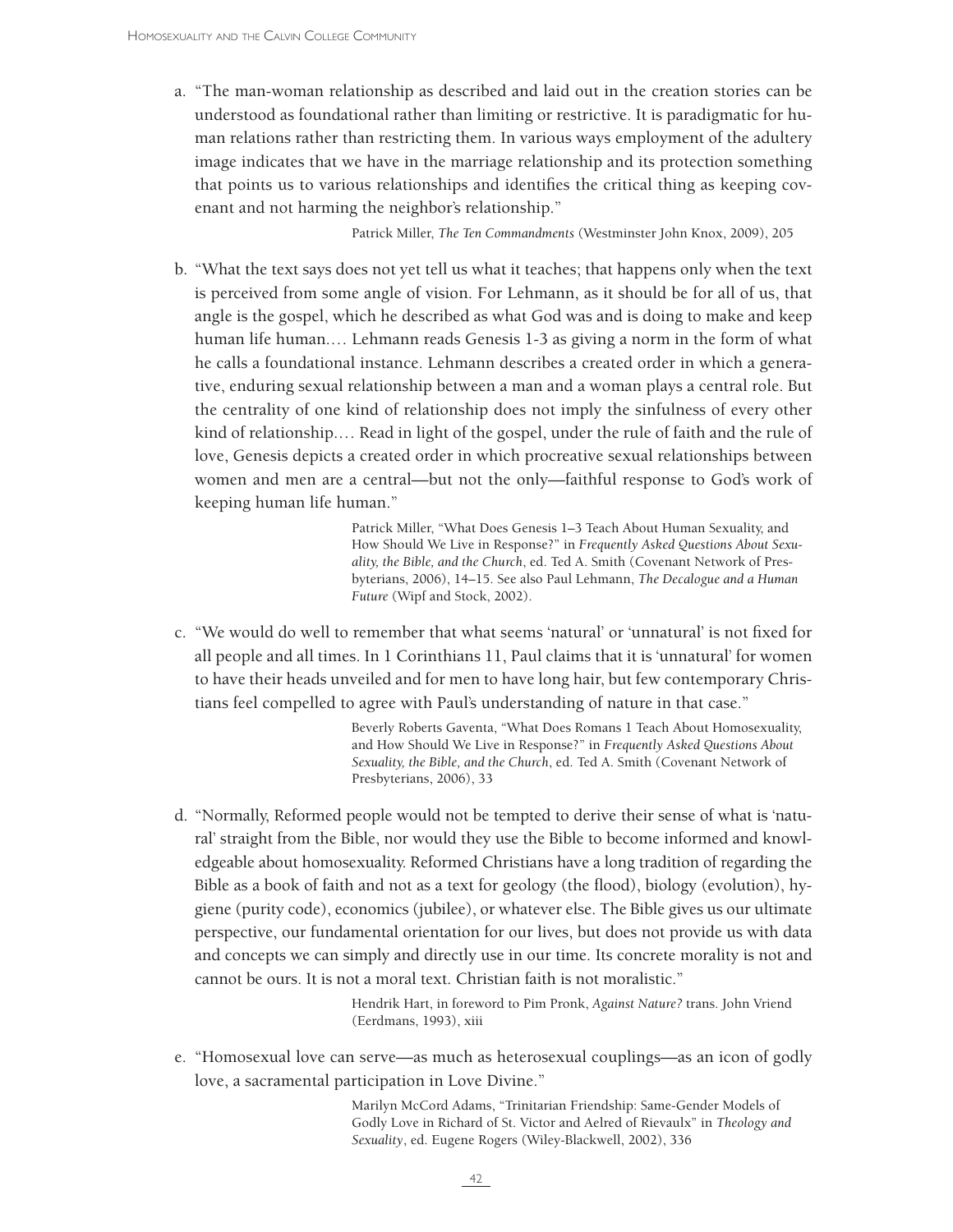f. "Some people, therefore, are called to same-sex partnerships for their own sanctification. Opposite-sex partnerships wouldn't work for them, because those would evade rather than establish the right kind of transformative vulnerability. …The difference between members of a same-sex couple is not 'merely psychological,' but also an embodied difference, if only because sexual response is nothing if not something done bodily. Difference cannot be reduced to male-female complementarity, because that would leave Jesus a deficient human being. Jesus did not need a female other half to be fully human. …If this account is correct, then it turns out that conservatives wish to deprive same-sex couples not so much of satisfaction as of sanctification."

> Eugene Rogers, "Sanctified Unions: An Argument for Gay Marriage," *Christian Century* 121.12 (2004): 29

g. "[T]he body that really matters is the Body of Christ, and the bodily features of a relationship are relevant only with respect to whether they can be taken up into that Body. That question, in turn, depends at least in part on whether a bodily relationship is shaped by Trinitarian virtues, and whether it enacts (or is at least in the process of learning to enact) Trinitarian practices. A mutual and peaceable sexual relationship is always better than a hierarchical or violent one, regardless of questions about bodily form or sexual orientation."

David Cunningham, *These Three Are One* (Wiley-Blackwell, 1988), 301

 i. "I want to make clear that I hold my position because of the Bible, not in spite of it. In my best moments, when, as Paul says, I accept the grace to want 'what I want' (Romans 7:14- 20), what I truly want is to live my life in alignment with God. Since I like Paul am not naturally inclined to do that, I cannot imagine how it would be possible without scriptures that judge and contradict as well as comfort and affirm. I need scripture to say what it says, not to agree with me or confirm my preferences. In this case, I know that some passages put homosexual practices in a negative light, but these like the many precise biblical injunctions that Presbyterians do not observe are overridden by much more blatant testimony. God rules everything. Through the whole history of God's dealings with us, God has exercised God's freedom to demolish categories we invent for our own convenience. I am convinced that God is doing this today, demolishing the categories of homosexuality and heterosexuality which we constructed for our peace of mind, not God's glory. I want to testify here that I did not learn about this deconstructive activity of God from some liberal political handbook. I learned it from the scripture that deconstructs me, freeing me, as Paul says, to delight in the law of God.… I want to affirm that, as conservative Presbyterians emphasize, the Christian life is a disciplined life. On this matter, I am a conservative too. We follow Jesus Christ, who gave his life for the life of the world. If we want to live in his light and walk in his way, we too will be called to sacrifice, and among the things we are likely to be required to give up—some of our wealth, some of our power—are immediate sexual gratifications that would cause injury or pain to others. Foregoing something as pleasurable as sex is not easy. We need God's help, through the church, to find the grace to do that. Far from helping, however, the church's current teaching on sexuality militates against sacrifice and restraint. Homosexuals get no help at all in making moral decisions about their sexual behavior; all of it is simply dismissed as bad. Heterosexual relationships get off lightly too, if they are monogamous, because we think they are God's favored form. I am convinced that the equal treatment of homosexual and heterosexual relationships,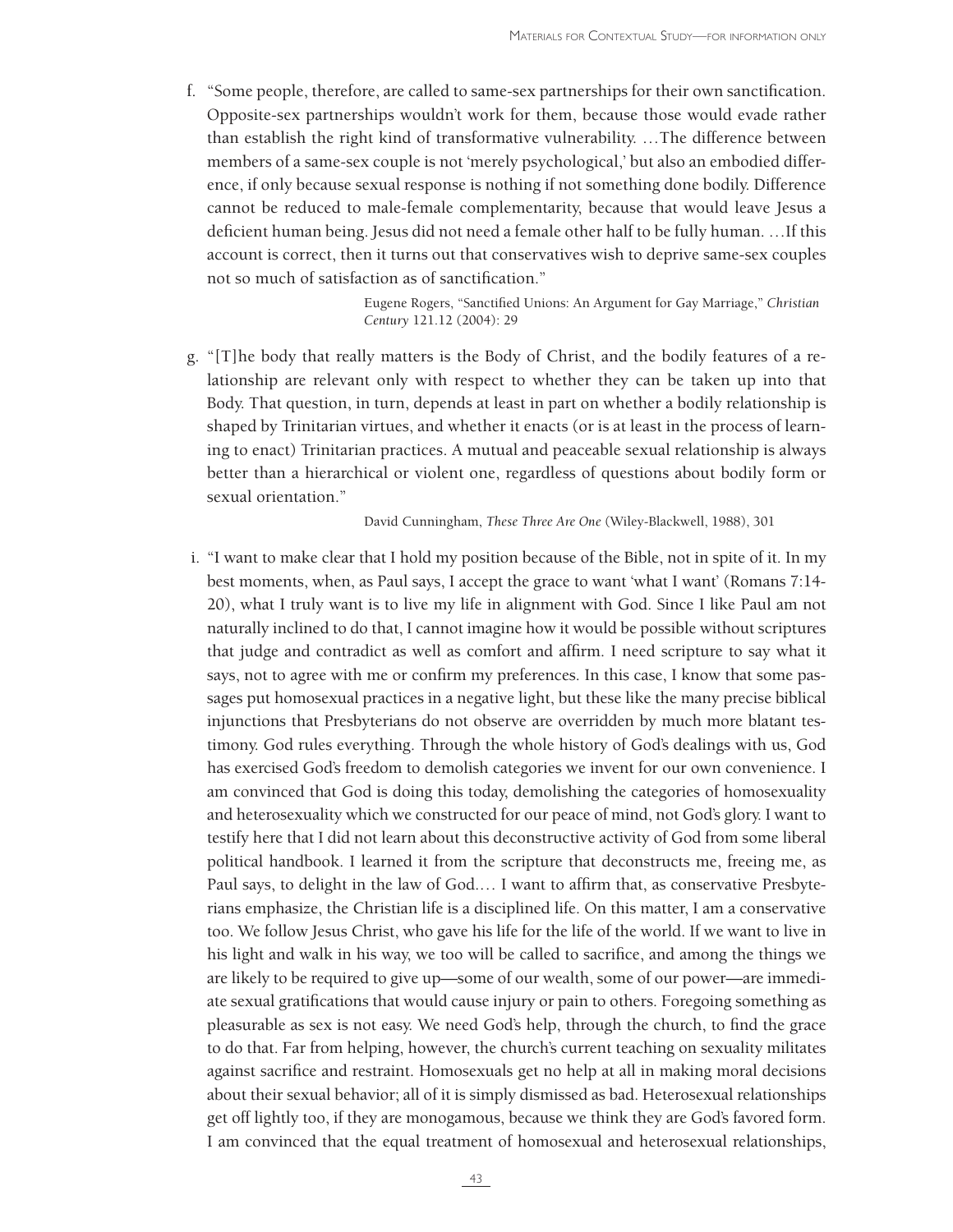including the recognition that marriage is God's gift for both, would strike a blow, not for sexual license, but for much-needed sexual discipline."

> Barbara Wheeler, "True Confession" (address given at the Covenant Conference, Network of Presbyterians, Atlanta, Georgia, November 6, 1999); available online at www.religion-online.org/showarticle.asp?title=530

#### *Moderator:* Positions 3 and 4, how do you respond to these arguments about creation norms?

**Summary reply:** We cannot assume that everything we observe in the creation as we know it is "natural" in the sense of following God's created order. Human desires are an aspect of a fallen creation.

a. "[T]he moral basis for human sexuality is not inferred out of biology…but out of the command of God that summons humans to live out the divine image under the conditions of their creaturely nature and existence." Thus, it wouldn't matter what biology teaches us about the origins of homosexuality.

Ray Anderson, *The Shape of Practical Theology* (Intervarsity, 2001), 277

b. "His [Rogers's] discussion is Manichean in that [Rogers's contention is that] the constitution of our humanity as male and female is not a form that comes from the good God and [his argument is] Pelagian in that it praises too much our desires as we find them, not letting the needed transformation cut deeply enough to put to death the sinful self."

> Gilbert Meilaender, "What Sex Is—and Is For," review of *Sexuality and the Christian Body* by Eugene Rogers, *First Things* 102 (April 2000), 46

c. "What we examine when we study what is 'natural' is what is distorted, incomplete, or contingent, even if it bears traces of God's grace in its capacity to be reformed toward order, purpose, and reliable relationship. … Hence to argue that some moral aspect of life is 'natural' on the grounds of its frequency or 'innateness' or because people feel it is intrinsic to their way of thinking, feeling, or being may not be to state that it is the way God intended it to be in creation. It may be, in fact, to state that what is experienced as natural may be in need of alteration, remediation, and redemption."

Max Stackhouse*, Covenant and Commitments* (Westminster John Knox, 1997), 39

 d. "In speaking about the creation order, we need to be clear that this is something other than our present experience of nature or what is natural. The effects of the fall have been far reaching, including the natural order. Although our biology may be a clue to God's design for us, it is not an infallible clue, for our biology and chemical nature is fallen, influenced by sin, just as our spiritual nature is fallen. We must be cautious about drawing conclusions about God's will from the natural order of sexual experience.… For instance, scientists suggest that monogamy is unnatural for human beings and that infidelity is 'in our genes.' This does not mean that infidelity is a part of God's creation order. Scripture clearly tells us otherwise. Scientists suggest that homosexuality may be genetic, but again, this does not mean that God designed people to have various sexual orientations. "

Laura Smit, *Loves Me, Loves Me Not* (Baker Academic, 2005), 49

e. "Many of the advocates of unqualified acceptance of homosexuality seem to be operating with a simplistic anthropology that assumes whatever is must be good: they have a theology of creation but no theology of sin and redemption."

Richard Hays, *The Moral Vision of the New Testament* (HarperOne, 1996), 402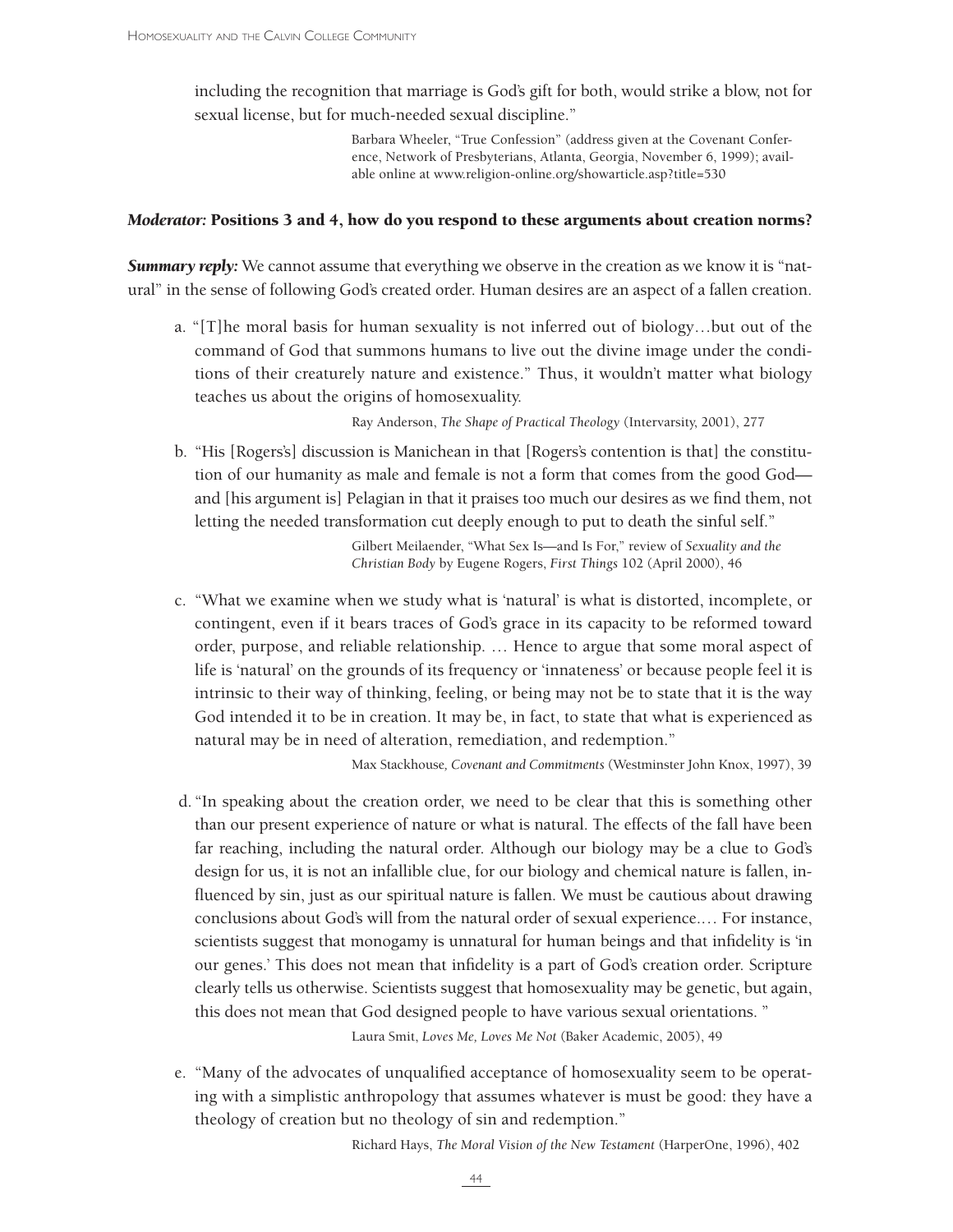f. "As genetic predispositions to everything from cancer or diabetes to novelty-seeking behavior or homosexuality are being reported almost daily in the scientific literature, a new and dangerous brand of genetic determinism is subtly invading our culture. Carried to its extreme, this 'Genes R Us' mentality would deny the value of social interventions to maximize individual potential, destabilize many of our institutions, and even deny the existence of free will. Surely a world in which every aspect of human behavior is hard-wired into our genes cannot comfortably exist with the concept of personal responsibility and free will to try to follow the moral law of right and wrong which people of faith believe has been written into our hearts by a loving and holy God."

Francis Collins, foreword to *Playing God?* Ted Peters, 1996

## *Moderator*: Positions 3 and 4, how do you respond to the idea that we must listen to people's experience of their sexuality, or to their spiritual life as it relates to their sexuality?

**Summary reply:** We are sinful people, and therefore must be very careful about giving serious normative theological weight to our experience.

a. "We don't want to change the historic faith; we want the faith to change us. This is the great submerged reef that will continue to shipwreck understanding until we learn to recognize it. It is futile to begin the sexuality conversation with sexuality itself; that skips over the question of where we get the tools by which we evaluate sexuality. Beneath it all, we have two vastly different ways of viewing ancient faith, and our press releases are faxed from different floors of the Tower of Babel."

> Frederica Mathewes-Green, *Gender: Selected Writings,* vol. 1 (Conciliar Press, 2002), 169

b. "Human nature as we experience it—a nature in which body and spirit have quarreled cannot itself provide the norms for human sexual behavior. What seems 'natural' to us may, in fact, be contrary to our nature as God's creatures. Behavior that is natural in the sense that we are readily drawn to it, may in fact be unnatural—inappropriate to who we truly are. Experience alone—the prompting of love alone—cannot here be our sole tutor and guide; for our experience is broken and distorted. It must be reshaped and redirected with the guidance of Scripture."

> Gilbert Meilaender, "Homosexuality in Christian Perspective," in *Things That Count* (ISI Books, 2000), 62

c. "[W]e dare not permit the church's public teaching, on the matter of homosexuality or any other matter, to be taken over and determined by a desire—however sincere and well-intentioned—to 'affirm' every person in whatever state he or she may be. That is not the gospel."

> Gilbert Meilaender, "Homosexuality in Christian Perspective," in *Things That Count* (ISI Books, 2000), 76

d. "[C]laims about divinely inspired experience that contradicts the witness of Scripture should be admitted to normative status in the church only after sustained and agonizing scrutiny by the consensus of the faithful. … In any case, it is crucial to remember that experience must be treated as a hermeneutical lens for reading the New Testament rather than as an independent, counterbalancing authority. "

Richard Hays, *The Moral Vision of the New Testament* (HarperOne, 1996), 399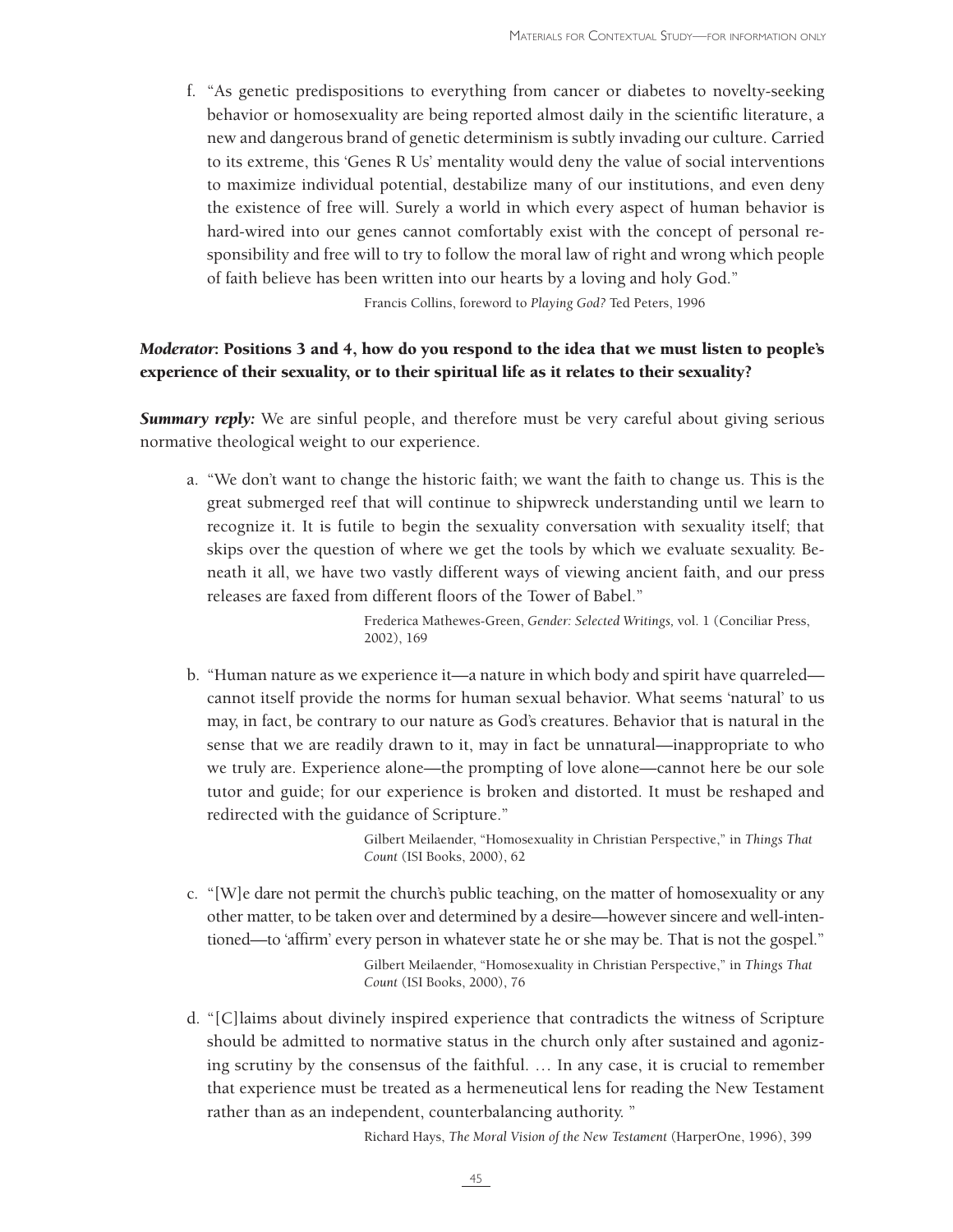## *Moderator:* Positions 3 and 4, what about the idea that same-sex relationships can be expressions of sanctifying relationality?

**Summary reply:** This represents ethics based on the result or consequence rather than on the action itself.

a. "Emphasis upon the quality of the relationship alone, upon the giving and receiving of love within a consensual relationship does not and cannot by itself provide the necessary content and structure for love as Christians have understood it."

> Gilbert Meilaender, "Homosexuality in Christian Perspective," in *Things That Count* (ISI Books, 2000), 62

b. "For the consequentialist, sexual acts, like all acts, are merely movements of bodies, capable of being judged morally only when we peer into the future to determine the results which flow from them. With the advent of relatively effective contraception and means of avoiding, preventing, or curing sexually transmitted diseases, however, 'the results which flow from' sexual acts are likely to seem negligible. Thus, consequentialism fosters the notion of casual sex and represents a meta-ethical obstacle to the acceptance of the idea that certain sexual acts are in and of themselves wrong, or as we might prefer to say, 'demeaning,' that is, contrary to the meaning which sexuality has within human nature properly understood."

> Michael Banner, *Christian Ethics and Contemporary Moral Problems* (Cambridge, 1999), 275

*Commentary:* This area of argumentation reveals the need for further exploration of "natural law" theories (more typically Roman Catholic) and "creation order" approaches (more typically Reformed). The Belgic Confession affirms the created universe as revelatory, but this does not determine how we weigh the results of scientific or other forms of study. The results of biological or psychological studies, for example, cannot be presumed equivalent to general revelation or natural law, but how then do we weigh their role?

## *Moderator:* Position 5, how do you approach the texts commonly used as evidence that same-sex sexual behavior is prohibited by God's law?

*Summary reply:* The biblical writers did not know of loving, covenantal same-sex unions. The relevant texts in Leviticus, Romans, and 1 Corinthians condemn other things: heterosexual people who went against their own nature and/or the kind of abusive, cultic, or unjust same-sex sexual activity that was common in ancient culture.

a. "There is within these statutes [those of the Old Testament] no reference to or thought of same-sex relations occurring within a continuing relation of affection and commitment and responsibility for each other. Like the provisions against intercourse with animals, they assume the male-male sexual activity as a specific momentary act and not a part of a continuing relationship, though one cannot assume that such a statute would not have been written if there were such a presumption."

Patrick Miller, *The Ten Commandments* (Westminster John Knox, 2009), 293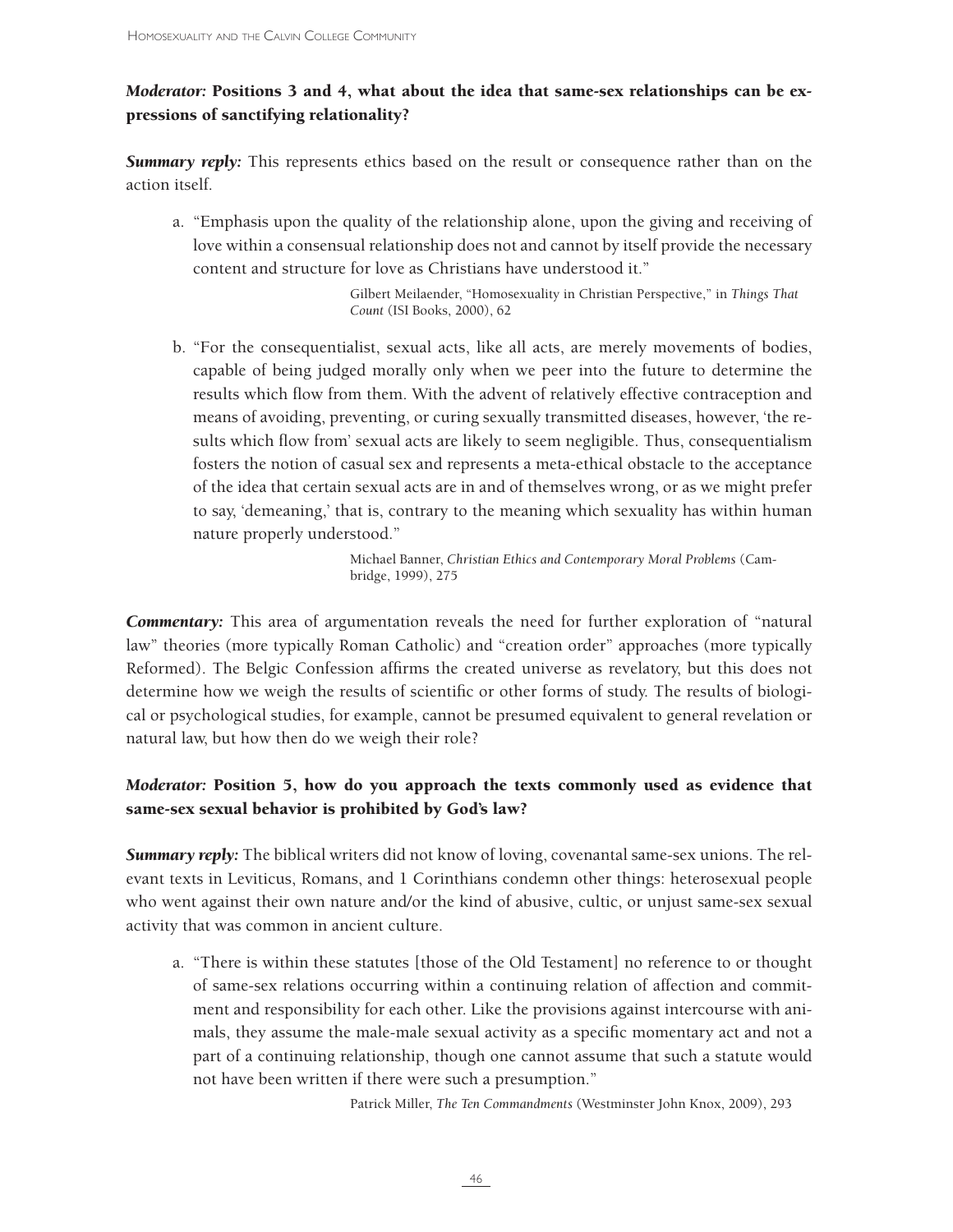b. "When the Bible takes the worldview of its original audience for granted as background, accepting the authority of the Bible need not mean accepting the truth of the worldview." [The passage refers to assumptions about the flat earth, and intimates that assumptions about sexuality could be similar.]

> William Placher, "What Do Presbyterians Believe About the Authority of Scripture?" in *Frequently Asked Questions About Sexuality, the Bible, and the Church*, ed. Ted A. Smith (Covenant Network of Presbyterians, 2006), 8

c. "Paul does not operate with a notion of homosexual (or heterosexual) 'orientation' in the contemporary sense; instead, his language reflects the Greco-Roman world's understanding of sexual relations among people of the same gender as discrete acts rather than a homosexual orientation or lifestyle.… We need to understand that Paul is addressing a different question than the ones we are asking."

> Beverly Roberts Gaventa, "What Does Romans 1 Teach About Homosexuality, and How Should We Live in Response?" in *Frequently Asked Questions About Sexuality, the Bible, and the Church*, ed. Ted A. Smith (Covenant Network of Presbyterians, 2006), 32

d. "The Bible does not tell us anything about a condition called homosexuality.… The Bible does not tell us how people get to be homosexual people.… The Bible does not tell us whether homosexuality is 'curable.'… The Bible does not tell us about the sorts of persons homosexual people are likely to be.… The Bible tells us that homosexual behavior is unnatural, but does not explain why it is unnatural.… The Bible does not tell us about the personal quality of homosexual relationships."

> Lewis Smedes, "Exploring the Morality of Homosexuality," in *Homosexuality and Christian Faith*, ed. Walter Wink (Fortress, 1999), 78-81

e. [Summary]: Paul is condemning only exploitative and promiscuous relationships. Robin Scroggs, *The New Testament and Homosexuality* (Fortress, 1983)

#### *Moderator:* Positions 3 and 4, how do you respond to these exegetical arguments?

**Summary reply:** "Cultural gap" arguments can lead to dismissing the Bible as an ethical guide. Paul's prohibitions are sufficiently analogous to our present questions.

a. "As a classicist, I have to say that when I read Plato's *Symposium*, or when I read accounts from the early Roman empire of the practice of homosexuality, then it seems to me they knew just as much about it as we do. In particular, a point which is often missed, they knew a great deal about what people today would regard as longer-term, reasonably stable relationships between two people of the same gender. This is not a modern invention, it's already there in Plato.… I think we have been conned by Michel Foucault into thinking that this is all a new phenomena [sic]."

> N. T. Wright, "Interview with Anglican Bishop N. T. Wright of Durham, England," interview by John Allen, *National Catholic Reporter*, May 28, 2004. See also E. P. Sanders, *Paul* (Oxford 1991), 110-113

b. "To be sure, the nineteenth century concept of 'orientation' does not seem adequate to Paul's world, but it is also inadequate to our own. Human sexual experience is varied indeed.… Human sexual desire ranges across a continuum, and the moral question is not why our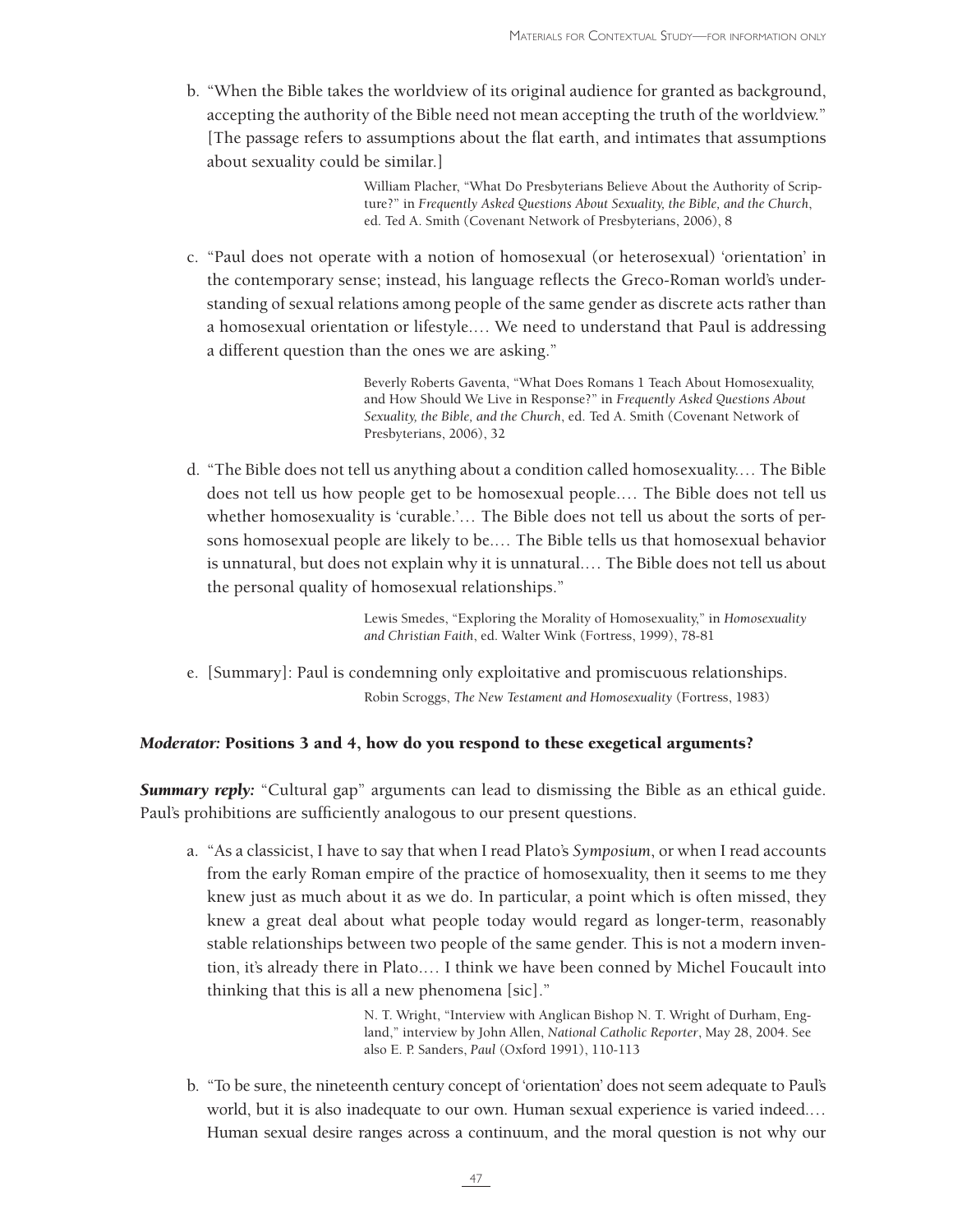desires draw in one direction or another but what behavior is right or wrong. The diversity of sexual desire in our world is, it turns out, very much like the world Paul knew."

> Gilbert Meilaender, "Homosexuality in Christian Perspective," in *Things That Count* (ISI Books, 2000), 72

 c. "Using the analogy of Scripture, Reformed ethics attempts to discern the universal principles taught in the Bible and to distinguish them from applications of principles that might be limited, temporary, or culturally specific. Identification of these principles is what enables us to apply Scripture to contemporary situations the Bible does not specifically address: abortion, euthanasia, global economics, and many others. Using methods of Reformed hermeneutics and ethics, it is impossible to say that Scripture does not address the kind of homosexual activity envisioned by the voices for change in the position of the CRC."

John Cooper, "Do We Need to 'Revisit' 1973?" *Calvin Seminary Forum* 4.3 (Fall 1997): 2

**Commentary:** Arguments about Paul's references to homosexuality in 1 Corinthians 6:9 often focus on what Paul's terms meant.<sup>28</sup> In fact, many of the arguments about New Testament passages seem to boil down to analysis of terms. While term analysis is a necessary and helpful exercise, it is unlikely that definitions of terms in themselves will finally resolve larger issues about same-sex sexual behavior.

Meanwhile, arguments about the references in Leviticus are often poorly handled on all sides of the debate. The texts cannot be simply asserted as a defense of the traditional position when other Levitical injunctions are set aside. Neither can the text be simply ignored, as if, in of the name of Christian supercessionism, Jewish law doesn't matter. Exploring this issue could be very fruitful in learning about the nuanced way that Christians have long interpreted the book of Leviticus for this and other matters.

## *Moderator:* Position 5, what biblical support would you give for same-sex covenantal relationships?

**Summary reply:** The divine embrace of the ritually unclean is analogous to the church's welcome of same-sex–attracted persons. A good biblical example is found in the welcoming into the church of the Gentiles, who were ritually unclean (Acts 10-11, 15; Galatians 2; Romans 11:24; perhaps Isaiah 56).

a. "As God grafts Gentiles, the wild branches, onto the domestic covenant of God's household with Israel, structured by the Torah of the Spirit, so God grafts gay and lesbian couples…by a new movement of the Spirit onto the domestic, married covenants of straight women and men."

Eugene Rogers, *Sexuality and the Christian Body*, (Wiley–Blackwell, 1999), 65

b. "To be a Gentile was, in the eyes of Jews and Jewish Christians alike, the same as being a sinner, since the Gentiles did not have the law, since they were by definition unclean, polluted, and idolatrous. They first had to repent of being Gentiles and adopt the purifying and transforming practices of God's covenant people, the Jews, before they could

<sup>&</sup>lt;sup>28</sup> The conservative view is upheld by Bruce Winter, "Homosexual Terminology in I Corinthians 6:9: The Roman Context and the Greek Loan Word," in *Interpreting the Bible*, ed. A. N. S. Lane (Apollos, 1997), 131-146.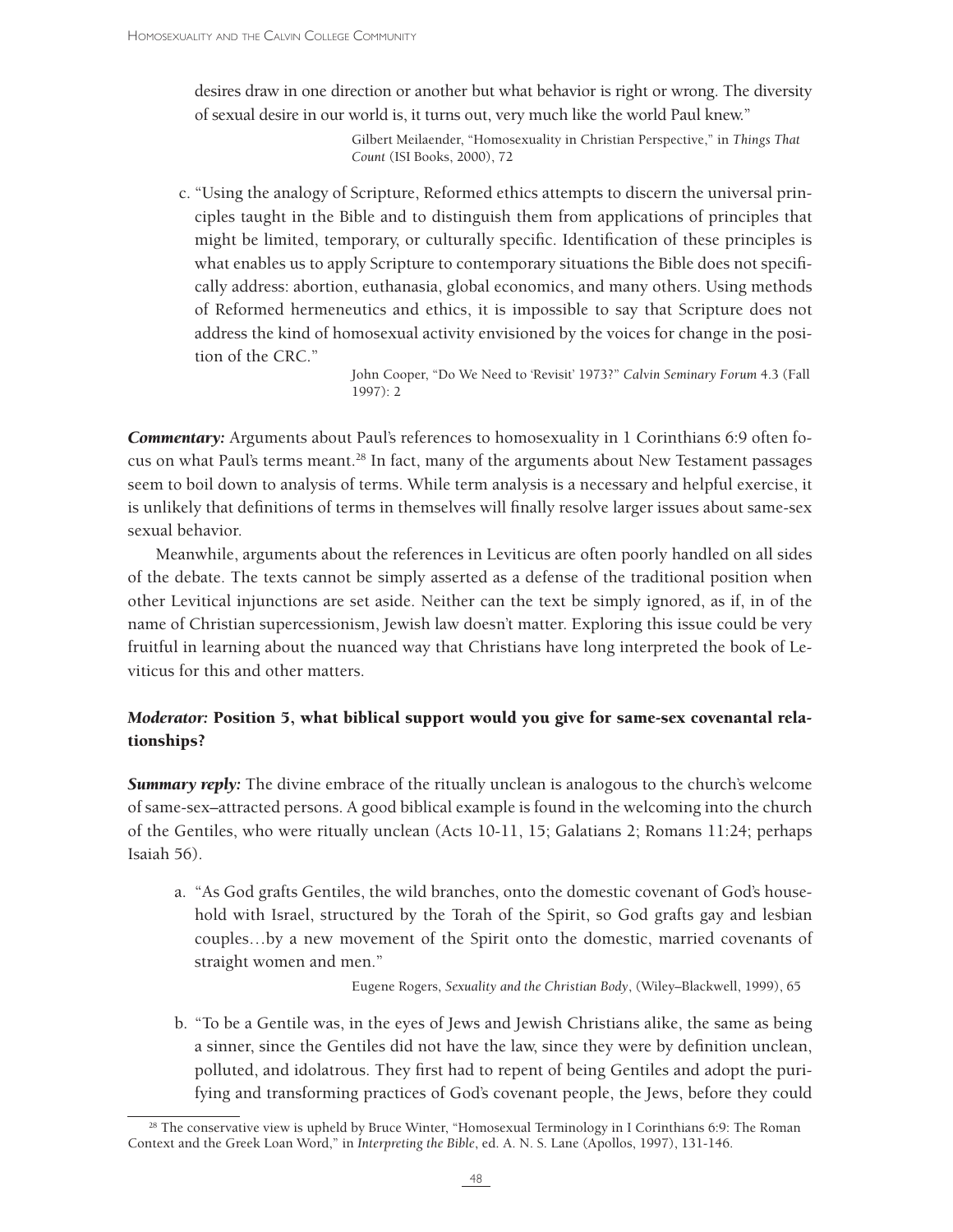become Christians. And yet the experience of Peter and Paul led them, and eventually many others, to the realization that, even as a Gentile, one could come to know God, worship God, and to receive and show the Spirit of God. To be a Gentile did not by definition mean to be a sinner.… Despite our experience, do we insist that homosexual Christians can have the Spirit of God only if they are 'heterosexual homosexual' Christians? Or with Peter and Paul are we up to the challenge of recognizing, perhaps with surprise and with humility, that gay and lesbian Christians, as gays and lesbians and not as sinners, have received the Spirit of faith?"

> Jeffrey S. Siker, "How to Decide? Homosexual Christians, the Bible, and Gentile Inclusion," *Theology Today* 51.2 (July 1994), 230

- c. "The narrative in Acts 10-15 unfolds in four stages:
	- 1. *At the outset the social context with its taboos carries unquestioned authority.…*
	- 2. *The taboo is challenged by experience.*
		- Peter receives a set of heavenly visions forbidding him to count as unclean what God has cleansed, and is given instructions by the Spirit, which match those Cornelius receives from an angel…. Moreover, Peter 'sees' the Holy Spirit fall on Gentile converts as they listen to preaching….
	- 3. *Over a period of time, the institution 'learns from the Spirit' and changes its policies.…*
	- *4. The Spirit's taboo-toppling was the key to the spread of the gospel*."

Marilyn McCord Adams, "Hurricane Spirit, Toppling Taboos," in *Our Selves, Our Souls, and Bodies*, ed. Charles Hefling (Cowley, 1996), 129-130

#### *Moderator:* Positions 3 and 4, are analogies to other groups valid arguments in this case?

*Summary reply:* There are reasons against analogies between same-sex–attracted people and Gentiles. As for analogies to other issues, such as women's ordination, slavery, usury, pacifism, or divorce, the difference is that there are biblical trajectories that argue against scriptural texts that condone slavery, prohibit usury, or prohibit women from teaching, while the biblical witness on same-sex sexual behavior is unified and consistent, allowing no basis for appeal.<sup>29</sup>

a. "Only because the new experience of Gentile converts proved *hermeneutically illuminating of Scripture* was the church, over time, able to accept the decision to embrace Gentiles within the fellowship of God's people."

Richard Hays, *The Moral Vision of the New Testament* (HarperOne, 1996), 399

b. "There is here, one has to say, a certain amount of sleight of hand. No doubt God may be said to show His solidarity with every form of sin in saving all sorts of sinners. We need not conclude—and Paul did not seem to conclude—that those sinners who seek to follow Christ should simply continue in sin that God's grace may abound.… When those first Jewish Christians realized that the Holy Spirit seemed to have been poured out upon the Gentiles, they did not regard that experience as self–authenticating and decide that their scriptures were wrong to have spoken of the election of Israel. On the contrary, this experience forced them to return to those scriptures and discover in them a truth they had previously overlooked: that God's covenant with Abraham was, from

<sup>29</sup> See also William J. Webb, *Slaves, Women, and Homosexuals* (IVP Academic, 2001), and R. T. France, *A Slippery Slope?* (Grove, 2002).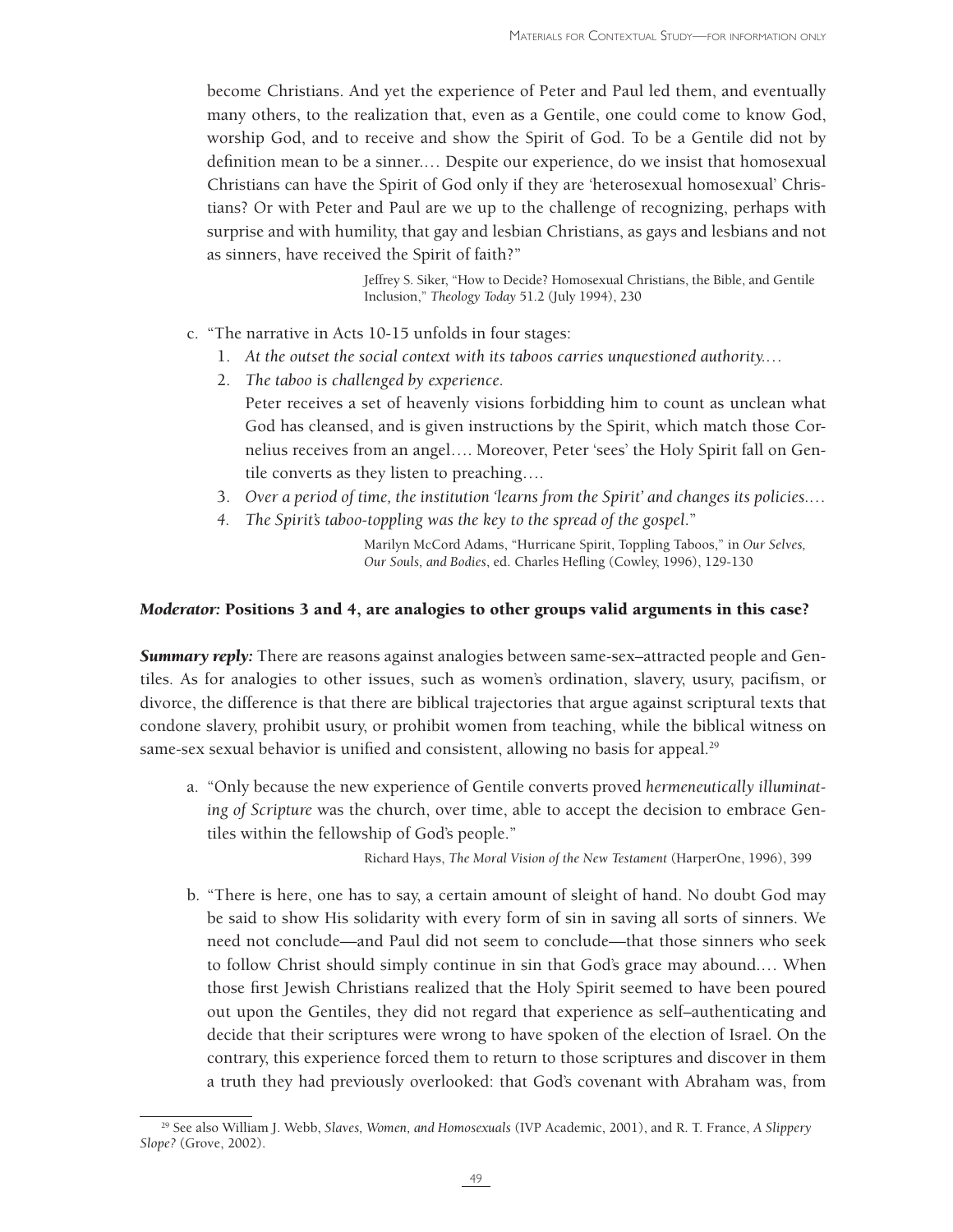the start, intended for the blessing of all nations, so that the Gentiles too might come to Zion. It is profoundly misleading, therefore, when Rogers writes, 'What is natural is that God should love the Jews especially. What is unnatural is that God should incorporate the Gentiles into that love."… When, however, the Spirit was poured out upon the Gentiles, the Church did a new thing: Gentiles were to give up their pagan gods and worship the God of Israel alone, yet this did not mean that they had to become Jews (by being circumcised, keeping the Sabbath, etc.). To turn to Israel's God did mean, however, to seek holiness of life. To renounce their ancestral gods meant renouncing behavior associated with idolatrous rejection of God's creative design for human life—behavior that on the evidence of Romans 1, includes homosexual behavior."

> Gilbert Meilaender, "What Sex Is--and Is For," review of *Sexuality and the Christian Body* by Eugene Rogers, *First Things* 102 (April 2000), 45. See also Richard Bauckham, "James and the Jerusalem Church," and "James and the Gentiles (Acts 15:13-21)."

c. "To point out that divorce or chattel slavery or other such departures from the plain sense of scripture have been condoned and justified by Christians is in fact to establish the general principle that God has a revealed identity and will and that one has a right to expect some conformity to this as essential to the Christian life. Only in this way can subsequent generations see that corrections were both needful and demanded, as consistent with God's very self and his revealed truth. Wilberforce did not mount arguments against slavery by appeal to new truth, or by dividing the persons of God, but appeal to revealed truth—that is, that public, available, and plain truth rooted in scripture and in God's character as manifest there."

Christopher Seitz, *Figured Out* (Westminster John Knox, 2001), 52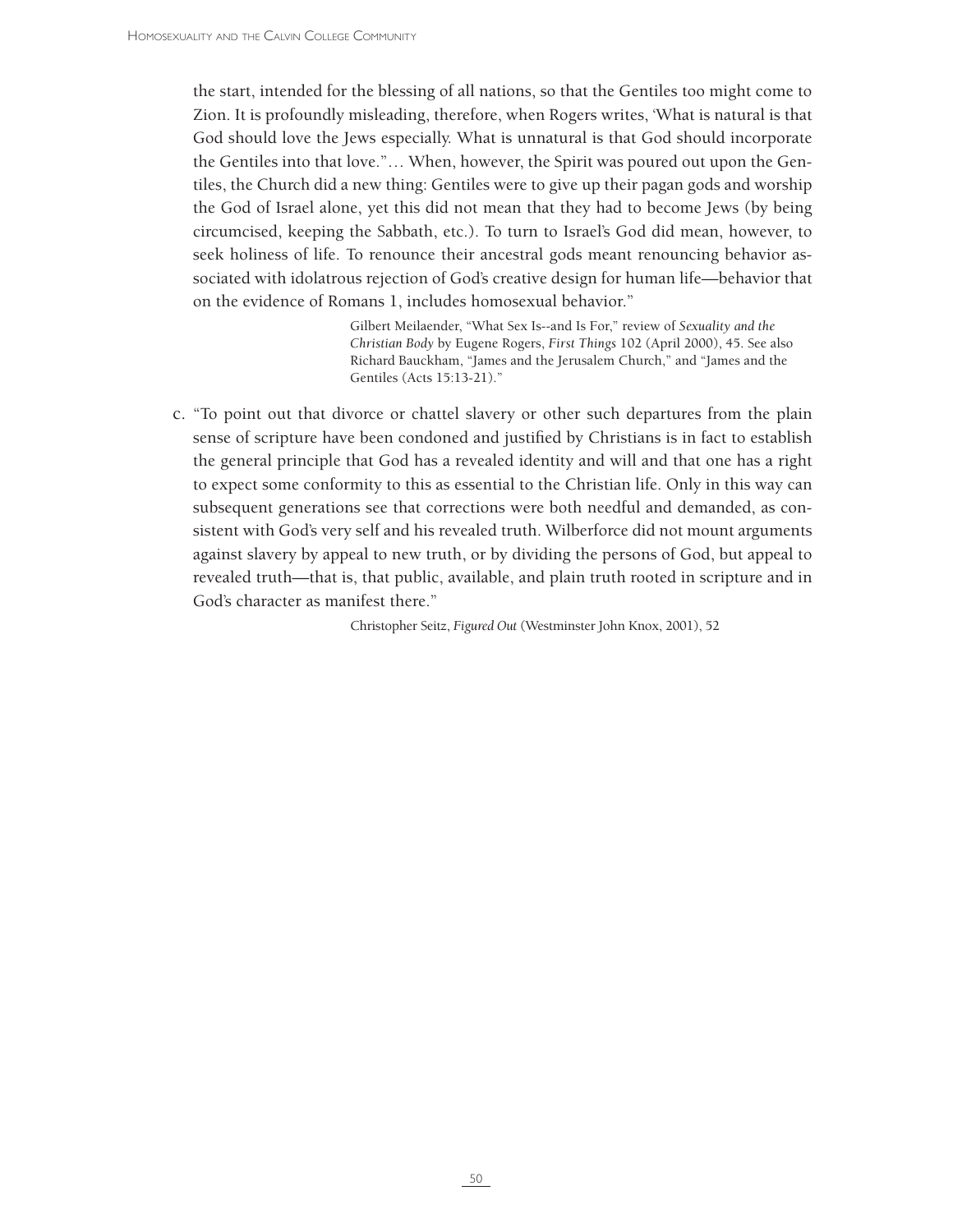## Issues in Biblical and Confessional Interpretation

*This section outlines some important questions to consider as we discern confessional boundaries related to homosexuality.* 

#### A. How do same-sex partnerships relate to the confessions?

During our campus discussions, some have wished to determine whether or not positions on same-sex covenantal partnerships are "confessional." Since the confessions ought to shape our approach to every issue, this line of debate can be misleading.<sup>30</sup> To be sure, the desire to make a categorical statement on whether the topic of same-sex partnerships "is" or "is not" confessional is understandable. Since the texts of the confessions do not explicitly address the topic, we want to know whether subscription to the confessions requires a particular position on same-sex relationships—or gives no instruction on the matter.

Yet an either/or question may not yield an adequate answer. Some positions regarding homosexuality clearly fall outside the confessional boundaries, some fall within them, and some are disputed. Indeed, some Christians who are proponents of same-sex partnerships are at the same time critical of certain Christian defenses of same-sex partnerships, since those defenses violate scriptural teaching. Further, some proponents of same-sex partnerships would repudiate the confessions and build their case on very different doctrinal positions. Therefore, to avoid confusion, it would be best to avoid the categorical phrases *confessional* and *not confessional* with respect to this issue. Instead, a better question is, "In what way do the confessions bear on this issue?"

To respond to that question, we can recognize the Reformed confessions relating to this issue through at least these three broad principles:

- a) The Heidelberg Catechism calls believers to chastity (a term that in the sixteenth century did not allow for same-sex sexual behavior).
- b) The Belgic Confession calls believers to respect the authority of Scripture in all matters of faith and life.
- c) The Heidelberg Catechism defines good works as those that "arise out of true faith, conform to God's law, and are done for God's glory." (HC 91)

Because of the distinctive policy on academic freedom at Calvin, in which the Reformed confessions provide the formal boundaries to that freedom, working with these principles will be of central concern to us, even though other Christian bodies might approach the discussion in very different ways. So we will almost certainly need to debate under what conditions a sixteenthcentury definition of a term holds for us today, and which particular approaches to same-sex relationships are consistent with the authority of Scripture.

Before outlining these matters, it will be helpful to distinguish among the different kinds of boundaries at stake.

1. The "policy boundary" for the college is grounded in the CRC's synodical position and affirmed by the Board of Trustees' 2008 memo. Synod's position is "settled and binding" with respect to policies concerning hiring, sexual conduct of faculty and staff, residence hall rules, student life programming, and any official statements on the topic.

<sup>30</sup> See *Confessional Commitment and Academic Freedom at Calvin College* (HCL 1).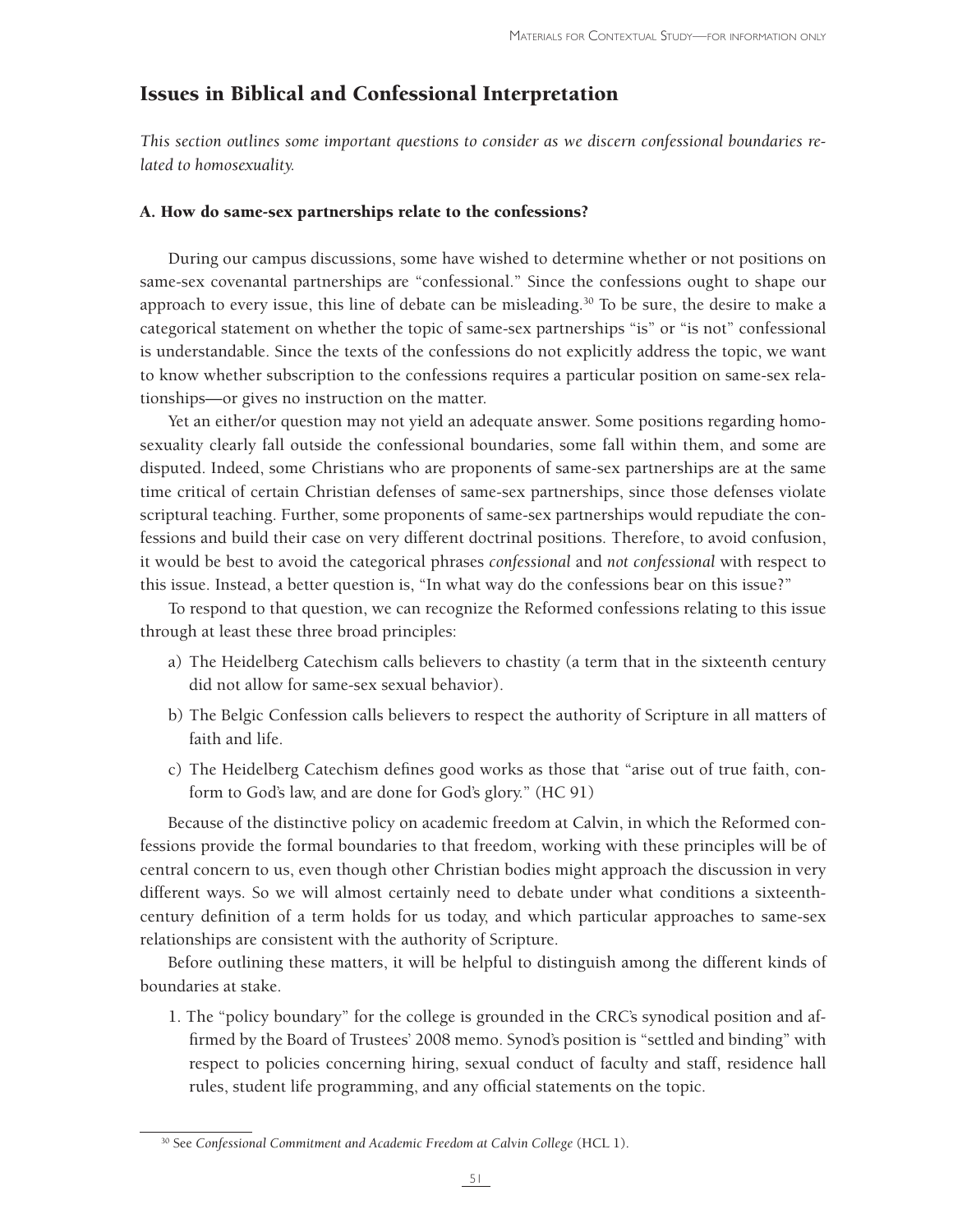2 The "academic freedom boundaries" would be discerned by determining which positions may be deemed "consistent with the confessions."

The CRC has in some instances distinguished between boundaries: for example, declaring that women could not be ordained (since reversed) but also declaring that advocating for this position did not infringe on a confessional boundary. The specific question before us then, is whether advocating for positions 2, 4, or 5 *in a professional capacity* (e.g., in scholarship) could be considered consistent with the confessions.

3. More difficult to discern are what we might call the "non-academic boundaries." Is advocacy of positions that depart from the official CRC position permitted in informal conversations, including conversations with students? What about in a non-professional capacity as a member of, for example, a congregation? What actions in these settings constitute advocacy?

Because some forms of advocacy for same-sex partnerships are more clearly inconsistent with the confessions, discussions of the exact nature of confessional boundaries cannot be avoided. But while the need for boundaries seems fairly self-evident, knowing exactly where to draw those boundaries, and with what kind of finality, is not as clear. The confessions certainly *bear* on the issue, but how are they *binding*? The following issues, at least, need to be considered to decide that question.

#### B. What does the language in the Heidelberg Catechism about chastity entail?

The first important topic concerns the meaning of the term *unchastity* (*Unkeuschheit*) in the Heidelberg Catechism (108, 109):

- Q. What is God's will for us in the seventh commandment?
- A. God condemns all unchastity. We should therefore thoroughly detest it and, married or single, live decent and chaste lives.
- Q. Does God, in this commandment, forbid only such scandalous sins as adultery?
- A. We are temples of the Holy Spirit, body and soul, and God wants both to be kept clean and holy. That is why he forbids everything which incites unchastity, whether it be actions, looks, talk, thoughts, or desires.

There are two basic positions regarding how this text relates to same-sex sexual relationships. One view argues that in the sixteenth century—and in subsequent centuries—chastity has been widely understood to proscribe same-sex sexual behavior (e.g., see Ursinus's commentary on the Heidelberg Catechism. Ursinus was co-author of the catechism).31 The Heidelberg Catechism is assuming a scriptural definition of chastity, which is binding given the confessions' teaching about scriptural authority. The meaning of the term is biblically determined and should not be treated as an "elastic" term that changes meaning over time.

A contrasting view notes that the confessions were written in a time in which the concept of same-sex orientation was not recognized. The writers assumed that same-sex behavior entailed persons acting in opposition to their own true nature. But since the concept of same-sex orientation has been articulated and refined, not everyone agrees that such persons are acting in opposition to their nature. Moreover, research suggests the sixteenth-century understanding of chastity

<sup>31</sup> *The Commentary by Dr. Zacharias Ursinus on the Heidelberg Catechism* (Eerdmans, 1956), 591. Ursinus, *Explicationum catecheticarum* (Cantabregiae, 1587), 803. See footnote 6 on page 11.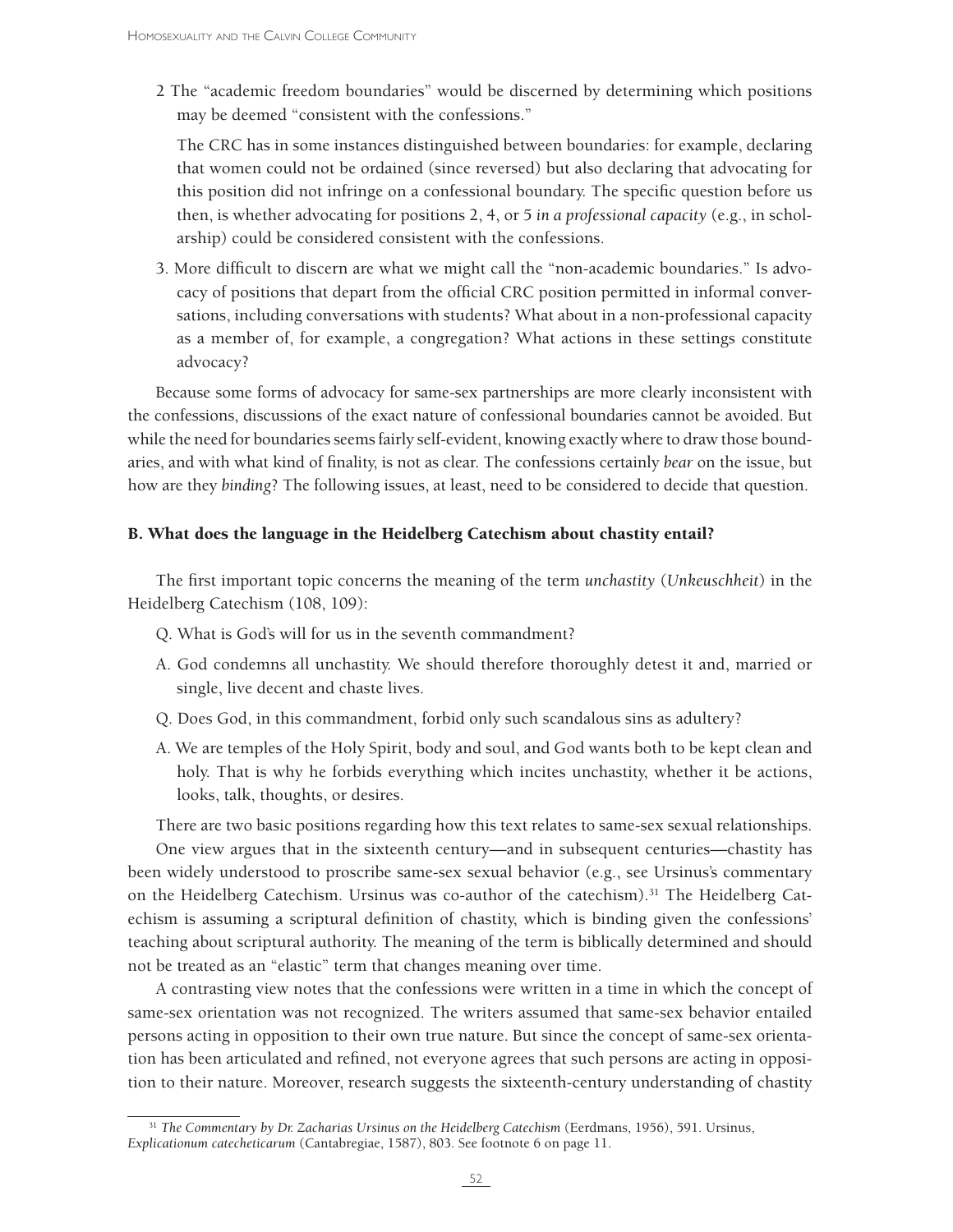would also have prohibited contraception, masturbation, and divorce (on grounds other than abandonment and adultery).<sup>32</sup>

Both of these readings can be found among Christians who value the confessions. Some read the confessions and conclude that they do not address modern, Western same-sex relationships. Some read the material on chastity in the catechism and conclude that this means that sexual relations should be expressed only in a marriage relationship between a man and woman, and that all those not in a heterosexual marriage are called to abstain from sexual relations. Some argue that chastity is a principle that can be interpreted to allow for expression in same-sex relationships.

## C. Can a defense of monogamous, lifelong, same-sex relationships be grounded in the authority of Scripture and honor Scripture's clear teaching?

A second related but distinct question focuses on the confessions' claims about scriptural authority (BC 5, 7). Ultimately, our decision about boundaries around this topic comes down to issues of hermeneutics and biblical authority, not whether the confessions explicitly address the topic. The question, in short, is whether one can coherently affirm the authority of the Bible—as confessional subscription entails—and also defend monogamous, lifelong, same-sex relationships.

Indeed, several of the published Christian defenses of lifelong, monogamous, same-sex relationships have been made by people who would *not* agree with the Reformed confessions' claims about the authority of Scripture. For example, one writer has argued for change in the church's historic view on the basis that an "experiential or existential view says that the Bible is authoritative only in those parts that are existentially engaging and compelling—that give grounding and meaning to existence," concluding that "in the light of contemporary knowledge and experience, we can justifiably override the unconditional biblical condemnations of homosexual practice."<sup>33</sup> However, the fact that some people use this kind of argument does not mean that anyone who espouses change must necessarily or inevitably hold this view of scriptural authority.

There are several publications that present biblical arguments for and against the CRC's position on same-sex behavior—enough to assure proponents of various positions that there are arguments to support their point of view. But the process of sorting out these arguments and discerning which ones are truly sound has largely not taken place in the Calvin community. The CRC Synod's 1973 report addresses some but not all of these arguments.

Historically, Reformed hermeneutics has operated with a symbiotic relation between the confessions and Scripture. The best practice of reading Scripture yields the doctrines taught in the confessions. The view of Scripture taught in the confessions yields a particular way of reading Scripture and learning what it teaches. How does this symbiotic relation affect hermeneutics for these topics? Over time, analyzing the underlying hermeneutics of various positions may prove to be one of the most fruitful projects for the Calvin community to pursue.

One of the central questions we face related to biblical interpretation is this: How can we best assess how underlying cultural attitudes of both the biblical writers and contemporary culture affect our interpretation? We regularly make such assessments regarding things such as usury, po-

 $32$  Section 3.6.1.1 of the faculty handbook says of signing the Form of Subscription: "A subscriber is only bound by subscription to those doctrines which are confessed, and is not bound to the references, allusions, and remarks that are incidental to the formulation of these doctrines nor to the theological deductions which some may draw from the doctrines set forth in the confessions. However, no one is free to decide for one's self or for the church what is and what is not a doctrine confessed in the standards. In the event that such a question should arise, the decision of the assemblies of the church shall be sought and acquiesced in."

<sup>33</sup> Dan O. Via and Robert A. J. Gagnon, *Homosexuality and the Bible: Two Views* (Fortress, 2003), 2, 38.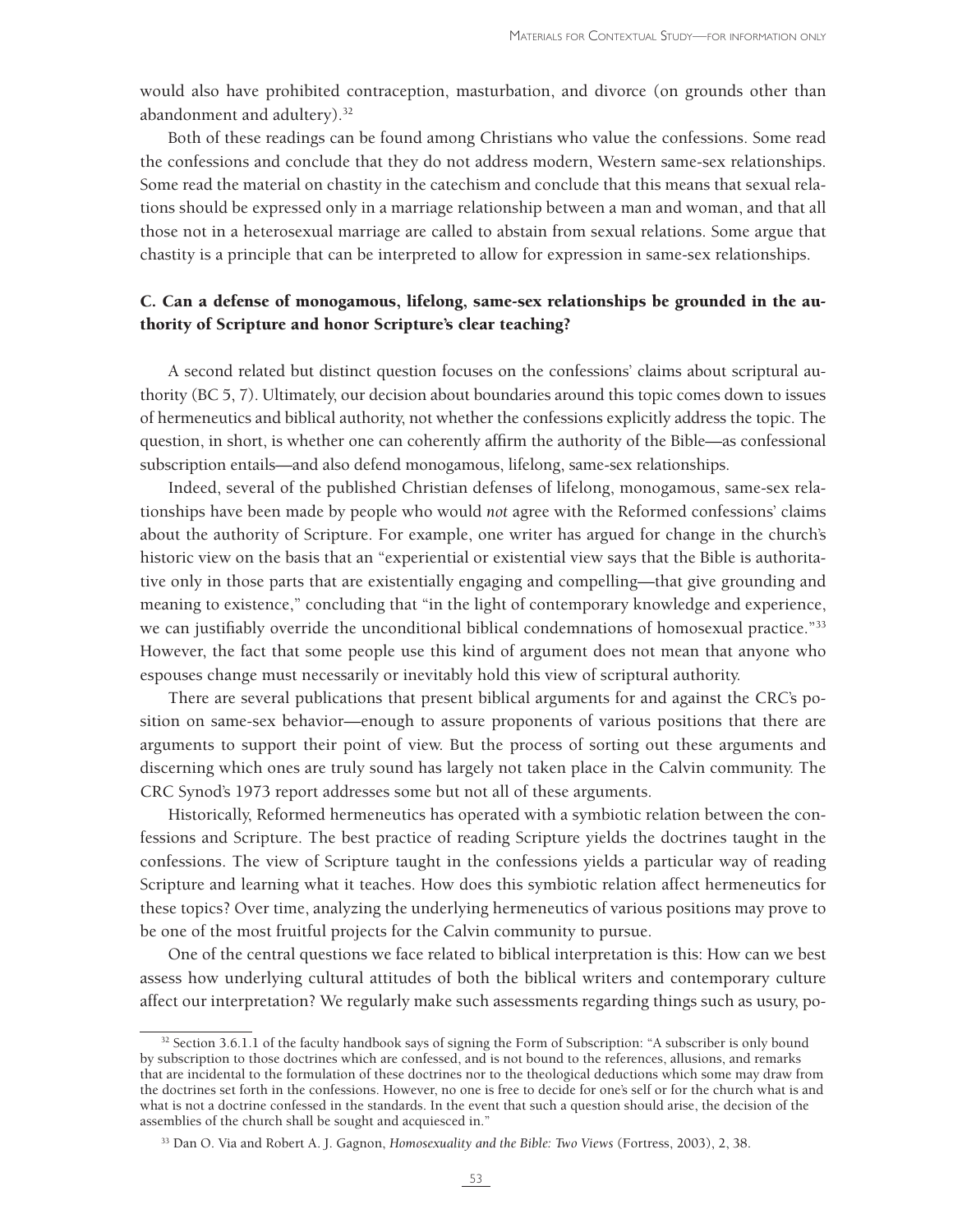lygamy, property rights, astronomy, and views of the universe, sometimes underemphasizing and sometimes overemphasizing the continuities and contrasts between historical periods.

Therefore, any case for monogamous, lifelong, same-sex relationships would need to address the deeper hermeneutical issues involved in deriving ethical standards from Scripture. Such an argument would have to include both a discussion of the specific biblical texts that speak about same-sex sexual behavior—aware of changing conceptions of sexuality over time—as well as a discussion of the larger biblical vision for sexuality, Christian vocation, and holiness. Such a case would need to account for the fact that there are no direct texts in the New Testament that condone same-sex practices or relationships, in contrast to the topics of racial and gender equality for which there are texts that ground an egalitarian vision. Moreover, at its best, such a case would not be limited to simply removing the (obvious or apparent) biblical barriers to same-sex convenanted relationships, but would also address the topic positively, considering the *charisms* and vocations that same-sex–attracted persons have for deepening the discipleship of the entire Christian community.

#### D. How do we understand God's law and obedience to it?

The confessions require obedience to God's law. They affirm that good human actions are those that "arise out of true faith, conform to God's law, and are done for his glory" and are not "based on what we think is right or on established human tradition" (HC 91). (This principle, of course, can cut both ways on any controversial topic.) The confessions affirm the significance of God's law for shaping human obedience:

We believe that the ceremonies and symbols of the law have ended with the coming of Christ, and that all foreshadowings have come to an end, so that the use of them ought to be abolished among Christians. Yet the truth and substance of these things remain for us in Jesus Christ, in whom they have been fulfilled. Nevertheless, we continue to use the witnesses drawn from the law and prophets to confirm us in the gospel and to regulate our lives with full integrity for the glory of God, according to his will. (BC 25)

Many—perhaps most, perhaps all—defenses of same-sex sexual relationships are based on moral reasoning that focuses on the motivations for certain actions and the results of certain actions. This kind of moral reasoning can be seen as affirming the idea that good works "arise out of true faith and are done for God's glory and human sanctification," but might be seen as putting less emphasis on "conforming to God's law." From this view, "character ethics" or "consequentialist ethics" are instructive but incomplete.

#### E. Where does the burden of proof lie?

The relationship of the college to the denomination, as outlined in the faculty handbook, does have implications for burden of proof. The documents of the CRC explain that, when a person submits a gravamen to change a confession, the burden of proof rests on the person submitting the gravamen. Many in the church would also internalize this approach with respect to controversial topics, insisting that the burden of proof rests with those who seek change.

It is fair to expect that any Calvin faculty members who do question the CRC position on homosexuality will be able to explain to PSC and the Board of Trustees how their views are consistent with the confessions—how their view promotes chastity and honors the authority of Romans 1 and other key texts as interpreted by Synod, for example—and what the implications of their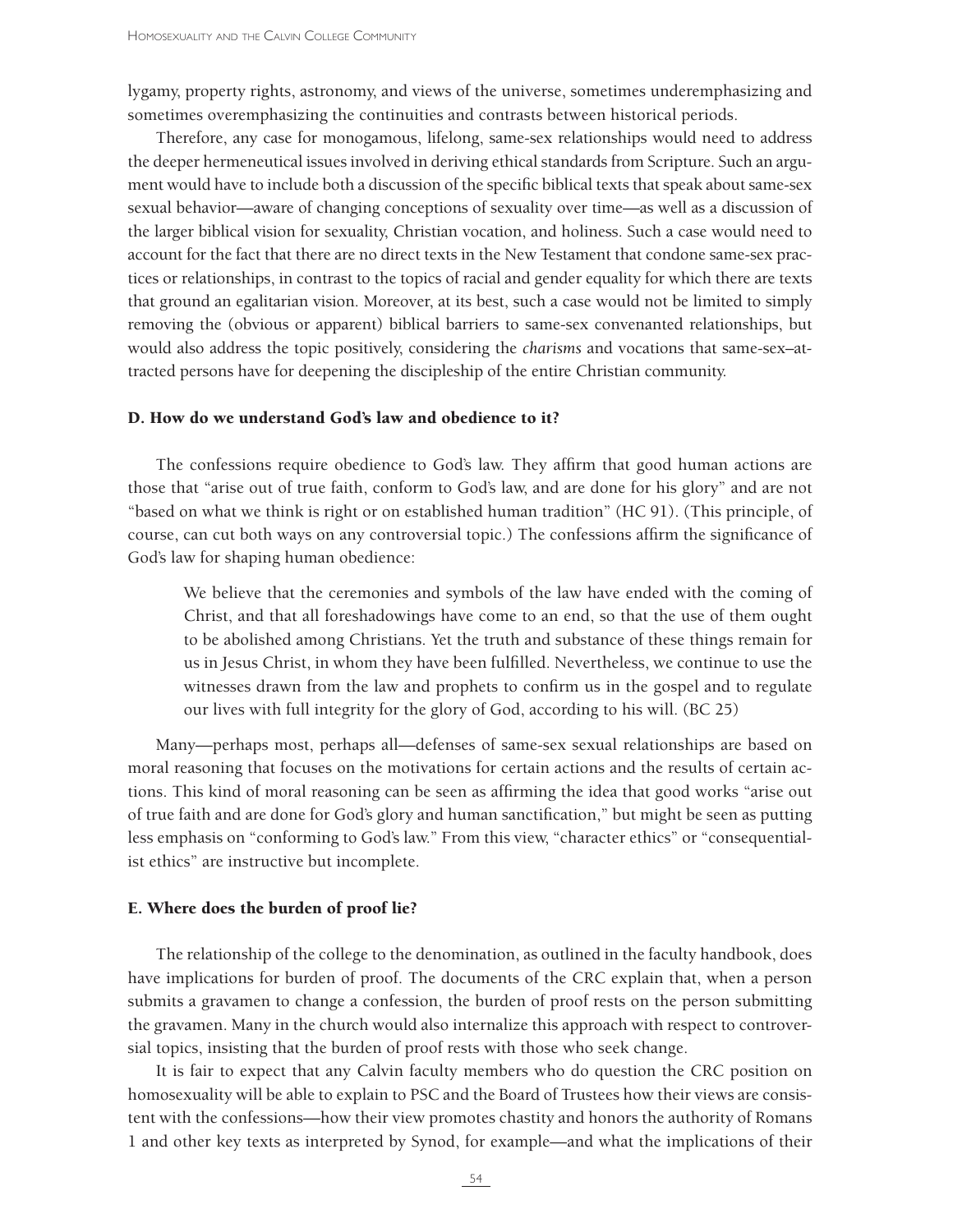position might be for other ethical issues (e.g., premarital sexual activity). Such Calvin faculty should also be able to trust that those who may judge their work will be doing so on the basis of scriptural teaching as interpreted in light of the doctrines in the confessions. Since any view on this topic can be held for insufficient reasons, holding one another accountable for making sound, properly grounded arguments can make a productive difference for both the tone and the content of the discussion.

A more basic reason that the burden of proof should be on the side of those who advocate a change in the church's historic position is that any change in a social issue that affects so many people is very unlikely to be reversed. The debate between infra- and supra-lapsarians, while intense at the time, did not result in a decision that was complicated to reverse. Eventually, fewer and fewer people found the issue to be one of great existential concern. In contrast, it is nearly impossible to imagine reversing course on an issue like women's ordination, especially after many women are ordained. Sexuality issues are more like the second issue than the first. Many lives are affected whether or not there is any change, and a decision about how to proceed is likely to be very influential for years to come.

The academic freedom policies explained in the faculty handbook and in *Confessional Commitment and Academic Freedom at Calvin College* (HCL 1) provide further guidance. Section 3.6.4 of the faculty handbook describes the implementation of Christian principles of justice and charity in relation to any complaints about faculty work:

Every faculty member, whether tenured or untenured, shall be entitled to the right of academic freedom in the performance of his or her duties. The faculty member shall be judged only by the confessional standards of Calvin College, and by the professional standards appropriate to his or her role and discipline. A faculty member shall not be expected or required to retract or modify his or her utterances merely because a complaint against them has been received. Only complaints which allege a violation of confessional or professional standards shall be considered, and then only when the evidence supporting the allegation is more substantial than rumor or hearsay. By making this commitment to its entire faculty, Calvin College seeks to implement the Christian principles of justice and charity in its own community.

#### HCL 1 states:

A healthy culture of confessional subscription and academic freedom is dependent upon a climate of trust, transparency, mutual encouragement, and accountability. In our work together, our standard mode of operation should be with high-trust communication patterns that presume good motives and confessional integrity on the part of all parties: faculty, administrators, and the Board of Trustees.<sup>34</sup>

#### F. What is the role of the Holy Spirit in biblical and confessional interpretation?

We enter challenging topics of biblical and confessional interpretation with the grateful awareness that we depend upon the guidance of the Holy Spirit. In *The Word of God for the People of God*, Reformed theologian J. Todd Billings warns against "deistic" approaches to exegesis, which (often subconsciously) discount the active, living presence of God. Instead, he writes, we need to pray for and expect the guidance of the Spirit as we study Scripture together:

<sup>34</sup> *Confessional Commitment and Academic Freedom at Calvin College* (HCL 1), 22.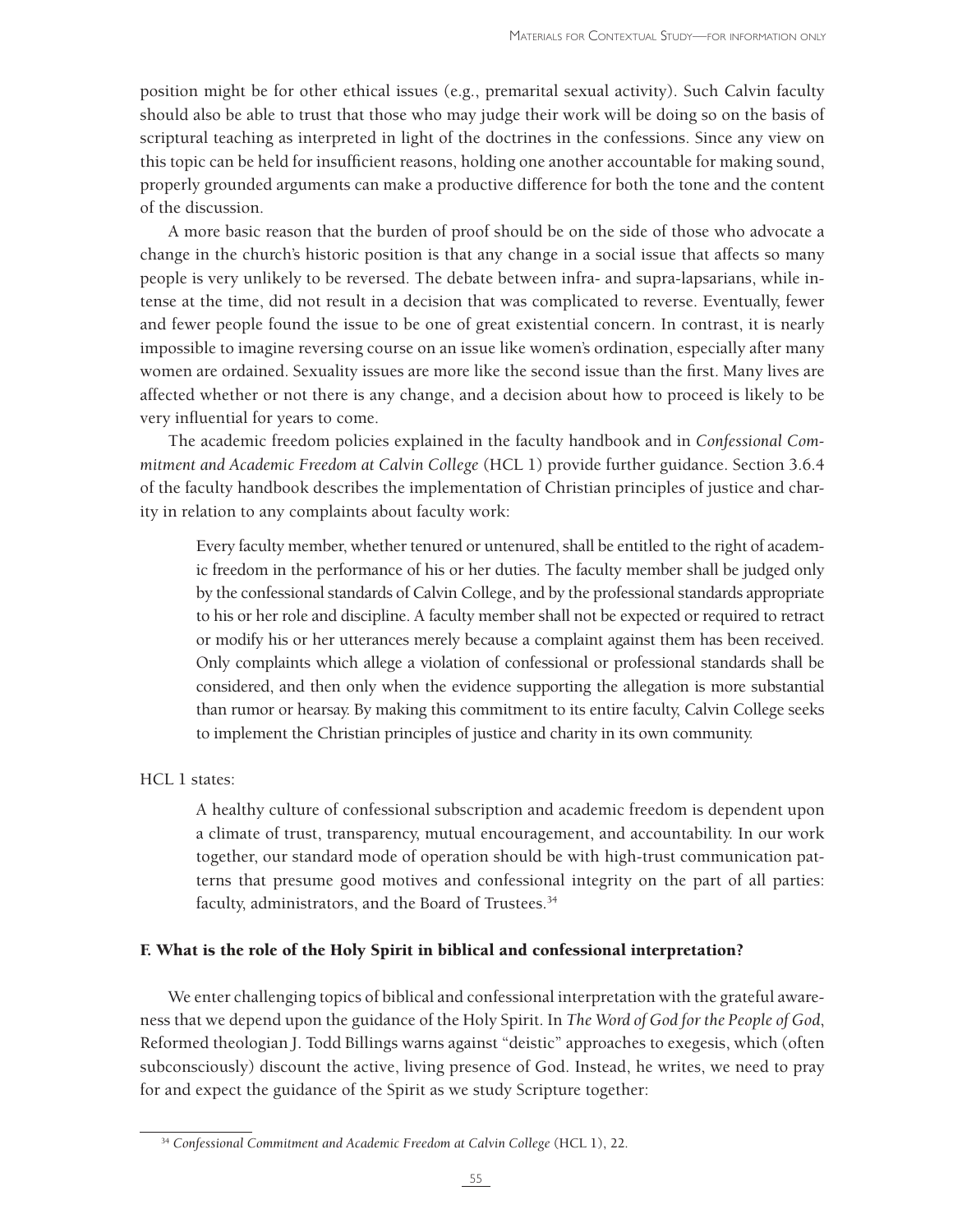Faithful readers are open to being reshaped by the Spirit through Scripture, refusing to set their own experience as a fixed standard by which to judge Scripture. We should approach Scripture with attentiveness to the other voices in the Christian community, both past and present. In this we are attentive to the Spirit's work in and through the traditions of the church. Faithful readers also apply a hermeneutic of suspicion toward their own culture's perception of Scripture, combined with a trust in the transforming power of the Spirit through Scripture…. Scripture should be interpreted from a self-consciously ecclesiastical place, yet the church finds its life by living under the Spirit's word through Scripture, not alongside or over it.<sup>35</sup>

<sup>35</sup> J. Todd Billings, *The Word of God for the People of God* (Eerdmans, 2010), 141-142.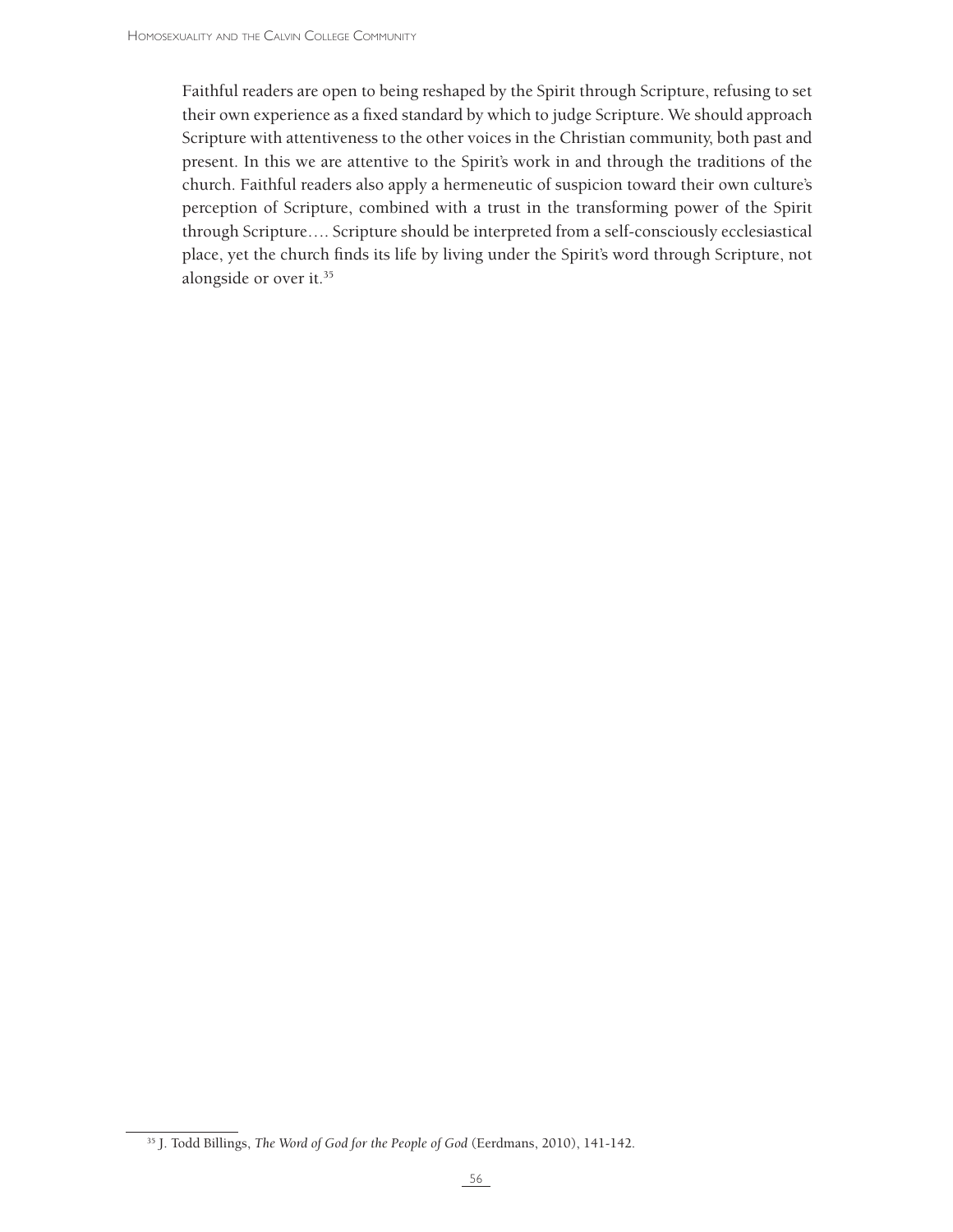## Conclusion

As part of our academic vocation, we seek the wisdom brought to the discussion from the resources of our various disciplines. In addition to biblical studies and theology, many disciplines offer relevant and useful insights about sexuality, including biology, psychology, cultural anthropology, and sociology. Recent work suggests a complex interplay of genetic and contextual factors that contribute to various sexualities. Other work suggests that sexual orientation may vary in its stability, so that previously assumed categories may, in fact, be too simplistic.

As with all research in any field, it is the particular challenge of the Christian academy to test background assumptions in the field of inquiry. Of particular importance for us at Calvin is the question of the significance of this interdisciplinary learning for our moral reasoning regarding sexuality. The study of God's creation certainly has relevance to our study of Scripture. But the Bible also helps us read creation and reminds us that what we study through biology and psychology and other disciplines is a fallen creation.

Moreover, sexuality issues have significant political and legal ramifications. Reformed Christians have often distinguished between moral claims that Christians insist upon for the Christian community and claims that Christians insist upon in a pluralistic political context. Indeed, some Reformed Christians who do not condone or permit same-sex sexual relationships in the Christian community do argue for civil rights for same-sex couples (e.g., the Canadian CRC's Committee for Contact with the Government). This distinction, however, is difficult for some people and can be perceived as confusing in discussions about the topic. Here again, those who are adept in the fields of political science, history, philosophy, and media studies have important contributions to make to our collective understanding and discernment.

Precisely because of the discomforts and tensions inherent in a period of societal uncertainty, the Calvin community needs careful, outstanding, confessionally grounded reflection on many topics raised in this document. Amid a broader cultural conversation marked by poor arguments, knee-jerk reactions, and sound-bite communication, we as a Christian academic community have the opportunity to model a better way. It is our prayer that our continued conversations about this topic at Calvin will serve the church and continued conversations in the academy.

Many questions have emerged concerning sexuality in general and homosexuality in particular. The following represent some questions that are frequently raised both inside and outside the church, and that deserve scholarly work:

- How does the paradigm of Creation–Fall–Redemption relate to this topic? What are the implications of the Fall for the diversity within the creation? What are the biological and psychological aspects of these implications?
- What is the nature of the Holy Spirit's healing work with respect to sexuality? What does redemption mean for human sexuality?
- What is the body for? What does marriage mean? Which particular reasons for marriage are truly biblical? What is the theological and moral significance of sexual desire?
- Is the orientation/behavior distinction tenable? How is this distinction similar to or different from the natural inclination/behavior distinction in other areas of moral reasoning?
- How can we best test and examine our assumptions about what is "natural"? What are the similarities and differences between the natural law tradition associated with Roman Catholicism and the creation order tradition associated with Reformed Christianity?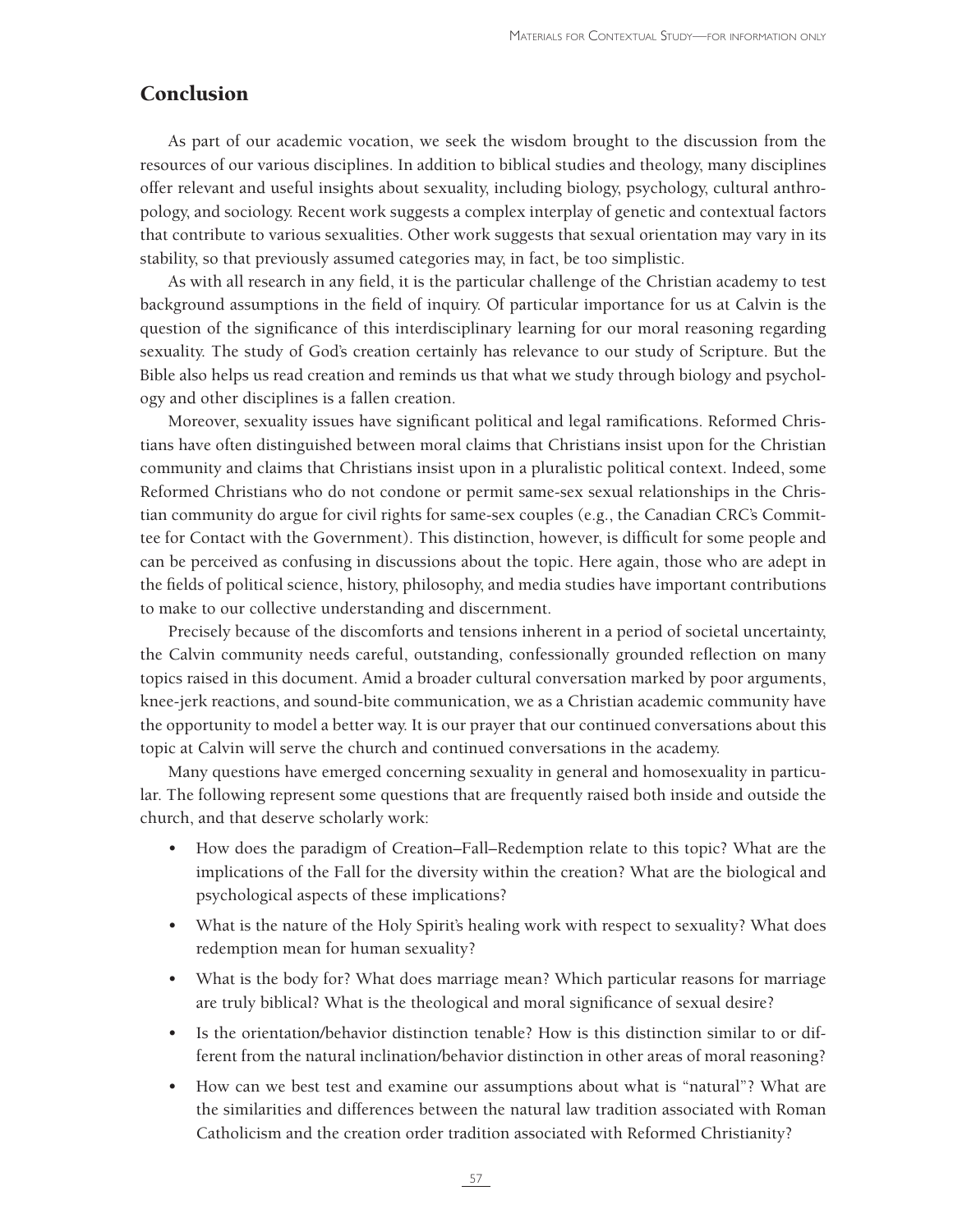- What can the scientific disciplines tell us about the biology, physiology, neuropsychology, etc., of sexuality, including that of same-sex–attracted people? How might this contribute to our understanding of scriptural principles on sexuality and on pastoral approaches for all people?
- How might we reassess our understanding of family and the church in order to make the body of Christ our "first family"? Have we elevated marriage and family too highly in our theology and communal practice? Could we develop a robust theology and practice of singleness and lifelong friendships within the body of Christ? What might an ecclesiology look like that places marital status (and sexual orientation) subordinate to Christian identity?
- What is identity? How is identity formed? How much is chosen; how much is given? How can we create practices that help all members of the church understand their primary identity in Christ?
- How might we strengthen the church's and the college community's support for chastity for all persons? How can we help one another resist secular culture's powerful influence toward sexual permissiveness?
- How do the cultural contexts in which we live—including popular culture and academic culture—shape our approaches? What legitimate roles do experience and testimony play in our ethical reflection and reasoning?
- How does science sharpen our understanding of Scripture? What we can learn from past episodes in church history when science sharpened or obscured scriptural understanding?
- What are the Christian community's responsibilities to same-sex–attracted members? Which kinds of hospitality are consistent with Scripture? Are there valid accommodating strategies that may be analogous to the kinds of accommodating strategies the church has practiced with respect to divorced persons? How might this topic, in turn, make us simultaneously more faithful and sensitive to respond to divorce? What is appropriate pastoral advice by the Christian community to, for example, a same-sex couple who come to faith after having developed their life together, or a same-sex couple who desire to send their children to a Christian school?
- How do we promote unity in the body of Christ when believers uphold different views, ecclesial practices, and family structures?

When we face such difficult questions, we must resist the demand for easy answers. But if we address them together, based on our common commitments and with compassion for those who have felt excluded or devalued in the past, we can come to a better understanding of what it means to obey the Lord's command to love one another. We will need the guidance of theologians, philosophers, social scientists, and biologists to understand our situation and our obligations more clearly. We will also need to listen to our students, our fellow parishioners, and our neighbors, reminding one another that uncertainty is not unorthodoxy. When others find our attitudes and actions lacking in conviction or compassion, we should not dismiss their criticism but, rather, should look for common ground that will enable us to go forward together. Above all, we must pray together that the college and the church will be granted the wisdom to welcome and encourage all members of the community in a spirit of Christ-like compassion and Spirit-guided obedience.

> Respectfully submitted Homosexuality and Community Life Working Group Calvin College, April 23, 2012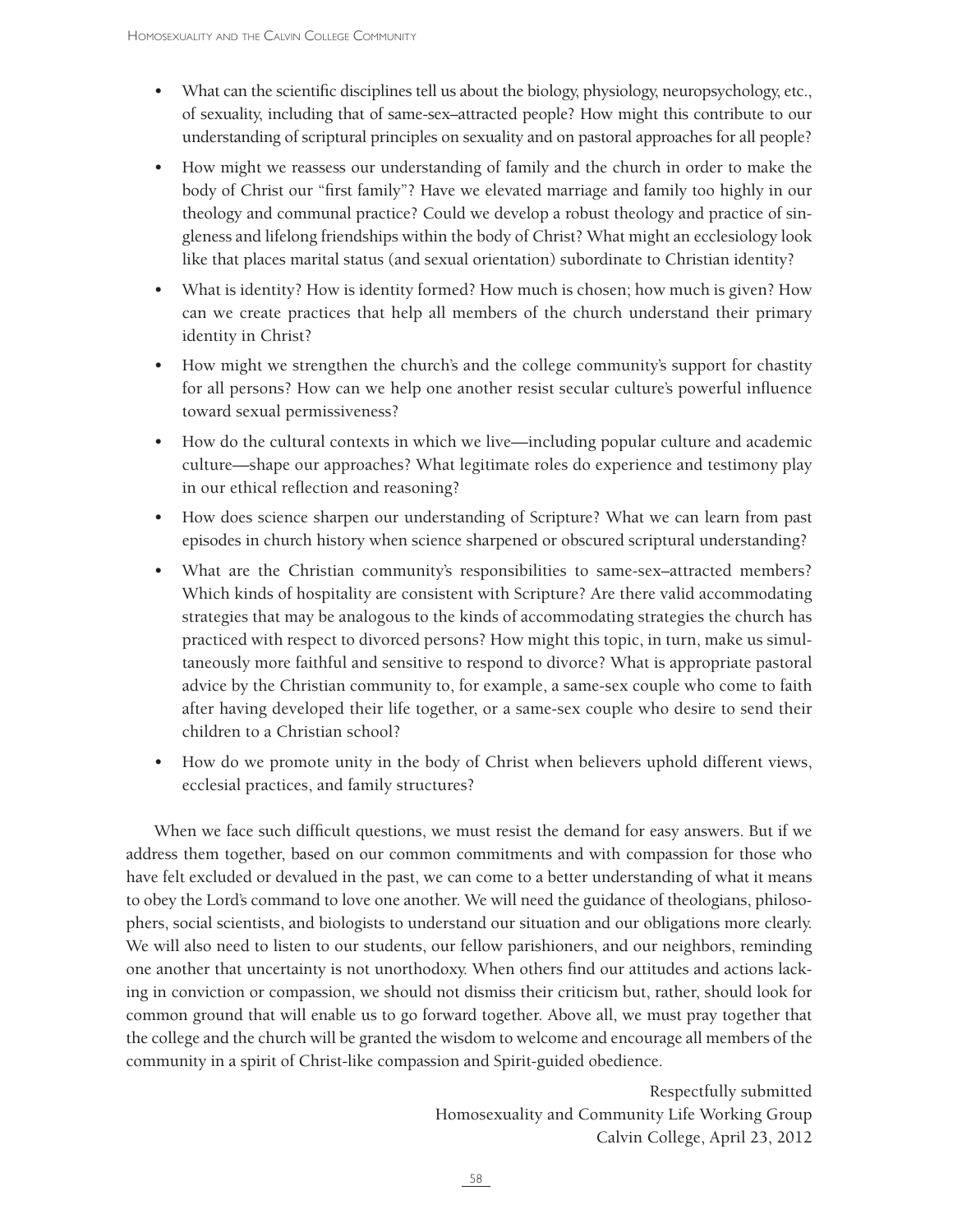# APPENDIX 1 A NOTE ON LANGUAGE

The term *homosexuality* does not quite capture all the dynamics of issues relating to this topic. Current usage generally prefers the terms *lesbian*, *gay*, *bisexual*, and *queer* (LGBQ) to denote those who identify as other than heterosexual. *Transgender* refers to an experience of gender rather than sexual orientation or identity. The physiological condition called *intersexuality* is another related but distinct category. Since the working group's mandate was to address homosexuality, we have not attempted to tackle specific questions of intersexuality or transgender experience in this document. We recognize, however, that these realities affect the lives of people within our community.

Further, it is necessary to distinguish among varying levels of experience with same-sex attraction. There are important distinctions between same-sex attraction, same-sex orientation, same-sex sexual behavior, and claiming an identity (privately or publicly) as a lesbian, gay, or bisexual person. Feelings, orientation, behavior, and identity cannot easily be conflated, since people's experience varies widely, as do their intentional responses to that experience. Jenell Williams Paris offers an important treatment of these matters from an evangelical Christian point of view, in *The End of Sexual Identity: Why Sex Is Too Important to Define Who We Are*.

Finally—as is so often the case in sensitive areas of conflict—what is considered accurate and respectful language is constantly changing. After much deliberation, the HCL working group has decided in this document to use the term *homosexuality* to refer to same-sex sexualities outside the heterosexual majority, understanding that this is not an entirely satisfactory general term. When speaking of people, we will usually refer to people who are *same-sex attracted*. When the context allows, we strive to use more precise terms, such as *same-sex sexual behavior*. It is our understanding that people at many places in the discussion currently accept these usages as neutral and respectful. In some instances, we refer to *sexuality* in general. This is a way of acknowledging that no discussion of homosexuality can take place apart from a broader contextual discussion of human sexuality in all its complexity.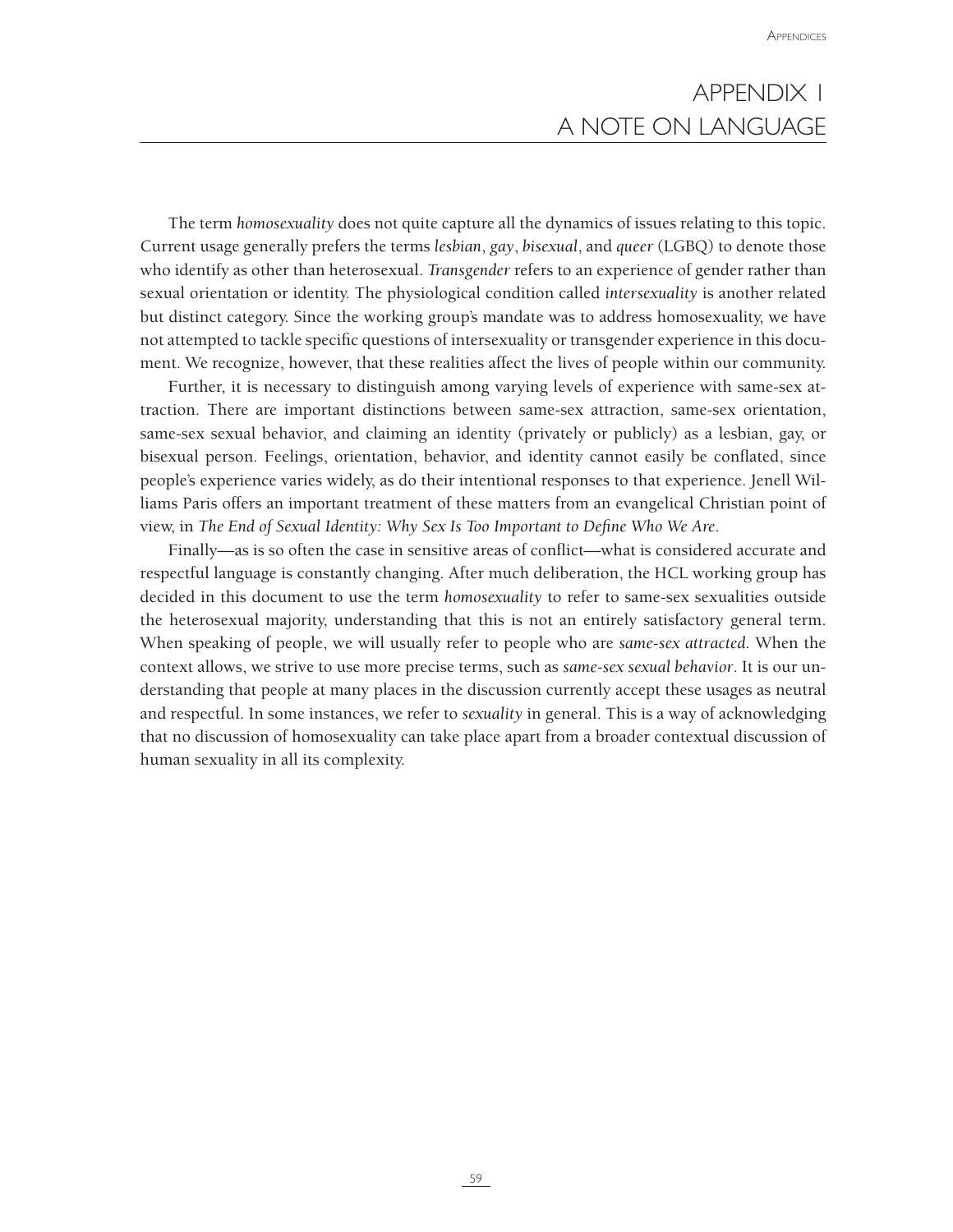Homosexuality and the Calvin College Community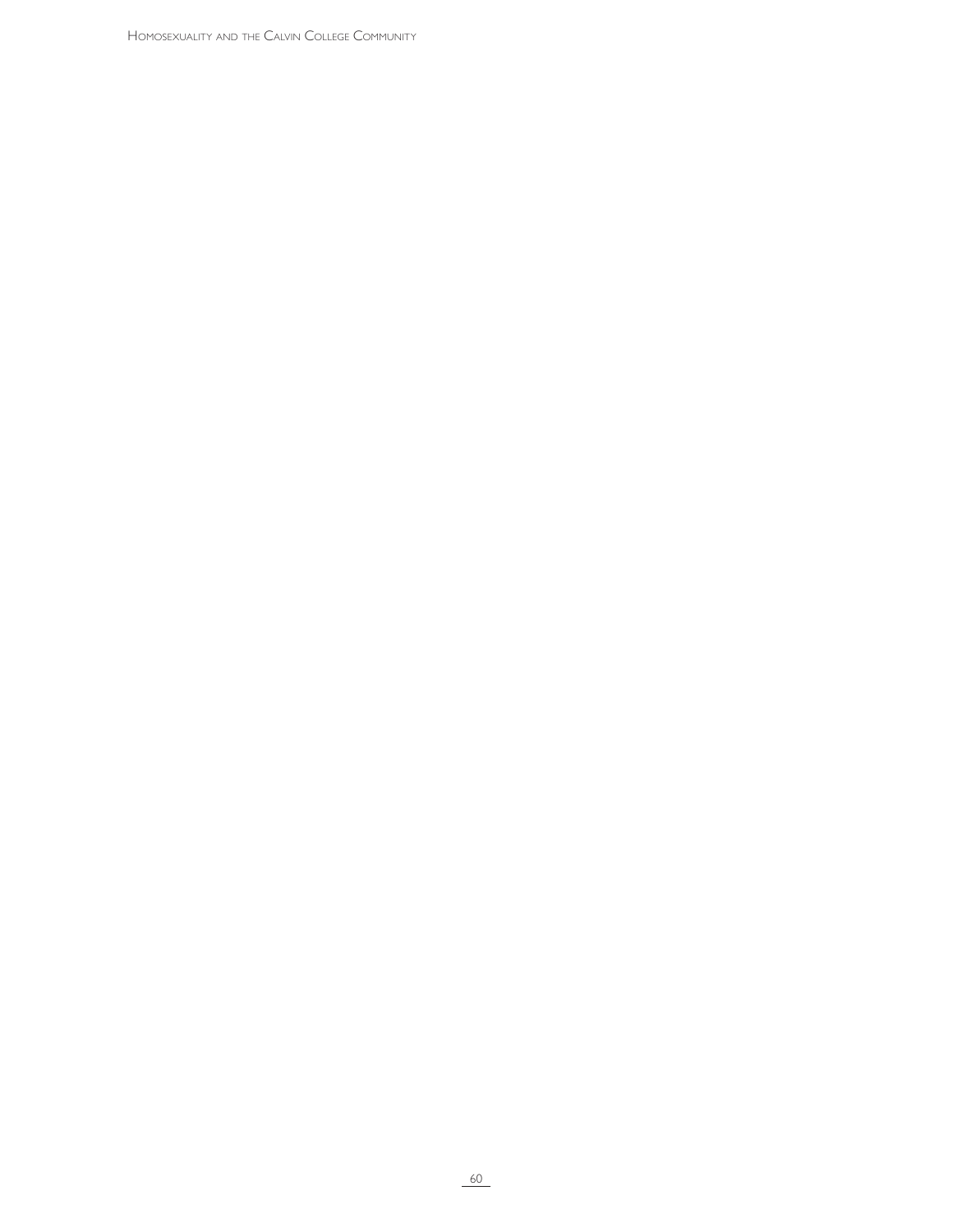# APPENDIX 2 SELECTED BIBLIOGRAPHY

## A. CRC Synodical Reports

- Report of the Committee to Study Homosexuality (1973). Available at www.crcna.org/site\_uploads/uploads/ resources/synodical/1973\_report\_homosexuality.pdf
- Initial Report of the Committee to Give Direction About and for Pastoral Care for Homosexual Members (1999). (This includes a cleaner version of the 1973 report). Available at www.crcna.org/site\_uploads/uploads/resources/synodical/1999\_report\_careforhomosexuals.pdf
- *Pastoral Care for Homosexual Members,* Final Report of the Committee to Give Direction About and For Pastoral Care for Homosexual Members (2002). Available at www.crcna.org/site\_uploads/uploads/ resources/synodical/2002\_report\_careforhomosexuals.pdf

## B. Documents Produced by the Homosexuality and Community Life Working Group

*The following documents were approved at the May 2010 meeting of the Board of Trustees. They are available at* www.calvin.edu/admin/provost/facdocs.

*Confessional Commitment and Academic Freedom at Calvin College* (HCL 1) *Strengthening Procedures Around Confessional Commitment and Academic Freedom at Calvin College* (HCL 2)

## C. Homosexuality and Christian Theology

#### Typology of positions and multiple viewpoint debates

*The following works offer helpful typologies and side-by-side comparisons of various viewpoints.* 

- Brownson, James V. "Gay Unions: Consistent Witness or Pastoral Accommodation? An Evangelical Pastoral Dilemma and the Unity of the Church." *Reformed Review* 59.1 (2005): 3-18.
- Campbell, Cynthia. "Which Side Are You On? Are There More Than Two?" In *Frequently Asked Questions About Sexuality, the Bible and the Church,* ed. Ted A. Smith. Covenant Network of Presbyterians, 2006. 110-113.
- Church of England House of Bishops. *Some Issues in Human Sexuality: A Guide to the Debate.* London: Church House Publishing, 2003.
- Heim, David. "Homosexuality, Marriage, and the Church: A Conversation." *The Christian Century* 115.19 (July 1, 1998): 644. Discussion with Max Stackhouse, David Matzko, and Luke Timothy Johnson.
- Hoksbergen, Alvin. "Is Anita Bryant Right?" *The Banner*, August 26, 1977, 4-5.
- Holben, L. R. *What Christians Think About Homosexuality: Six Representative Viewpoints*. Bible Press, 1999.
- Johnson, William Stacy. *A Time to Embrace: Same-Gender Relationships in Religion, Law, and Politics*. Eerdmans, 2006.
	- Discussion of *A Time to Embrace*
		- Witte, John. Review of *A Time to Embrace: Same-Gender Relationships in Religion, Law, and Politics,*  by William Stacy Johnson*. Scottish Journal of Theology* 62.1 (February 2009): 53-60.
		- Gagnon, Robert A. J. "A Book Not to Be Embraced: A Critical Appraisal of Stacy Johnson's *A Time to Embrace." Scottish Journal of Theology* 62.1 (February 2009): 61-80.
		- (response) Johnson, William Stacy. "Finding a Way Forward." *Scottish Journal of Theology* 62.1 (February 2009): 81-90.
- Smith, Ted A., ed. Frequently Asked Questions About *Sexuality, the Bible and the Church.* Covenant Network of Presbyterians, 2006.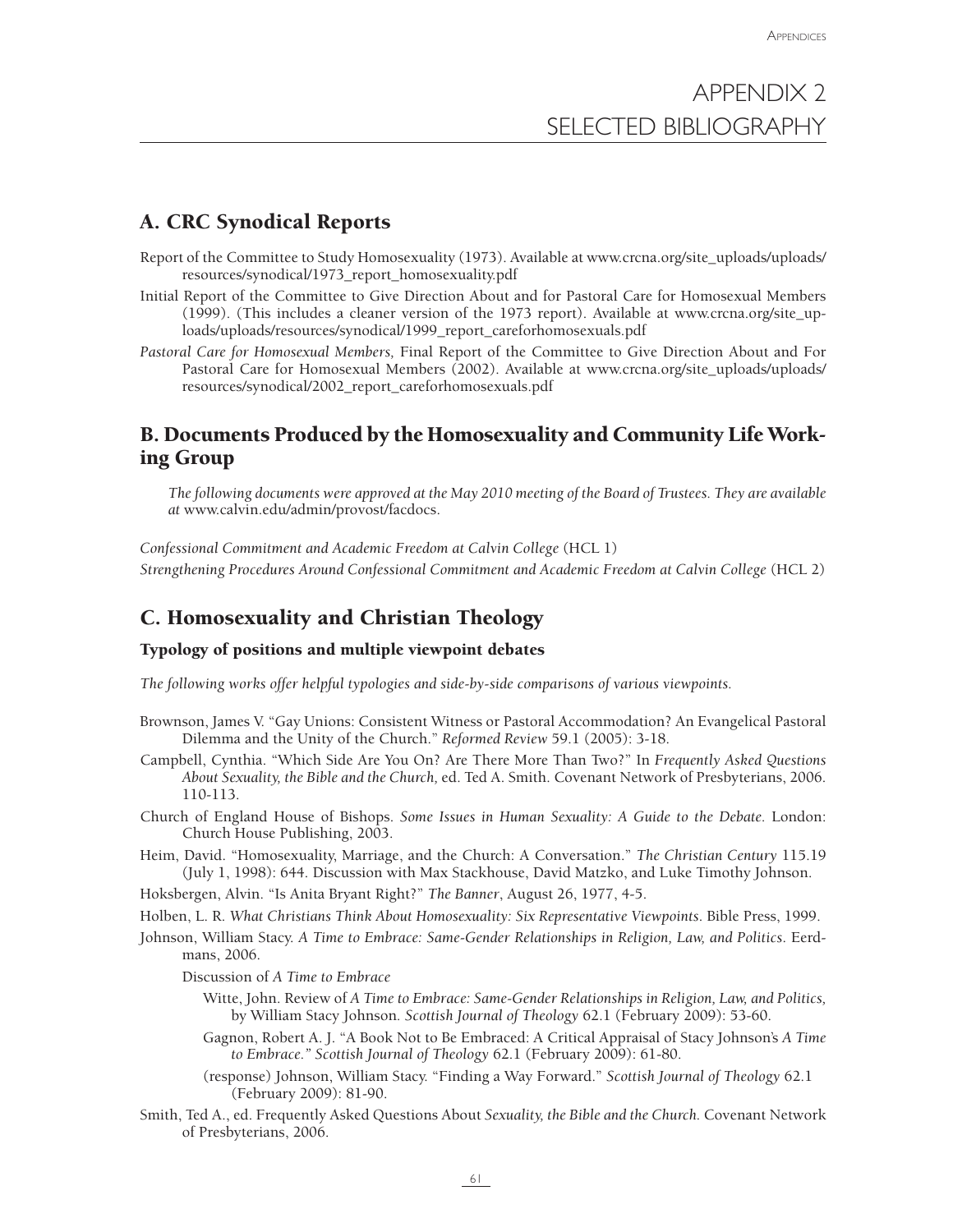#### Position 3

Anderson, Ray. "Homosexuality: Theological and Pastoral Considerations." In *The Shape of Practical Theology: Empowering Ministry with Theological Praxis*. Intervarsity, 2001. 266-283.

. *On Being Human: Essays in Theological Anthropology.* Fuller Seminary Press, 1991. 125-129.

- Balswick, Jack, and Judith Balswick. Authentic Human Sexuality: An Integrated Christian Approach, 2<sup>nd</sup> ed. IVP Academic, 2008. 136.
- Banner, Michael. *Christian Ethics and Contemporary Moral Problems.* Cambridge, 1999.

. "Directions and Misdirections in Christian Sexual Ethics: A Survey of Recent Books." *The Epworth Review* 19 (1992): 95-108.

- Bauckham, Richard. "James and the Jerusalem Church." In *The Book of Acts in Its Palestinian Setting.* Eerdmans, 1985. 415-480.
	- . "James and the Gentiles (Acts 15:13-21)." In *History, Literature, and Society in the Book of* Acts. Ed. B. Witherington. Cambridge, 1996. 154-184.
- Benne, Robert. *Ordinary Saints*. Fortress, 1988. 151.
- Chronis, Harry L. "Alexandria or Antioch? The Hermeneutical Choice Confronting the American Old-Line." *Pro Ecclesia* 14.4 (2005): 389-398.
- (CRC Canada) Committee for Contact with the Government. "Same-Sex Unions: A Case for a Just Pluralism." A submission to the Canadian House of Commons Standing Committee on Justice and Human Rights. 2003.
	- . "Just Pluralism: Equality and Diversity." A brief for submission to the Canadian House of Commons Legislative Committee on Bill C-38. 2005

Cooper, John. "Do We Need to 'Revisit' 1973?" *Calvin Seminary Forum* 4.3 (Fall 1997): 1-2, 5.

- Dawn, Marva. "Are Christianity and Homosexuality Incompatible?" In *Caught in the Crossfire: Helping Christians Debate Homosexuality*, ed. Sally B. Geis and Donald E. Messer. Abingdon, 1994. 89-98.
	- . *Sexual Character: Beyond Technique to Intimacy*. Eerdmans, 1993. 91-110.
- De Jong, James. "Obliged to Support," *Calvin Seminary Forum* 4.3 (Fall 1997): 6-7.
- Farrow, Douglas. "Beyond Nature, Shy of Grace." *International Journal of Systematic Theology* 5.3 (2003): 261-286.
- France, R. T*. A Slippery Slope? The Ordination of Women and Homosexual Practice: A Case Study in Biblical Interpretation*. Grove, 2000.
- Gagnon, Robert A. J. *The Bible and Homosexual Practice.* Abingdon, 2002.
	- \_\_\_\_\_. "Scriptural Perspectives on Homosexuality and Sexual Identity." *Journal of Psychology and Christianity* 24.4 (2005): 293-303.

. "Does the Bible Regard Same-Sex Intercourse as Intrinsically Sinful?" *Christian Sexuality: Normative and Pastoral Principles*, *e*d. R. E. Saltzman. Kirk House, 2003. 106-55.

Discussion of *The Bible and Homosexual Practice*

- Wink, Walter. "To Hell With Gays? Sex and the Bible." *The Christian Century* 119.12 (June 2002): 32-34.
- Gagnon, Robert A. J. "Gays and the Bible: A Response to Walter Wink." *The Christian Century* 119.17 (August 2002): 40-43.
- Wink, Walter. "A Reply By Walter Wink." *The Christian Century* 119.17 (August 2002): 43-44.
- Greene-McCreight, Kathryn. "The Logic of the Interpretation of Scripture and the Church's Debate over Sexual Ethics." *Homosexuality, Science, and the "Plain Sense" of Scripture, e*d. David L. Blach. Eerdmans, 2000. 242-260.
- Grenz, Stanley. *Welcoming but Not Affirming: An Evangelical Response to Homosexuality*. Westminster John Knox, 1998.

. *Sexual Ethics: An Evangelical Perspective.* Westminster John Knox, 1993.

- Hays, Richard. "Relations Natural and Unnatural: A Response to John Boswell's Exegesis of Romans 1." *Journal of Religious Ethics* 14 (1986): 184-215. A more concise version appears in *Homosexuality and the Church: Both Sides of the Debate*, ed. Jeffrey S. Siker. Westminster John Knox, 1994. 3-17.
	- . "Awaiting the Redemption of Our Bodies." *Sojourners* 20 (1991): 17-21.
	- *. The Moral Vision of the New Testament.* HarperOne, 1996.

Hollinger, Dennis P. *Choosing the Good: Christian Ethics in a Complex World.* Baker Academic, 2002. 74, 157.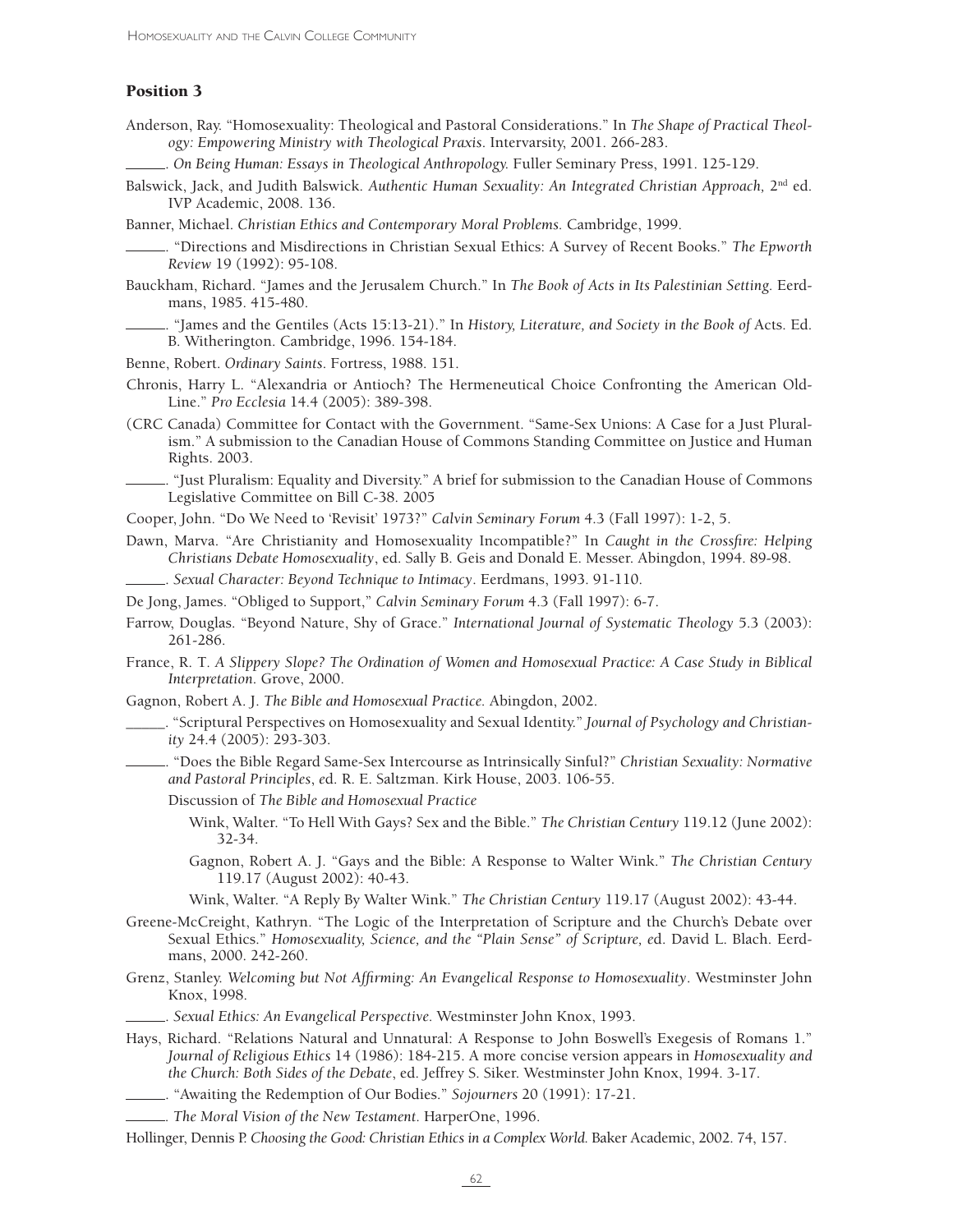- Hugen, Melvin. "Truth and Compassion in the Church's Ministry to Homosexual Persons." *Calvin Theological Journal* 29:2 (1994): 486-496.
- Humphrey, Edith. "Why This Issue? A Reflection on the Crisis in Anglicanism." *www.edithhumphrey.net/ why\_this\_issue.htm* 2003.
	- . "What God Hath Not Joined: Why Marriage Was Designed for Male and Female." *Christianity Today*  48.9 (September 2004): 36.
- Jenson, Robert W. "Male and Female He Created Them." In *I Am the Lord Your God: Christian Reflections on the Ten Commandments,* ed. Carl E. Braaten and Christopher R. Seitz. Eerdmans, 2005. 175-188.
- Johnston, Robert K. "Homosexuality and the Evangelical: The Influence of Contemporary Culture." In *Evangelicals at an Impasse: Biblical Authority in Practice*. John Knox Press, 1979. 113-145.
- Mathewes-Green, Frederica. *Gender: Culture, Ethics, Faith. Selected Writings*, vol. 1. Conciliar Press, 2002.
- Meilaender, Gilbert. "Homosexuality in Christian Perspective." In *Things That Count: Essays Moral and Theological*. ISI Books, 2000. 59-76.
	- . *The Limits of Love: Some Theological Explorations*. Pennsylvania State University, 1987. 121ff.
- Mouw, Richard J. "How to Be Civil About Sex." In *Uncommon Decency: Christian Civility in an Uncivil World*. Intervarsity, 1992. 81-96.
	- . "Christian Love for Homosexuals." *The Banner*, September 17, 1984, 6-7.

. "'Gay' and 'Straight,'" *Reformed Journal* 31 (1981): 3-4.

- Mouw, Richard, Mary Stewart Van Leeuwen, Stephen Spencer, and David Jones. "Just Saying 'No' Is Not Enough." *Christianity Today* 43.11 (October 1999): 50-52.
- Neuhaus, Richard John, et al. "The Homosexual Movement: A Response by the Ramsey Colloquium." *First Things* 41 (March 1994): 15-21.
- Oden, Thomas. "Taking the Task Force to Task." *Good News Magazine*, January-February, 1993: 12.

*. Requiem: A Lament in Three Movements*. Abingdon, 1995.

- O' Donovan, Oliver. "Homosexuality in the Church: Can There Be a Fruitful Theological Debate?" In *Theology and Sexuality: classic and Contemporary Readings*, ed. Eugene Rogers. Wiley-Blackwell, 2002. 373-386.
- . *Resurrection and the Moral Order*. Eerdmans, 1986.

. "Transsexualism and Christian Marriage." *Journal of Religious Ethics* 11 (Spring 1983): 135-162.

- Pannenberg, Wolfhart. "Revelation and Homosexual Experience." *Christianity Today* 40.13 (November 1996). 34ff.
	- *.* "You Shall Not Lie with a Male: Standards for Churchly Decision-Making on Homosexuality." *Lutheran Forum* 30.1 (February 1996): 29.
- Reno, Russell. R. "Sex in the Episcopal Church." In *In the Ruins of the Church: Sustaining Faith in an Age of Diminished Christianity.* Brazos, 2002. 111-126.
- Sanders, Cheryl. "Sexual Orientation and Human Rights Discourse in the African-American Churches." In *Sexual Orientation and Human Rights in American Religious Discourse*, ed. Saul M. Olyan and Martha C. Nussbaum. Oxford, 1998. 178-184.
- Schmidt, Thomas. *Straight and Narrow: Compassion and Clarity in the Homosexuality Debate.* Intervarsity, 1995.
- Seitz, Christopher. "Sexuality and Scripture's Plain Sense." In *Homosexuality, Science, and the Plain Sense of Scripture*, *e*d. David L. Blach. Eerdmans, 2000. 177-196.
- *.* "Human Sexuality Viewed from the Bible's Understanding of the Human Condition." In *Word Without End: The Old Testament as Abiding Theological Witness.* Eerdmans, 1998. 263-275.
	- *. Figured Out: Typology and Providence in Christian Scripture.* Westminster John Knox, 2001.
- Smit, Laura. *Loves Me, Loves Me Not: The Ethics of Unrequited Love.* Baker Academic, 2005.
- Soards, Marion L. *Scripture and Homosexuality: Biblical Authority and the Church Today*. Westminster John Knox, 1995.
- Stackhouse, John G., Jr. *Finally Feminist.* Baker Academic, 2005. 86-90.

Stackhouse, Max. *Covenant and Commitments.* Westminster John Knox, 1997.

. "The Prophetic Strand of the Ecumenical Churches on Homosexuality." In *Sexual Orientation and Human Rights in American Religious Discourse*, ed. Saul Olyan and Martha C. Nussbaum. Oxford, 1998. 119-133.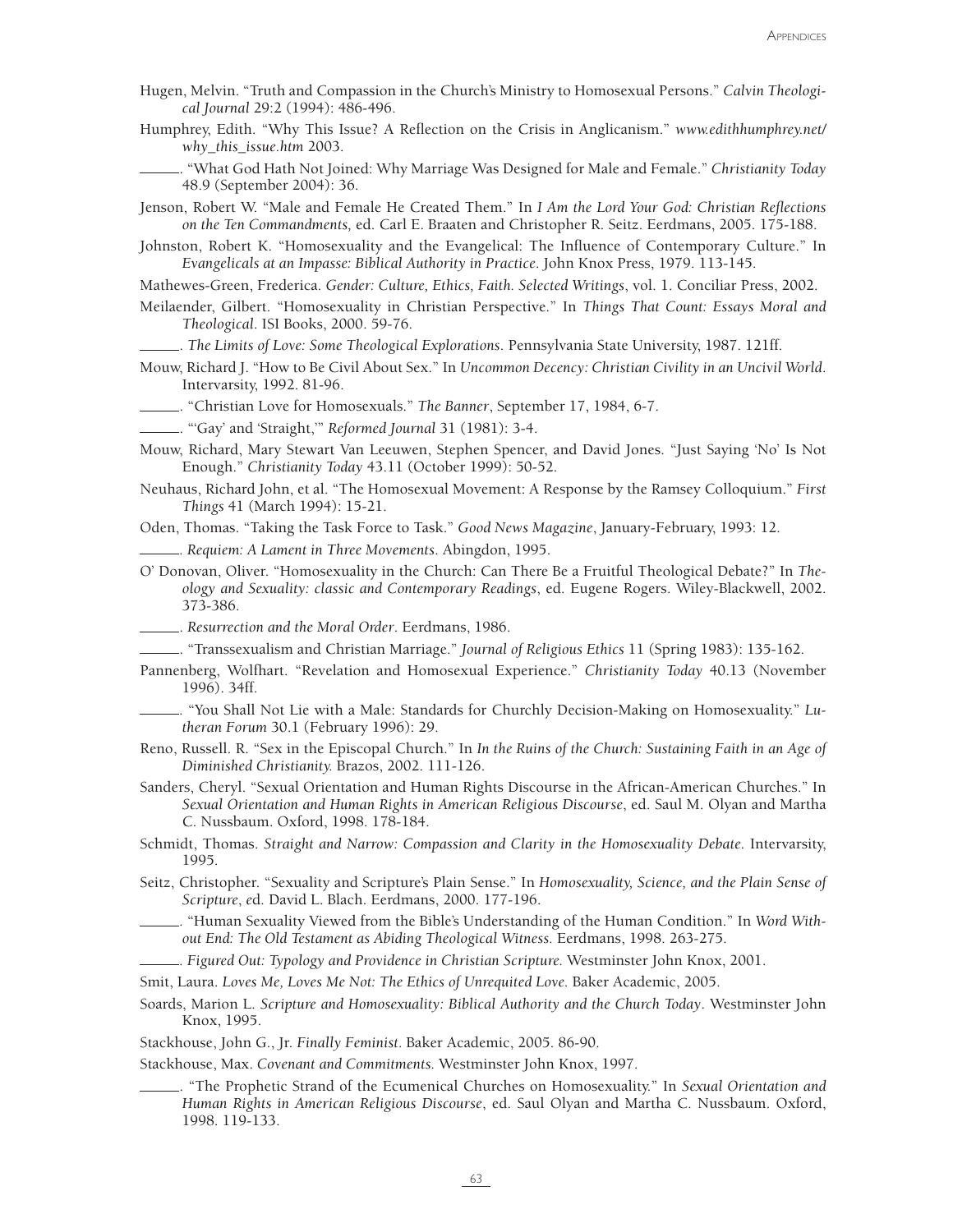. "Theo-cons and Neo-cons on Theology and Law." *The Christian Century* 114.24 (August 1997): 758-761.

Stott, John. *Homosexual Partnerships? Why Same-Sex Relationships Are Not a Christian Option.* Intervarsity, 1985.

- Thistleton, Anthony. "Can Hermeneutics Ease the Deadlock?" In *The Way Forward? Christian Voices on Homosexuality and the Church*, ed. Timothy Bradshaw. Eerdmans, 2004. 145-196.
- Turner, Philip. "Sex and the Single Life." *First Things* 33 (May 1993): 15-21.
	- . "Undertakings and Promises or Promises and Undertakings? The Anatomy of an Argument About Sexual Ethics." *Studies in Christian Ethics* 4.2 (1991): 1-13.
		- . "How the Church Might Teach." In *The Crisis in Moral Teaching in the Episcopal Church*, ed. Timothy Sedgwick and Philip Turner. Morehouse, 1992.

Via, Dan O., and Robert A. J. Gagnon. *Homosexuality and the Bible: Two Views.* Fortress, 2003.

 Wainwright, Geoffrey. "Schisms, Heresies and the Gospel: Wesleyan Reflections on Evangelical Truth and Ecclesial Unity." In *Ancient and Postmodern Christianity: Paleo-Orthodoxy in the 21st Century—Essays in Honor of Thomas C. Oden*, ed. Kenneth Tanner and Christopher Hall. Intervarsity, 2002. 183-198.

Watson, Francis. *Agape, Eros, Gender: Toward a Pauline Sexual Ethic.* Cambridge, 2000.

Webb, William J. *Slaves, Women, and Homosexuals: Exploring the Hermeneutics of Cultural Analysis*. Intervarsity, 2001.

. "Gender Equality and Homosexuality." In *Discovering Biblical Equality: Complementarity Without Hierarchy*, *e*d. Ronald W. Pierce and Rebecca Merrill Groothuis. IVP Academic, 2005. 401-413.

Williams, Michael. "Homosexuality and the Body of Christ: An Opportunity for Reflection*.*" *Pro Rege* 23 (March 1995): 20-29.

Wold, Donald. *Out of Order: Homosexuality in the Bible and the Ancient Near East. Baker, 1998.* 

Wright, David F. "Homosexuals or Prostitutes? The Meaning of *Arsenokoitai*." *Vigilae Christianae* 38 (1984): 125-153.

. "Translating *Arsenokoitai* (I Corinthians 6:9, I Timothy 1:10)." *Vigilae Christianae* 41 (1987): 396-398.

. *The Christian Faith and Homosexuality*, rev. ed. Rutherford House, 1997.

. "Homosexuality: The Relevance of the Bible." *Evangelical Quarterly* 61 (October 1989): 291-300.

- Wright, N. T. "Interview with Anglican Bishop N. T. Wright of Durham, England." Interview by John Allen. *National Catholic Reporter*, May 28, 2004.
- . "Communion and Koinonia: Pauline Reflections on Tolerance and Boundaries." Address given at the Future of Anglicanism Conference*.* Oxford, England 2002.
	- . "The Letter to the Romans: Introduction, Commentary, and Reflections." In *The New Interpreter's Bible*, ed. Leander E. Keck. Abingdon, 2002. 393-700.

#### Position 4

- Brownson, James, V.. "Gay Unions: Consistent Witness or Pastoral Accommodation? An Evangelical Pastoral Dilemma and the Unity of the Church." *Reformed Review* 59.1 (2005): 3-18.
- Hunsinger, George. "There Is a Third Way: Theses for Our Crisis in the Church." *Presbyterian Outlook*, November 26, 2001.
	- ."Thinking Outside the Box, Part 1: Further Reflections on a Third Way for Our Church." *Presbyterian Outlook*, March 13, 2002.
		- . "Thinking Outside the Box, Part 2: On the 'Plain Sense' of Scripture." *Presbyterian Outlook,* March 13, 2002.

. "Thinking Outside the Box, Part 3: On 'Responsible Discretion' Toward Ordination Candidates." *Presbyterian Outlook,* March 13, 2002.

. "Thinking Outside the Box, Part 4: The Voice of 'Progressive Traditionalists." *Presbyterian Outlook,*  March 13, 2002.

- Monti, Joseph. 'Nonmarital Sexual Expression" and "The Liabilities and Limitations of Argument." In *Arguing About Sex: The Rhetoric of Christian Sexual Morality*. State University of New York, 1995. 247-255.
- O' Donovan, Oliver. "Homosexuality in the Church: Can There Be a Fruitful Theological Debate?" In *Theology and Sexuality: Classic and Contemporary Readings*, *e*d. Eugene Rogers. Wiley-Blackwell, 2002. 373-386.
- Olthuis , James. "When Is Sex Against Nature?" In *An Ethos of Compassion and the Integrity of Creation*, ed. Brian Walsh, Hendrik Hart, and Robert Vander Vennen. University Press of America, 1995. 188-205.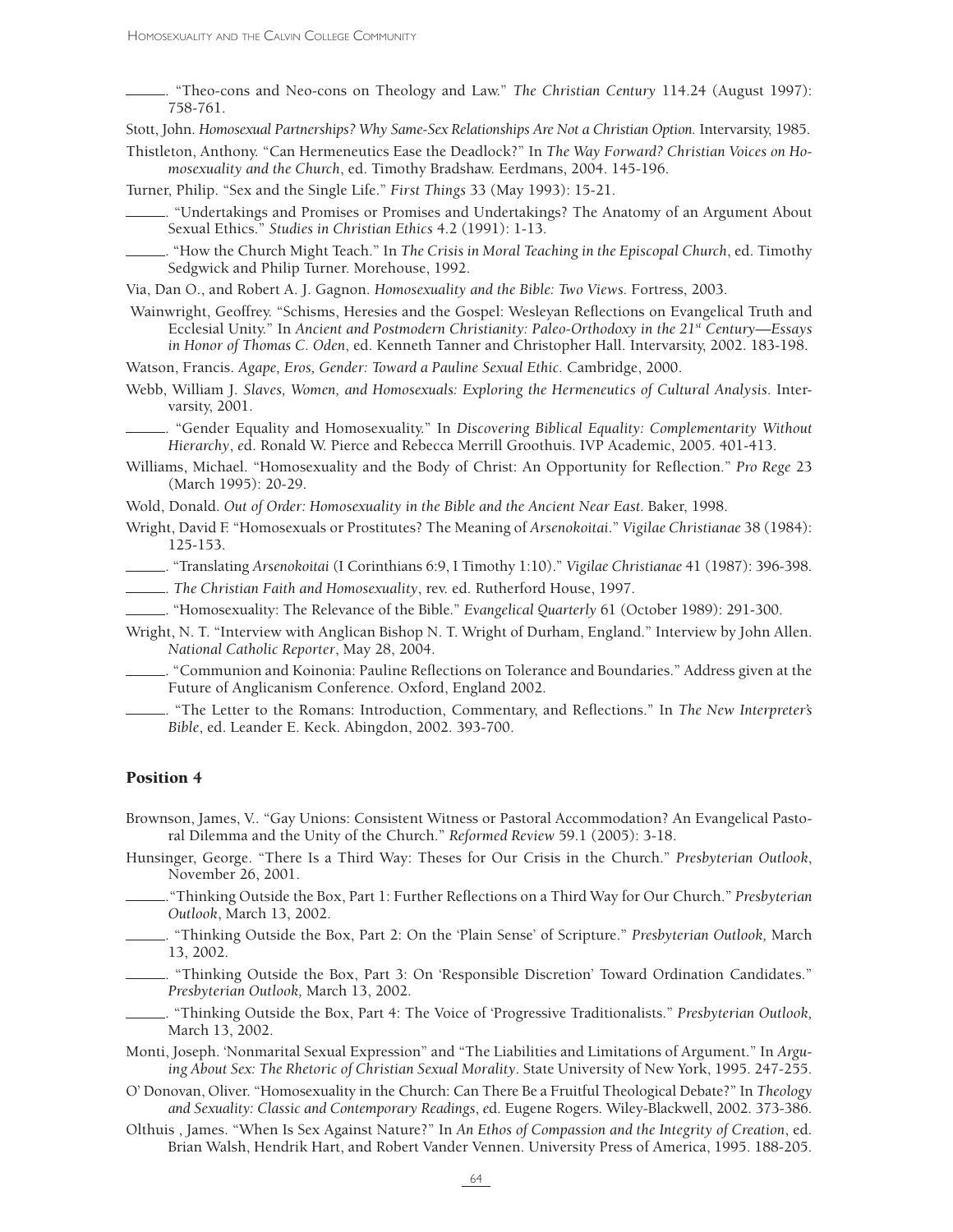- Smedes, Lewis. "Exploring the Morality of Homosexuality." In *Homosexuality and Christian Faith: Questions of Conscience for the Churches*, ed. Walter Wink. Fortress, 1999. 77-84.
- . "Like the Wideness of the Sea." *Perspectives* 14 (May 1999): 8-12.
- . *Sex for Christians, r*ev. ed. Eerdmans, 2004.
- See also these earlier works:
- . "But for the grace…" *Reformed Journal* 19 (May/June 1969): 3.
- . "Amazing Grace?" *Reformed Journal* 20 (February 1970): 5.
- . "Homosexuality: Sorting Out the Issues." *Reformed Journal* 28 (August 1978): 9-12.
- . "The San Diego Decision: Presbyterians and Homosexuality." *Reformed Journal* 28 (August 1978): 12-16.

Thielicke, Helmut. "The Problem of Homosexuality." In *The Ethics of Sex*. Harper and Row, 1964. 269-292.

- Van Voorst, Robert. "Editorial Afterword: The Dialogue over Homosexuality in the RCA." *Reformed Review*  59.1 (2005). 131-138.
- Verhey, Allen. "Remembering the Early church Remembering Jesus in Gilead: A continuing Tradition of Good Sex." In *Remembering Jesus: Christian Community, Scripture, and the Moral Life*. Eerdmans, 2002. 232-240.

#### Position 5

- Adams, Marilyn McCord. "Trinitarian Friendship: Same-Gender Models of Godly Love in Richard of St. Victor and Aelred of Rievaulx." In *Theology and Sexuality: Classic and Contemporary Readings*, *e*d. Eugene Rogers. Wiley-Blackwell, 2002. 322-342.
- Alison, James. *Faith Beyond Resentment: Fragments Catholic and Gay*. Crossroad, 2001.

*. The Joy of Being Wrong: Original Sin Through Easter Eyes*. Crossroad, 1998.

- Boswell, John. *Christianity, Social Tolerance, and Homosexuality: Gay People in Western Europe from the Beginning of the Christian Era to the Fourteenth Century.* University of Chicago, 1980.
- Coakley, Sarah. "Fresh Paths in Systematic Theology." In *God's Advocates: Christian Thinkers in Conversation.* Ed. Rupert Shortt. Eerdmans, 2005. 67-85.
- Countryman, L. William. *Dirt, Greed, and Sex: Sexual Ethics in the New Testament and Their Implications for Today*. Fortress, 1988.
- Cunningham, David. "Pluralizing." In *These Three Are One: The Practice of Trinitarian Theology.* Wiley-Blackwell, 1998. 299-303.
- Farley, Margaret A. *A Framework for Christian Sexual Ethics.* Continuum, 2007.
- Furnish, Victor Paul. "Homosexuality?" In *The Moral Teaching of Paul*, rev. ed. Abingdon, 1985. 52-82.
- Gomes, Peter J. "The Bible and Homosexuality: The Last Prejudice." In *The Good Book: Reading the Bible with Mind and Heart.* Avon, 1996. 144-174.
- Hefling, Charles, ed. *Our Selves, Our Souls, and Bodies: Sexuality and the Household of God*. Cowley, 1996.
- Jersild, Paul. "Facing Some Moral Dilemmas." In *Making Moral Decisions: A Christian Approach to Personal and Social Ethics.* Augsburg Fortress, 1990. 61-69.
	- . "Homosexuality." In *Spirit Ethics: Scripture and the Moral Life.* Fortress, 2000. 129-150.
- Johnson, Luke Timothy. *Scripture and Discernment: Decision-Making in the Church*. Abingdon, 1996.
- Johnson, William Stacy. "A Way Forward: Changing the Conversation on Homosexuality." *The Christian Century* 124.7 (2007): 28-33.
	- . *A Time to Embrace: Same-Gender Relationships in Religion, Law, and Politics*. Eerdmans, 2005.
- Lehmann, Paul L. "Sexuality and Human Fulfillment: The Question of Homosexuality." In *The Decalogue and a Human Future: The Meaning of the Commandments for Making and Keeping Human Life Human*. Eerdmans, 1995. 172-177.
- Martin, Dale B. *Sex and the Single Savior: Gender and Sexuality in Biblical Interpretation*. Westminster John Knox, 2006.
- McCarthy, David Matzko. "The Relationship of Bodies: A Nuptial Hermeneutics of Same-Sex Unions." In *Theology and Sexuality: Classic and Contemporary Readings, e*d. Eugene Rogers. Wiley-Blackwell, 2002. 200-216.
	- . *Sex and Love in the Home: A Theology of the Household*. London: SCM Press, 2001.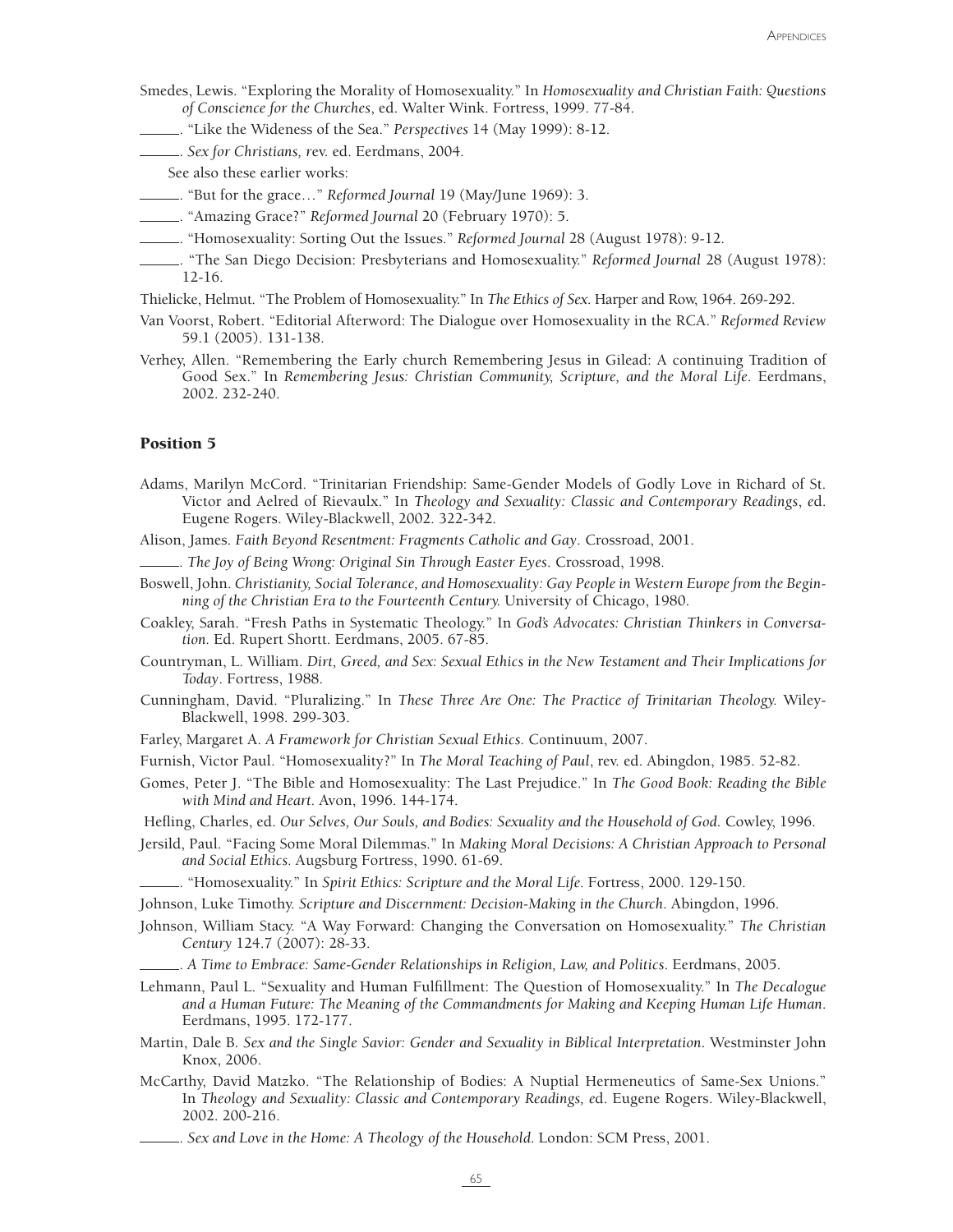. "Homosexuality and the Practices of Marriage." *Modern Theology* 13.3 (1997): 371-397.

- Miller, Patrick. "What the Scriptures Principally Teach." In *Homosexuality and Christian Community*, ed. Choon-Leong Seow. Westminster John Knox, 1996. 53-63.
	- . *The Ten Commandments*. Westminster John Knox, 2010.
- Mollenkott, Virginia, and Letha Dawson Scanzoni. *Is the Homosexual My Neighbor?*, rev. ed. HarperOne, 1994.
- Myers, David, and Letha Dawson Scanzoni. *What God Has Joined Together? A Christian Case for Gay Marriage.* Harper San Francisco, 2005.

Nissinen, Martti. *Homoeroticism in the Biblical World*. Fortress, 1998.

- Rogers, Eugene. "Sanctification, Homosexuality, and God's Triune Life." In *Sexual Orientation and Human Rights in American Religious Discourse*, ed. Saul Olyan and Martha C. Nussbaum. Oxford, 1998. 134-160.
	- . "Sanctified Unions: An Argument for Gay Marriage." *The Christian Century* 121.12 (June 2004): 26-29.
- *. "*The Liturgical Body." *Modern Theology* 16.3 (2000): 365-376.
	- . *Sexuality and the Christian Body: Their Way into the Triune God.* Wiley-Blackwell, 1999.

Critical Reviews of *Sexuality and the Christian Body*

- Farrow, Douglas. "Beyond Nature, Shy of Grace." *International Journal of Systematic Theology* 5.3 (November 2003): 261-286.
- Meilaender, Gilbert. "What Sex Is—and Is For." *First Things* 102 (April 2000): 44-49.
- Wannenwetsch, Berndt. "Old Docetism—New Moralism? Questioning a New Direction in the Homosexuality Debate." *Modern Theology* 16.3 (July 2000): 353-364.
- Watson, Francis. *Studies in Christian Ethics* 14.1 (April 2001): 102-105.
- Positive Reviews of *Sexuality and the Christian Body*
	- Williams, Rowan. "Eugene F. Rogers's *Sexuality and the Christian Body: Their Way into the Triune God*." *Scottish Journal of Theology* 56.1 (2003): 82-88.
		- . "Is there a Christian Sexual Ethic?" In *A Ray of Darkness: Sermons and Reflections*. Cowley, 1995. 138-144.
	- Stout, Jeffrey. "How Charity Transcends the Culture Wars: Eugene Rogers and Others on Same-Sex Marriage." *Journal of Religious Ethics* 31.2 (Summer 2003): 169-180.
- Rogers, Jack. *Jesus, the Bible, and Homosexuality*, rev. ed. Westminster John Knox, 2006.

Scroggs, Robin. *The New Testament and Homosexuality.* Augsburg Fortress, 1983.

- Smith, Ted, ed. *Frequently Asked Questions About Sexuality, the Bible, and the Church*. Covenant Network of Presbyterians, 2006.
- van Wijk-Bos, Johanna W. H. *Making Wise the Simple: Torah in Christian Faith and Practice*. Eerdmans, 2005.
- Wheeler, Barbara. "True Confession: A Presbyterian Dissenter Thinks About the Church." Address given at the 1999 Covenant Conference, Covenant Network of Presbyterians. Atlanta, Georgia, November 6, 1999.

Williams, Rowan. "Knowing Myself in Christ." In *The Way Forward? Christian Voices on Homosexuality and the Church*, ed. Timothy Bradshaw. Eerdmans, 2004. 12-19.

- . "Is There a Christian Sexual Ethic?" In *A Ray of Darkness: Sermons and Reflections.* Cowley, 1995. 138-144.
- . "Homosexuality and the Practices of Marriage." *Modern Theology* 13 (1997): 371-397.
	- . "The Body's Grace." In *Theology and Sexuality: Classic and Contemporary Readings*, *e*d. Eugene Rogers. Wiley-Blackwell, 2002. 309-321.

Wink, Walter. *Homosexuality and Christian Faith: Questions of Conscience for the Churches.* Fortress, 1999.

## D. Current literature in the sociological and biological sciences

*This is only a sampling of a very large literature.*

Balswick, Judith, and Jack Balswick. "Homosexuality: The Complexity of Explanations." *Authentic Human Sexuality: An Integrated Approach*, 2nd ed. IVP Academic, 2008. 93-115.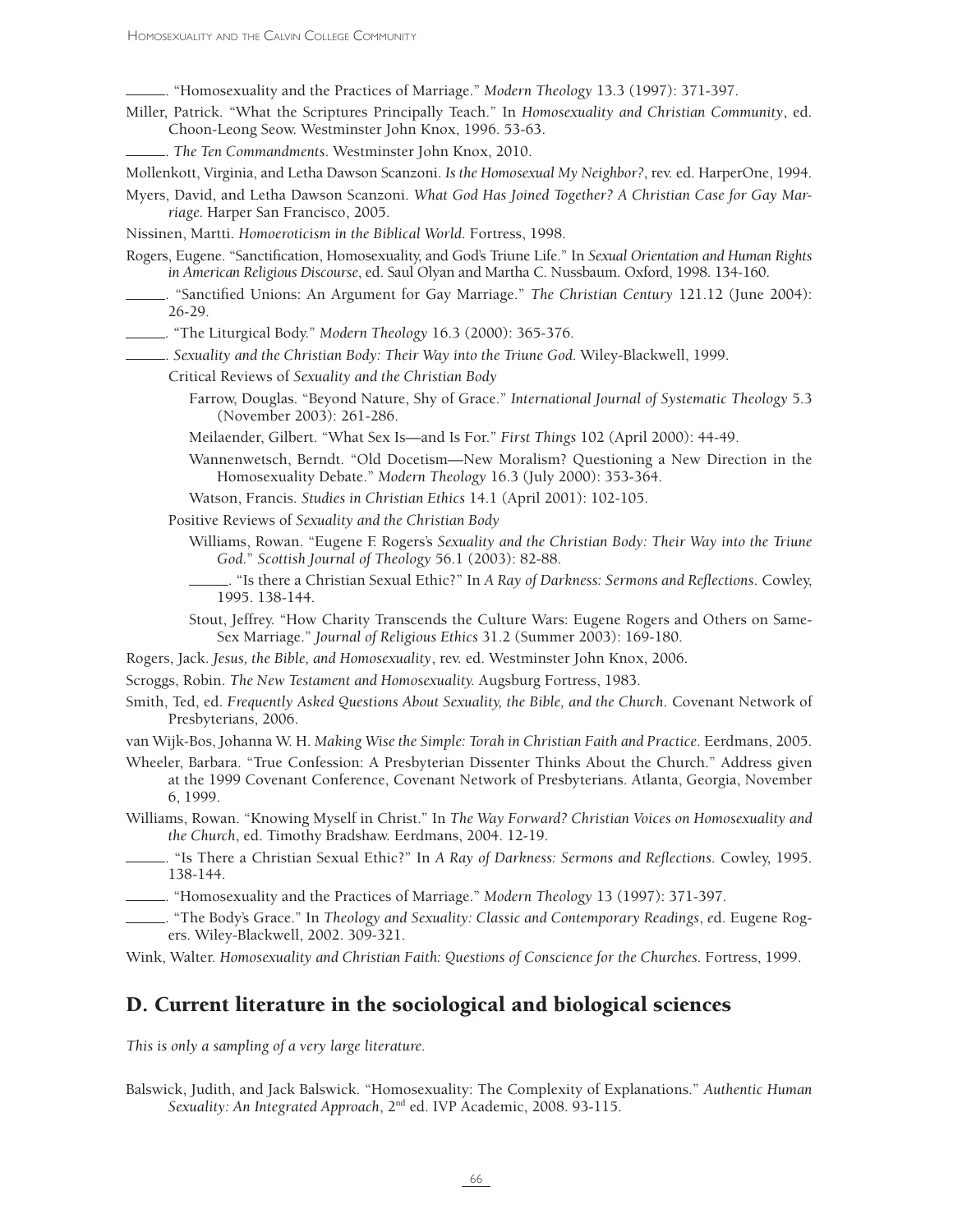- Beckstead, Lee, and Tania Israel. "Affirmative Counseling and Psychotherapy Focused on Issues Related to Sexual Orientation Conflicts." In *Handbook of Counseling and Psychotherapy with Lesbian, Gay, Bisexual, and Transgender Clients*, 2nd ed., ed. Kathleen Bieschke, Ruperto Perez and Kurt DeBord. American Psychological Association, 2007. 221-244.
- Beckstead, Lee, and Susan Morrow. "Mormon Clients' Experiences of Conversion Therapy: The Need for a New Treatment Approach." *The Counseling Psychologist* 32 (2004): 651-690.
- Glassgold, Judith. "Bridging the Divide: Integrating Lesbian Identity and Orthodox Judaism." *Women and Therapy* 31 (2008): 59-73.
- Gonsiorek, John. "Reflections from the Conversion Therapy Battlefield." *The Counseling Psychologist* 32 (2004): 750-759.
- Hope, Debra. *Contemporary Perspectives on Lesbian, Gay, and Bisexual Identities.* Springer, 2009.
- Jones, Stanton, and Mark Yarhouse. *Homosexuality: The Use of Scientific Research in the Church's Moral Debate.* IVP Academic, 2000.
- . *Ex-Gays? A Longitudinal Study of Religiously-Mediated Change in Sexual Orientation.* IVP Academic, 2007.
- Kinnamon, David, and Gabe Lyons. *UnChristian: What a New Generation Really Thinks About Christianity… and Why It Matters*. Baker, 2007.
- Looy, Heather, and Hessel Bouma III. "The Nature of Gender: Gender Identity in Persons Who Are Intersexed or Transgendered." *Journal of Psychology and Theology* 33.3 (2005): 166-178.
- Malyon, Alan. "Psychotherapeutic Implications of Internalized Homophobia in Gay Men." In *Homosexuality and Psychotherapy: A Practitioner's Handbook of Affirmative Models*, ed. John Gonsiorek. Haworth Press, 1982. 59-69.
- Mark, Naomi. "Identities in Conflict: Forging an Orthodox Gay Identity." *Journal of Gay and Lesbian Mental Health* 12 (2008): 179-194.
- Morrow, Deanna. "Cast into the Wilderness: The Impact of Institutionalized Religion on Lesbians." *Journal of Lesbian Studies* 7 (2003):109-123.
- Myers, David, and Letha Dawson Scanzoni. *What God Has Joined Together? A Christian Case for Gay Marriage.* Harper San Francisco, 2005.
- Paris, Jenell Williams. *The End of Sexual Identity*: *Why Sex Is Too Important to Define Who We Are*. Intervarsity, 2011.
- Richards, Scott, and Allen Bergin. *A Spiritual Strategy for Counseling and Psychotherapy*. American Psychological Association, 2005.
- Rosik, Christopher. "Motivational, Ethical, and Epistemological Foundations in the Treatment of Unwanted Homoerotic Attractions." *Journal of Marital and Family Therapy* 29 (2003):13-28.
- Tan, Erica. "Mindfulness in Sexual Identity Therapy: A Case Study." *Journal of Psychology and Christianity* 27 (2008): 274-278.
- Throckmorton, Warren and Mark Yarhouse. "Sexual Identity Therapy: Practice Guidelines for Managing Sexual Identity Conflicts." Unpublished paper, 2006). Available at www.drthrockmorton.com/article. asp?id=187.
- Van Leeuwen, Mary Stewart. "To Ask a Better Question: The Heterosexuality–Homosexuality Debate Revisited." *Interpretation* 51.2 (1997): 143-158.
- Wilson, Glenn, and Qazi Rahman. *Born Gay? The Psychobiology of Sex Orientation.* Peter Owen Publishers, 2005.
- Yarhouse, Mark. "Narrative Sexual Identity Therapy." *American Journal of Family Therapy* 39 (2008): 196- 210.
- Yarhouse, Mark, and Lori Burkett. "An Inclusive Response to LGB and Conservative Religious Persons: The Case of Same-Sex Attraction and Behavior." *Professional Psychology: Research and Practice* 33 (2002): 235-241.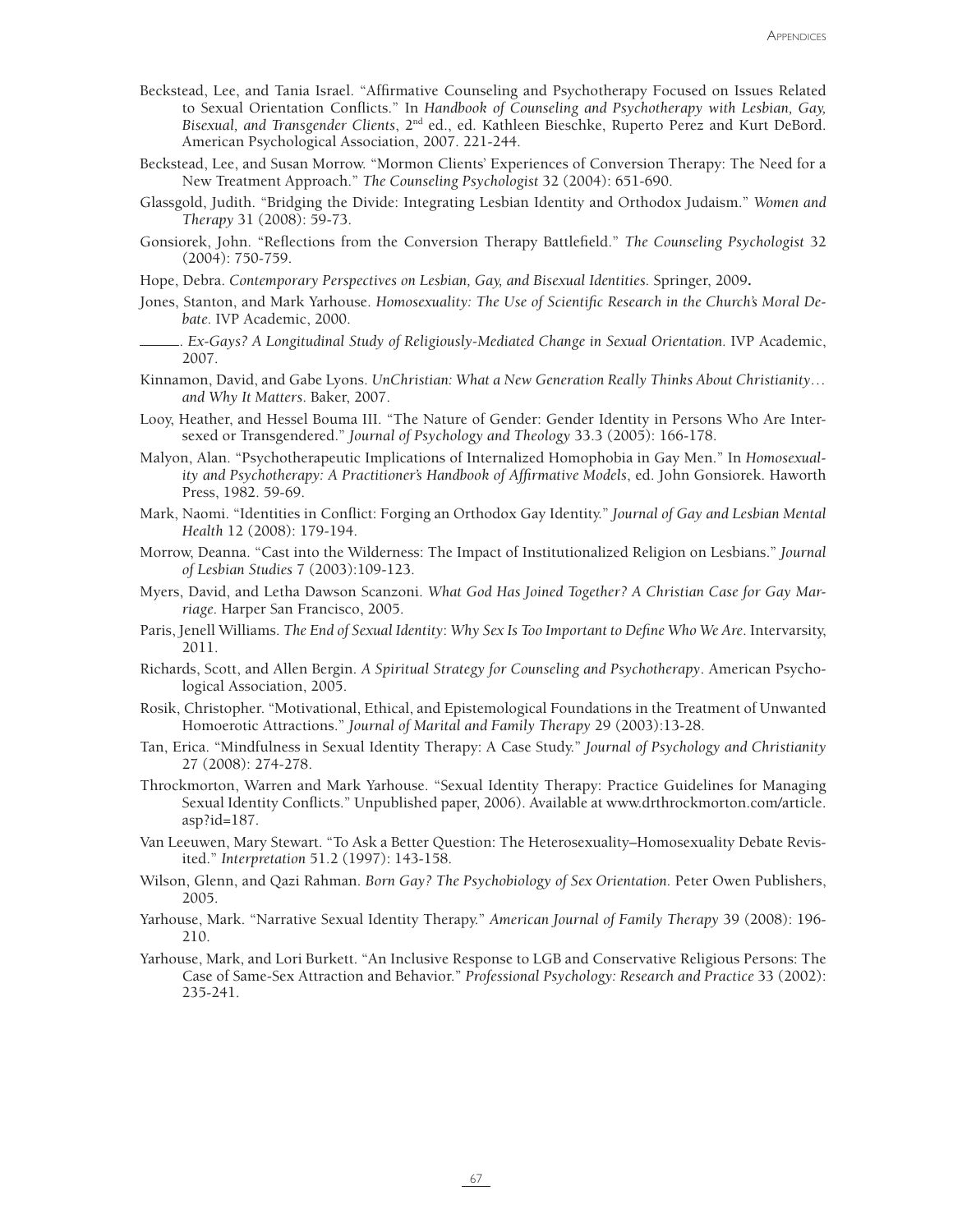Homosexuality and the Calvin College Community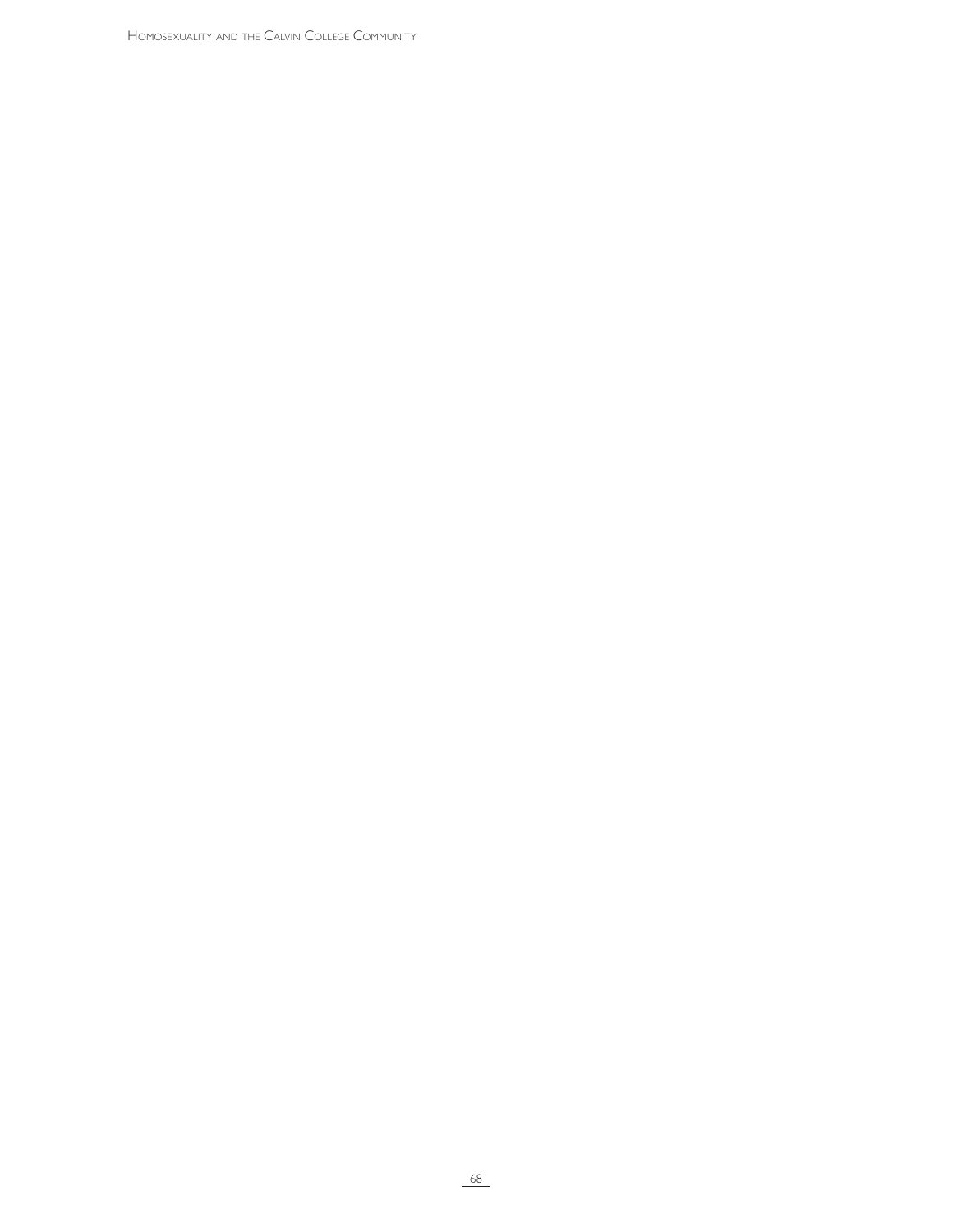## APPENDIX 3 HISTORICAL NOTES ABOUT CONFESSIONAL INTERPRETATION, BOUNDARY DRAWING, AND HOMOSEXUALITY

To help imagine the complexity of confessional interpretation, the following examples or precedents may be helpful to note. Only those statements documented here can be attested or proved. Other statements are offered as the best judgment of our working group.

1. The Wittenberg Articles<sup>36</sup> specifically state, "We confess simply and clearly without any ambiguity what we believe… in the same meaning which the creeds themselves intend and in which the approved fathers hold, use, and defend them."<sup>37</sup> This was not explicitly stated in any Reformed confessional document. It may have been assumed at various points, but it is not stated.

2. Disagreement with some confessional statements would typically be judged not to be weighty, including (a) the judgment of Judas and Simon the Sorcerer described in article 35 of the Belgic Confession, (b) the specific division of the law in Heidelberg Catechism QA 93, (c) the use of Genesis 1:23-26 as a proof text for the Trinity in Belgic Confession article 9, (d) the selective use of certain biblical manuscripts or translations of 1 John 5:7 as a Trinitarian proof text in Belgic Confession article 9, and (e) whether the relationship of body and soul in a human person is an apt analogy for the relationship of Jesus' divine and human nature (Athanasian Creed).

3. Most would assume that we are not bound to *all* assumptions that may have been held by sixteenth-century writers, e.g., that the term *day* refers to something twenty-four hours long. The question is "to which assumptions are we bound?" and "is the term *chastity* one of them?"

4. Other matters involve a judgment call. For example, arguably, we are not necessarily bound to every sixteenth-century assumption about what is meant by the terms *body* and *soul*, but we are bound to uphold the distinction to the extent that it is necessary to hold the view that when we die, we go to be with the Lord (e.g., HC 57, Romans 14:17).

5. On some issues (e.g., women's ordination) multiple views have been judged to be consistent with the confessions by the CRC Synod. Synod 1989 deemed that "Decisions made by Synod at least since 1978 indicate that the "women in office" issue has not been regarded as a creedal matter, but as a church order matter" (*Acts of Synod*, 1989. 433).

6. Some confessions have been amended, or their presentation has been altered: 1) Belgic Confession article 36, which states that it is the role of the state to "remove and prevent all idolatry" and false worship, 2) Heidelberg Catechism 80 concerning the Roman Catholic Mass, 3) Belgic Confession language concerning the Anabaptists. Church leaders, including faculty members, needed the freedom to argue for these changes to be possible.

7. The original intent of the "chastity" language in the Heidelberg Catechism has also been used by some, especially the Roman Catholic magisterium, to resist birth control. This raises the

<sup>&</sup>lt;sup>36</sup> The Wittenberg Articles were the product of Anglo-Lutheran negotiations in 1536 when efforts were made to reach a doctrinal formula acceptable to both the English government of Henry VIII and the German Lutheran theologians.

<sup>37</sup> See Jaroslav Pelikan, *Credo* (Yale, 2005).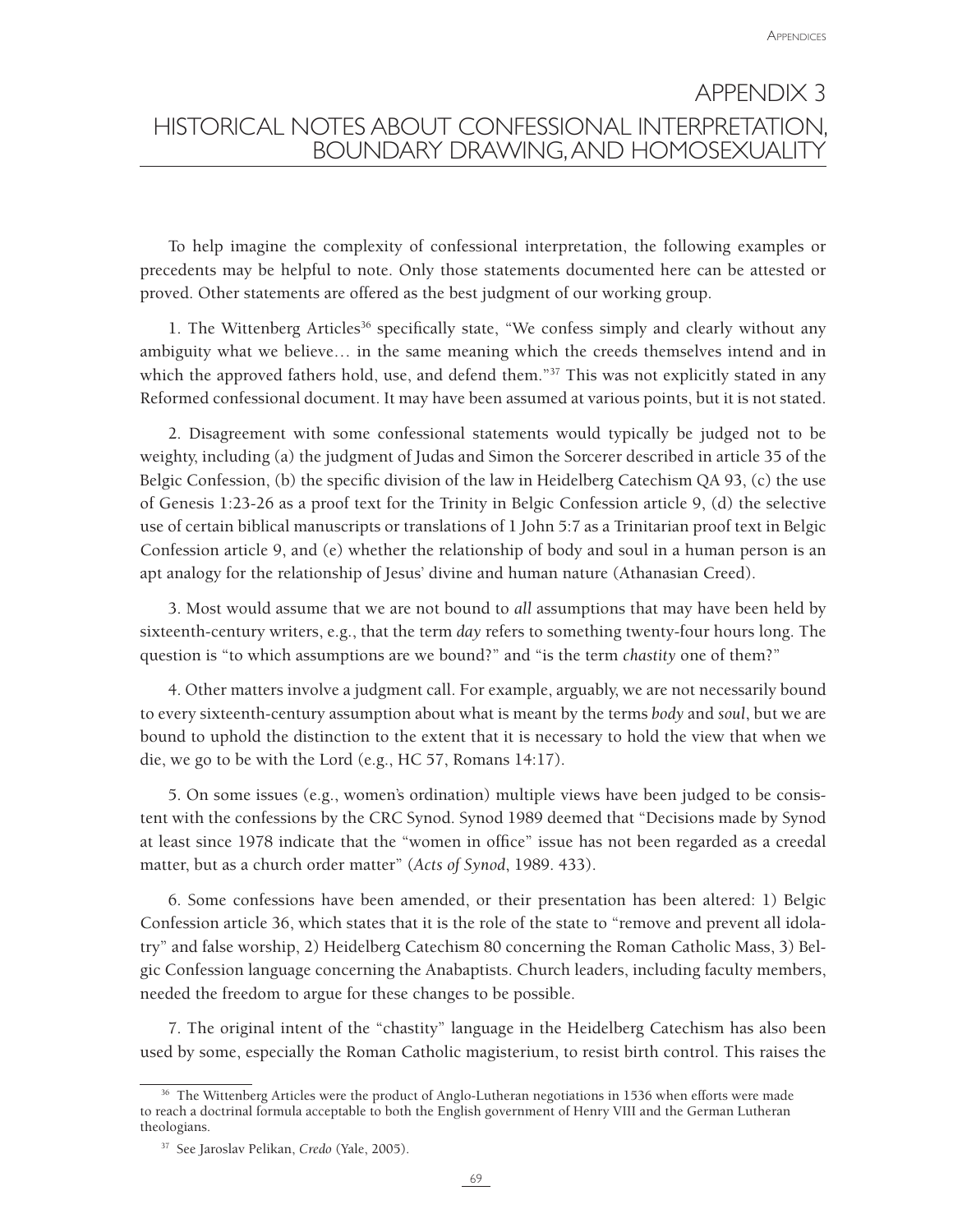question of whether it is consistent to ignore some aspects of the "original intent" of the term *chastity* (and permit birth control) and to insist on others (the assumption that only heterosexual relationships could be chaste). This argument may not be resolvable, but it should be noted.

8. The CRC Synod has drawn confessional boundaries in the past. In its 1974 decision on Pentecostalism, it noted, "Anyone who holds the second-blessing teaching is thereby disqualified for the office." The reference here is to those who hold the teaching that baptism in or with the Holy Spirit is a second blessing distinct from and usually received after conversion (*Acts of Synod*, 1974, 31).

9. The CRC Synod has also refused to define a confessional boundary in the case of Sabbath observance, referring the matter to local consistories (*Acts of Synod*, 1940, 102ff).

10. The CRC's action with respect to specific professors and/or pastors:

- • R. Janssen (*Acts of Synod*, 1922, 125ff.).
- • D.H. Kromminga (*Acts of Synod*, 1945, 1946, 1947)
- • John H. Stek (*Acts of Synod*, 1983, 521-523, 644-646)
- • Clarence Menninga (*Acts of Synod*, 1987, 26, 594)
- • Howard Van Till/broader discussions about evolution (*Acts of Synod*, 1989, 320-324, 347-348, 391, 399, 519-522; *Acts of Synod*, 1994, 276-277, 451)
- • C. Libolt (*Acts of Synod*, 1981, 48, and 1982, 605)
- • Hessel Bouma III (*Acts of Synod*, 1996, 313-314, 469, 528; *Acts of Synod*, 1997, 443- 445, 604-605)

11. The CRC has discussed the nature and authority of its decisions, and which are judged to be interpretations of the confessions (*Acts of Synod*, 1975, 595ff; *Acts of Synod*, 2000, 213-216).

12. The CRC has discussed what it means for a decision to be "settled and binding" related to academic freedom (*Acts of Synod*, 1995, 323-324, 749-751, 753; *Acts of Synod*, 1996, 315-316, 469, 528; *Acts of Synod*, 1998, 202-208, 425-426).

13. The RCA has refused to insist that all office-bearers hold a traditional view on homosexuality on the grounds that it would be an extra-canonical test for ministry. It is unclear whether the RCA considered the matter as an interpretation of the existing confessions (which the CRC and RCA share).<sup>38</sup> At the same time, it did issue sanctions to a RCA pastor and theologian for officiating at a gay marriage ceremony.

14. In 1997, the *Banner* reported that a Christian school teacher was dropped from a study committee because of views on homosexuality (Jan. 20, 1997), and also that a Christian school teacher lost a contract over views on homosexuality (May 19, 1997). In 1997, a pastor faced suspension for views on homosexuality (Feb. 17, 1997).

15. Synodical decisions in 1994, 1999, 2002, and 2011 can be found at www.crcna.org/pages/ synodical.cfm.

<sup>38</sup> See Donald J. Bruggink, "Extra-Canonical Tests for Church Membership and Ministry," in *A Goodly Heritage*, ed. Jacob Nyenhuis (Eerdmans, 2007), 54-63.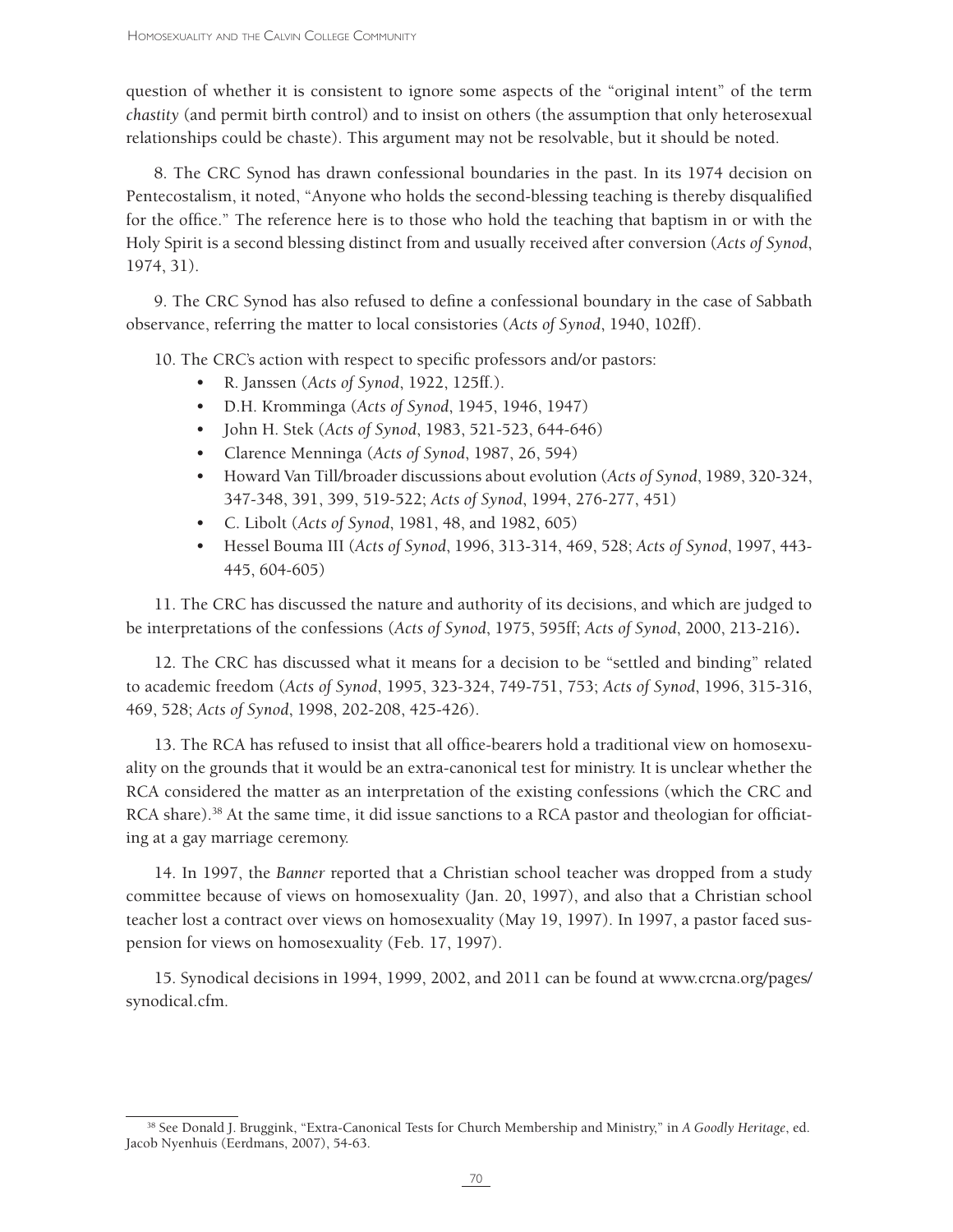## APPENDIX 4 CALVIN COLLEGE BOARD OF TRUSTEES STATEMENT ON HOMOSEXUALITY AND COMMUNITY LIFE (MAY 2008)

*The Board of Trustees adopted the following statement in May 2008 and reaffirmed the statement in May 2009.*

#### Background

Human sexuality is an inescapable part of our cultural conversations and permeates politics, popular culture, the media, and more. However, the discourse on human sexuality in the public square frequently is marked by competing assumptions, by misconceptions and mistrust, and by shrill simplifications that ultimately do not lead to better understanding.

Calvin College is not immune to the cultural conversations on human sexuality. Nor do we wish to avoid these important discussions. Rather, we want to lead our students in the conversations and lead them to a deeper understanding of the important issues that they will face on a regular basis as graduates. So we provide a place at Calvin for discussions about human sexuality, including homosexuality, to take place.

These discussions take many forms, everything from our participation in national health surveys to week-long events designed to explore a wide range of topics surrounding human sexuality to numerous classes in which issues of human sexuality—from biological, psychological, theological, and political perspectives—are discussed.

Calvin College has operated, both implicitly and explicitly, in matters of human sexuality within the frameworks adopted by the Christian Reformed Church (CRC), including the CRC's position on homosexuality (see, e.g., *Handbook for Teaching Faculty*, section 6.1.2 and the Policy on Discrimination and Harassment). This position includes three important components: It laments the treatment of gay and lesbian persons by many in the Christian community, it commends the active encouragement and support of gay and lesbian persons, and it prohibits sexual practice outside of heterosexual marriage (see "Pastoral Care for Homosexual Members," 2002).

The college has attempted to honor these components through its condemnation of any harassment of students based on sexual orientation, by active support of gay and lesbian students, and via direct teaching related to the position of the church.

The topic of homosexuality is a significant one. Both current and prospective students, and their parents, ask about the college's approach to homosexuality. They also expect that their experiences here will mirror what they have been told. The Calvin Board of Trustees receives numerous inquiries, commendations, and complaints on this issue during the course of a typical school year. These kinds of questions are likely to increase, not decrease, in the years ahead. And they invite us to think and work together as a community to provide answers that are both clear and appropriately nuanced, both humble and unapologetic.

This position calls us as a college to be a place where a student—whether gay, lesbian, or heterosexual—can come and be supported in pursuing chastity in the context of openness, hospitality, accountability, and support.

At this time, any work on this topic is likely to be very challenging, especially given the polarizing rhetoric about homosexuality in so many political, cultural, and church-related conversations. Because of this potential, it is important to state several values that should guide our work on them together:

 $\frac{71}{2}$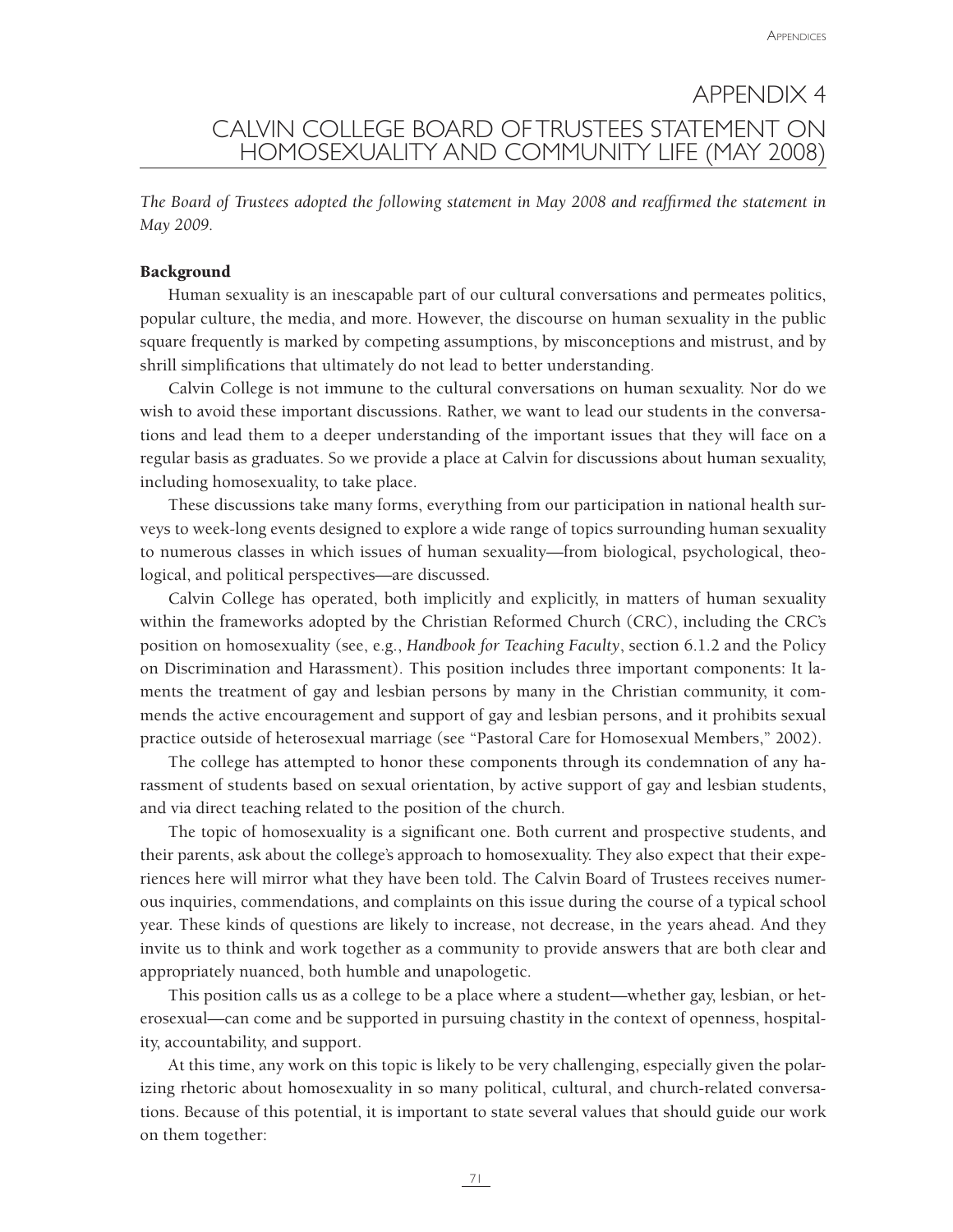- • SCRIPTURAL AUTHORITY AND CONFESSIONAL IDENTITY. We work, live, teach, and learn at Calvin College under the authority of Scripture and our commitment to the Reformed confessions.
- INSTITUTIONAL INTEGRITY. It is crucial that we live, work, teach, and learn in the context of institutional integrity. What we teach in the classroom should fit with what we tell prospective students. The events we sponsor and host should match the message that we communicate about ourselves in the public sphere. We want to be a place of openness, trust, transparency, and integrity.
- ACADEMIC FREEDOM. Calvin College is committed to academic freedom in the context of our confessional commitments. Careful attention to academic freedom requires that we give careful attention both to the responsibilities and freedom of Calvin faculty members and to the nature of fair expectations that Calvin's student body and constituency can and should have about Calvin faculty members. The college's position with respect to academic freedom is not widely understood by our students and constituency, and perhaps not by many faculty members who have not had occasion to reflect on the topic.
- • CONCERN FOR SEXUAL FAITHFULNESS FOR ALL PERSONS. The topic of homosexuality should not be treated apart from discussion of other dimensions of human sexuality. Sexual chastity and faithfulness is a biblical mandate for all persons. The college should strive to encourage this calling throughout its communal life. We want to be a place where chastity for all persons is valued, nurtured, and prayed for.
- TRANSPARENCY AND PUBLIC WITNESS. Many in the Christian community feel great anxiety about topics of human sexuality. Indeed, the church and many individual Christian theologians, pastors, and other leaders have been reticent to address homosexuality. However, silence is not the answer. Active engagement is the only way to discern the truth. The college is eager to encourage vital Christian witness with the right blend of conviction and humility.
- DENOMINATIONAL IDENTITY AND MUTUAL ACCOUNTABILITY. The college approaches the topic of homosexuality deeply aware of the significance of our relationship with the CRC, and eager to continue to work at a relationship of mutual accountability with the CRC.

The Board of Trustees wants to ensure that Calvin College's approach to homosexuality and heterosexuality is marked by consistency and integrity throughout the institution, and models how to speak with clarity and integrity in the public square about matters of sexuality.

Each of these values tap into deeply held longings of many students, staff, faculty, and constituents. In a culture of acrimony and simplistic judgments, there is a longing for transparency to replace silence, for shared wisdom to replace isolation, for covenantal accountability to inform academic freedom, and for disciplined love for each other to mark our communal life.

### Therefore, the Board of Trustees of Calvin College:

• affirms the work of the college in stressing that for the Christian, our identity is in Jesus Christ and that our sexual orientation, while important, is secondary to our primary identity as sons and daughters of God.